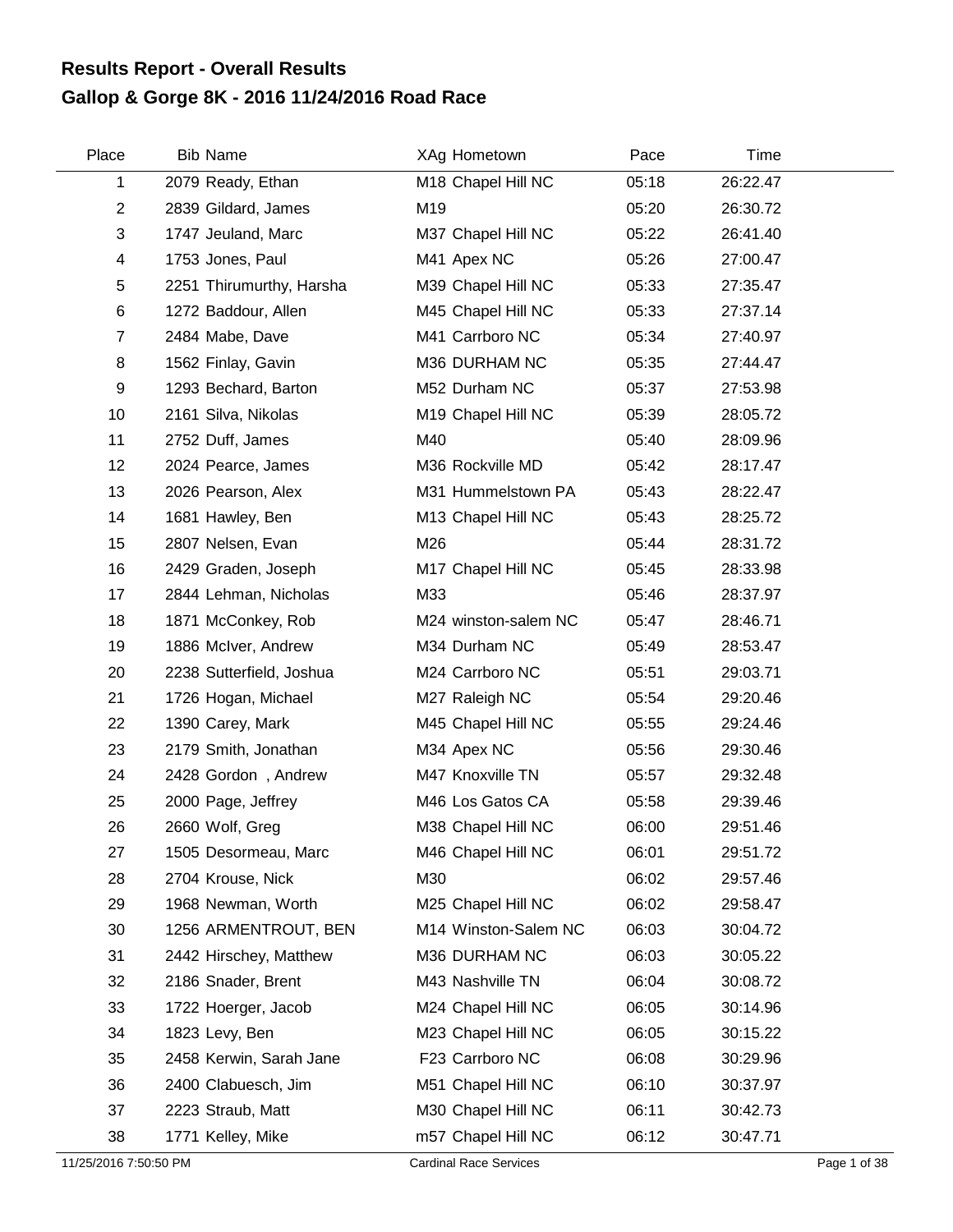| Place | <b>Bib Name</b>         | XAg Hometown          | Pace  | Time     |  |
|-------|-------------------------|-----------------------|-------|----------|--|
| 39    | 2280 Vanberg, Georg     | M45 Chapel Hill NC    | 06:12 | 30:49.72 |  |
| 40    | 1845 MacKay, Douglas    | M37 Carrboro NC       | 06:12 | 30:50.72 |  |
| 41    | 2829 Williamson, Ian    | M27                   | 06:13 | 30:54.73 |  |
| 42    | 2088 Rhie, Julia        | F38 Chapel Hill NC    | 06:14 | 30:58.23 |  |
| 43    | 1342 Bolon, Nate        | M19 Chapel Hill NC    | 06:14 | 30:59.97 |  |
| 44    | 1901 Meyer, Greyson     | M20 DURHAM NC         | 06:14 | 31:00.96 |  |
| 45    | 2512 Ngeno, Leonard     | M26 Durham NC         | 06:15 | 31:02.47 |  |
| 46    | 2633 lutz, michelle     | <b>f27 DURHAM NC</b>  | 06:15 | 31:04.46 |  |
| 47    | 2720 Narayan, Drew      | M41                   | 06:15 | 31:04.47 |  |
| 48    | 1403 Casbarro, Vincenzo | M24 Raleigh NC        | 06:17 | 31:11.72 |  |
| 49    | 1531 Edwards, Matt      | M30                   | 06:17 | 31:13.21 |  |
| 50    | 1862 Mastbrook, Scott   | M44 charlotte NC      | 06:19 | 31:22.73 |  |
| 51    | 1973 Noah, Paul         | M24 Carrboro NC       | 06:20 | 31:28.73 |  |
| 52    | 2693 Reddy, Tim         | M35                   | 06:21 | 31:31.96 |  |
| 53    | 1872 McCravy, Libby     | F27 Durham NC         | 06:22 | 31:39.72 |  |
| 54    | 2173 Slade, Gary        | M57 Chapel Hill NC    | 06:23 | 31:44.22 |  |
| 55    | 1623 Graham, Dalton     | M13 Chapel Hill NC    | 06:23 | 31:44.97 |  |
| 56    | 2485 Mabe, Joan         | F54 Carrboro NC       | 06:25 | 31:51.73 |  |
| 57    | 2176 Smith, Alison      | F23 Chapel Hill NC    | 06:27 | 32:01.47 |  |
| 58    | 1695 Hendricks, Lewis   | M43 Chapel Hill NC    | 06:29 | 32:11.72 |  |
| 59    | 1518 Doran, Kyle        | m32 Chapel Hill NC    | 06:30 | 32:19.47 |  |
| 60    | 1372 Bulleri, Michael   | M39 Chapel Hill NC    | 06:31 | 32:20.97 |  |
| 61    | 1576 foster, sarah      | f44 Chapel Hill NC    | 06:31 | 32:21.48 |  |
| 62    | 1287 bazemore, meredith | f41 Chapel Hill NC    | 06:31 | 32:21.72 |  |
| 63    | 1803 Lam, Yik           | M36 Carrboro NC       | 06:33 | 32:33.48 |  |
| 64    | 1392 Carr, Robert       | M29 Chapel Hill NC    | 06:34 | 32:35.96 |  |
| 65    | 1772 kelley, rachel     | f36 Chapel Hill NC    | 06:34 | 32:39.96 |  |
| 66    | 2863 Abrams, Josh       | M16                   | 06:35 | 32:42.22 |  |
| 67    | 2811 Houck, Scott       | M31                   | 06:36 | 32:48.71 |  |
| 68    | 1264 Ayers, Nora        | F26 Durham NC         | 06:36 | 32:49.48 |  |
| 69    | 1262 Ayers, Brandon     | M32 Carrboro NC       | 06:36 | 32:50.22 |  |
| 70    | 1332 Board, Anthony     | M18 DURHAM NC         | 06:38 | 32:58.22 |  |
| 71    | 2070 Ramsdell, Blaine   | M23                   | 06:39 | 33:02.47 |  |
| 72    | 2311 Warren, Leigh      | F39 Durham NC         | 06:41 | 33:11.71 |  |
| 73    | 1620 Gotelli, John      | M47 Hillsborough NC   | 06:42 | 33:16.73 |  |
| 74    | 2522 Piet, Mike         | M39 Virginia Beach VA | 06:42 | 33:17.98 |  |
| 75    | 1900 Meyer, David       | M53 DURHAM NC         | 06:44 | 33:26.24 |  |
| 76    | 1877 mcdonald, connor   | M18 Chapel Hill NC    | 06:44 | 33:26.47 |  |
| 77    | 2656 Watters, Clayton   | M19 Chapel Hill NC    | 06:44 | 33:26.97 |  |
| 78    | 2259 Thorn, Russell     | M32 Chapel Hill NC    | 06:44 | 33:27.97 |  |
| 79    | 2440 Hill, Jill Marie   | F37 Chapel Hill NC    | 06:44 | 33:28.98 |  |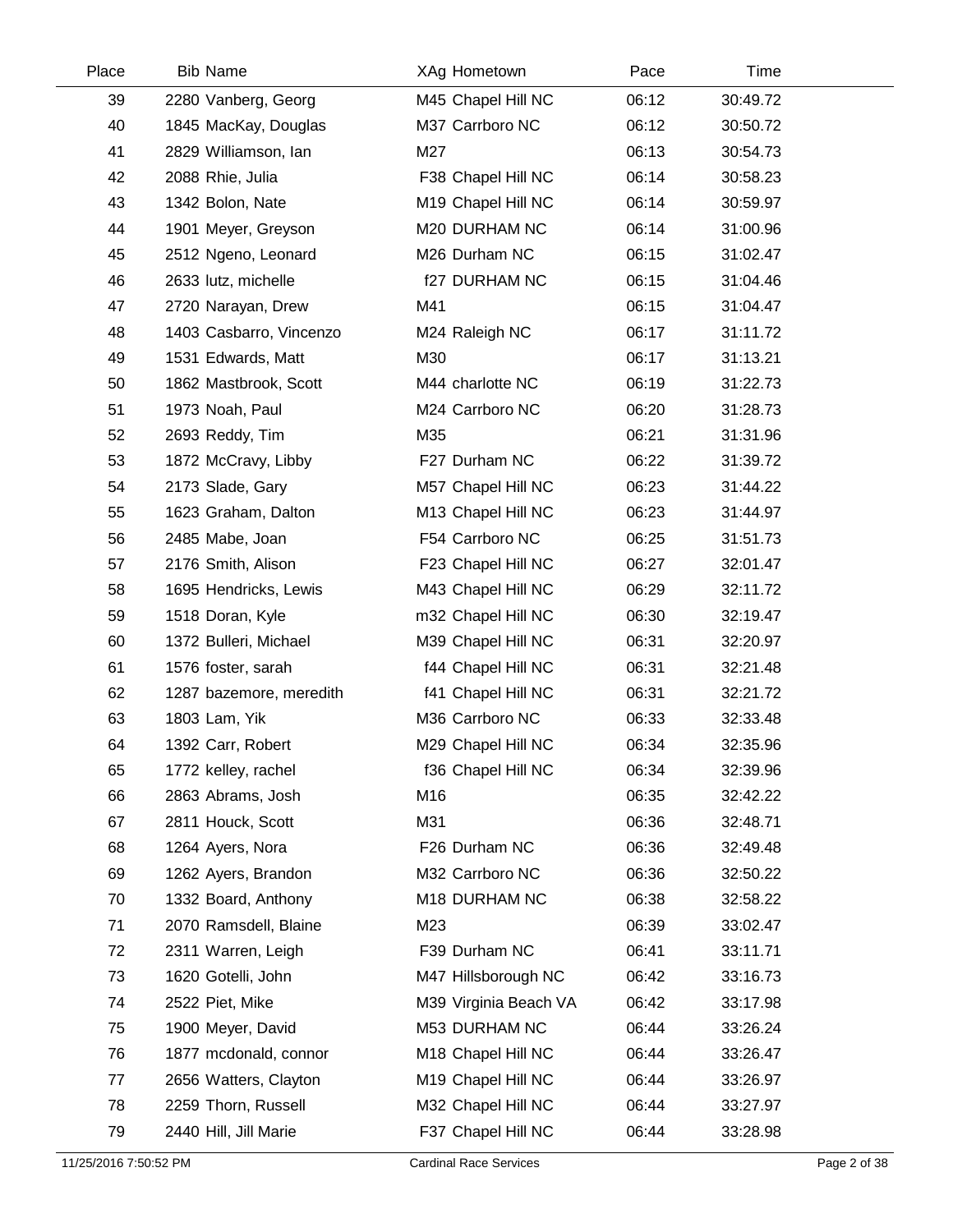| Place | <b>Bib Name</b>              | XAg Hometown        | Pace  | Time     |  |
|-------|------------------------------|---------------------|-------|----------|--|
| 80    | 1629 greenslade, matthew     | m30 DURHAM NC       | 06:45 | 33:32.97 |  |
| 81    | 2583 blasiak, jonah          | m34 Ann Arbor MI    | 06:45 | 33:35.22 |  |
| 82    | 2277 Valerino, Dan           | M28 Chapel Hill NC  | 06:47 | 33:40.97 |  |
| 83    | 1736 Hussey, Jon             | M54 Chapel Hill NC  | 06:47 | 33:41.98 |  |
| 84    | 2838 Bigelow, Allie          | F43                 | 06:47 | 33:44.97 |  |
| 85    | 1804 LaMay, Edward           | M56 Chapel Hill NC  | 06:48 | 33:45.73 |  |
| 86    | 2113 Ryan, Kevin             | M28 Lyman SC        | 06:48 | 33:46.47 |  |
| 87    | 1472 Couper, David           | M62 Chapel Hill NC  | 06:48 | 33:49.97 |  |
| 88    | 1770 Kelley, Drew            | M36 Chapel Hill NC  | 06:49 | 33:50.73 |  |
| 89    | 1706 Higgins, Josh           | M39 Chapel Hill NC  | 06:50 | 33:58.72 |  |
| 90    | 2768 Motley, Griffin         | M14                 | 06:51 | 34:03.71 |  |
| 91    | 2645 Phillips, Alexa         | f21 Carrboro NC     | 06:51 | 34:04.47 |  |
| 92    | 2571 Wicker, Ethan           | M23 Raleigh NC      | 06:52 | 34:08.21 |  |
| 93    | 1424 Chu, David              | M34 Philadelphia PA | 06:52 | 34:09.22 |  |
| 94    | 1343 Bolon, Todd             | M50 Chapel Hill NC  | 06:53 | 34:12.21 |  |
| 95    | 1735 Hunter, Kym             | F34 Chapel Hill NC  | 06:53 | 34:13.48 |  |
| 96    | 2049 Prabucki, Bernard       | M55 Carrboro NC     | 06:54 | 34:17.21 |  |
| 97    | 1738 Ismail, Alison          | F22 Raleigh NC      | 06:54 | 34:18.22 |  |
| 98    | 2644 Pearson, Michael        | M37 Chapel Hill NC  | 06:54 | 34:18.23 |  |
| 99    | 2555 strong, john            | m49 Chapel Hill NC  | 06:55 | 34:23.72 |  |
| 100   | 2317 Weeks, Ahna             | F23 Carrboro NC     | 06:56 | 34:25.47 |  |
| 101   | 1608 Ghio, Michael           | M25 Chapel Hill NC  | 06:56 | 34:29.21 |  |
| 102   | 1709 Hill, Laura             | F43 Chapel Hill NC  | 06:58 | 34:38.21 |  |
| 103   | 1533 Ehlers, Ben             | m46 ATHENS GA       | 06:58 | 34:39.21 |  |
| 104   | 2609 Gibson, Niko            | M22 Chapel Hill NC  | 06:59 | 34:42.22 |  |
| 105   | 2541 Sessoms, Jacob          | M40 Asheville NC    | 06:59 | 34:43.21 |  |
| 106   | 1838 Lowry, Joshua           | M39 Morrisville NC  | 07:00 | 34:46.72 |  |
| 107   | 2639 O'Donnell, Kevin        | M16 Chapel Hill NC  | 07:00 | 34:46.73 |  |
| 108   | 1904 Meyer, Truman           | M15 DURHAM NC       | 07:01 | 34:51.72 |  |
| 109   | 2771 Motley, Phillip         | M47                 | 07:01 | 34:53.72 |  |
| 110   | 2592 Cohen, Lena             | F16 Carrboro NC     | 07:02 | 34:55.21 |  |
| 111   | 1664 Harris, AJ              | M16 Durham NC       | 07:02 | 34:55.47 |  |
| 112   | 2761 Riveros, Diego          | M40                 | 07:03 | 35:01.96 |  |
| 113   | 1391 Carpinteyro, Carlos     | M38 Chapel Hill NC  | 07:03 | 35:03.98 |  |
| 114   | 1266 Baas, Brian             | M42 Carrboro NC     | 07:03 | 35:04.47 |  |
| 115   | 2148 Sexton, Paul            | M48 Durham NC       | 07:04 | 35:06.23 |  |
| 116   | 2509 murray, brendan         | m28 Durham NC       | 07:04 | 35:06.46 |  |
| 117   | 2569 Whitney, David          | M53 Durham NC       | 07:04 | 35:08.47 |  |
| 118   | 2367 Younts, JoAnna          | F49 Chapel Hill NC  | 07:05 | 35:10.97 |  |
| 119   | 2392 Cannon, Joshua          | M15 Chapel Hill NC  | 07:05 | 35:11.23 |  |
| 120   | 1896 Meredith-Andrews, Jacob | M15 Chapel Hill NC  | 07:05 | 35:13.23 |  |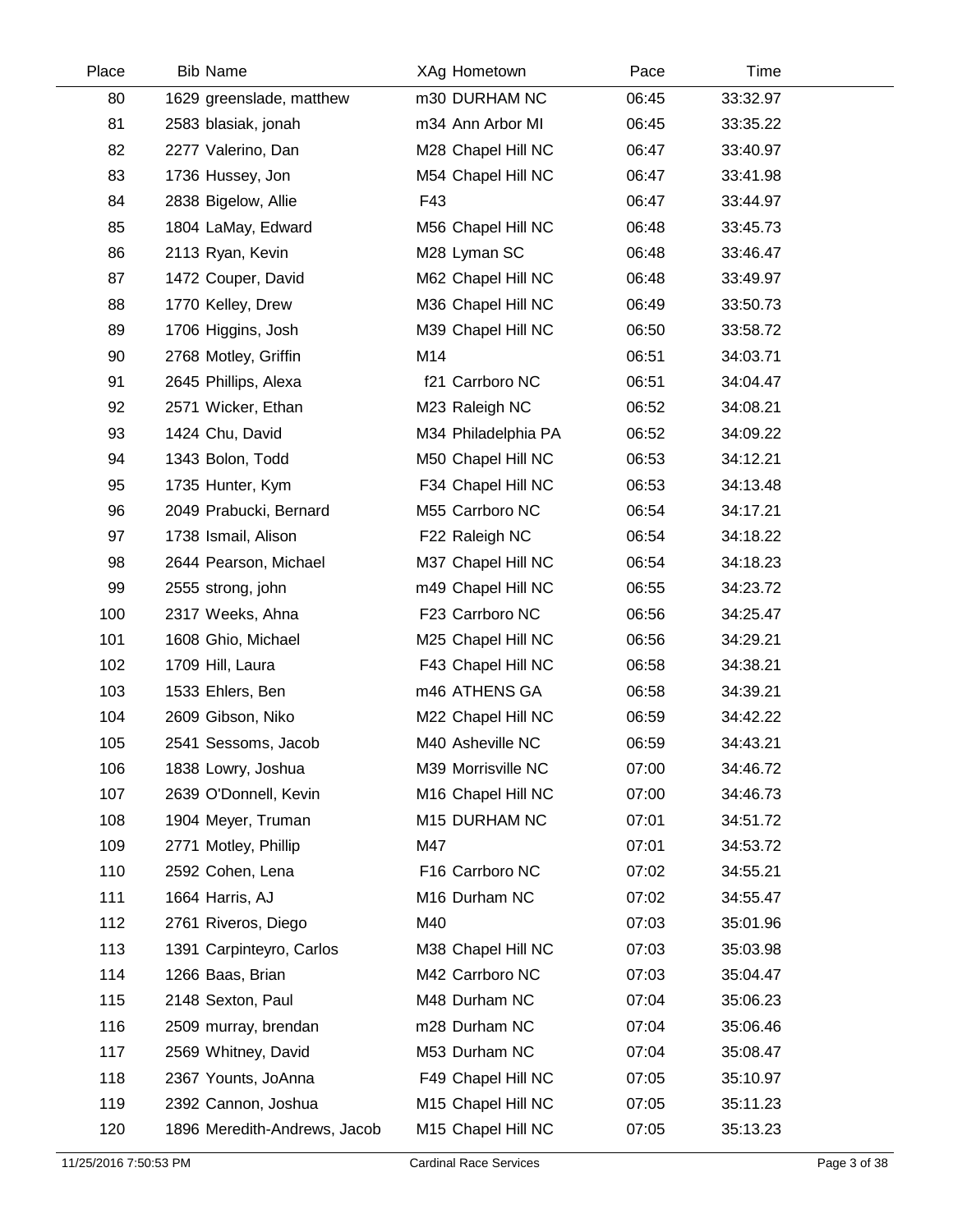| Place | <b>Bib Name</b>           | XAg Hometown          | Pace  | Time     |  |
|-------|---------------------------|-----------------------|-------|----------|--|
| 121   | 1971 Niemeyer, John       | M40 Chapel Hill NC    | 07:05 | 35:13.25 |  |
| 122   | 2368 Younts, Ken          | M50 Chapel Hill NC    | 07:05 | 35:13.48 |  |
| 123   | 2360 wright, patrick      | m49 Chapel Hill NC    | 07:06 | 35:16.97 |  |
| 124   | 1416 Chambless, Amy       | F46 Carrboro NC       | 07:06 | 35:18.72 |  |
| 125   | 1899 Merron, Jeff         | M55 Chapel Hill NC    | 07:07 | 35:24.22 |  |
| 126   | 2292 Wagner, Joe          | M46 GRAHAM NC         | 07:08 | 35:24.72 |  |
| 127   | 1365 Bryan, Mike          | M46 Chapel Hill NC    | 07:08 | 35:27.23 |  |
| 128   | 2455 jones, anna          | f27 Carrboro NC       | 07:08 | 35:28.47 |  |
| 129   | 2722 Wiggs, Christopher   | M33                   | 07:08 | 35:28.48 |  |
| 130   | 1370 Buck, Kelley         | F21 Chapel Hill NC    | 07:09 | 35:29.98 |  |
| 131   | 1599 Gay, Glenn           | M50 Chapel Hill NC    | 07:09 | 35:30.46 |  |
| 132   | 1512 Dictus, Benjamin     | M33 Durham NC         | 07:09 | 35:30.47 |  |
| 133   | 1317 Bishop, Jessica      | f41 Chapel Hill NC    | 07:09 | 35:30.72 |  |
| 134   | 1683 Hawley, Matthew      | M10 Chapel Hill NC    | 07:09 | 35:31.72 |  |
| 135   | 1481 Crytser, Alli        | F11 Mechanicsville VA | 07:10 | 35:37.73 |  |
| 136   | 1920 Mitchell, Roger      | M66 Carrboro NC       | 07:10 | 35:39.46 |  |
| 137   | 2082 Rees, John           | M57 Chapel Hill NC    | 07:11 | 35:39.97 |  |
| 138   | 2098 Roberts, Sarah       | F35 Chapel Hill NC    | 07:11 | 35:42.72 |  |
| 139   | 1993 Ono, Takeshi         | M32 Carrboro NC       | 07:12 | 35:46.71 |  |
| 140   | 2002 Page, Shelby         | F14 Los Gatos CA      | 07:12 | 35:47.72 |  |
| 141   | 2750 Mangalea, Mike       | M29                   | 07:13 | 35:50.47 |  |
| 142   | 2672 Mandeville, Courtney | M28                   | 07:13 | 35:51.22 |  |
| 143   | 2091 Richardson, Stacey   | F44 Durham NC         | 07:13 | 35:53.72 |  |
| 144   | 2334 Will, Roch           | M60 Mebane NC         | 07:14 | 35:54.97 |  |
| 145   | 2298 walker, craig        | m43 Durham NC         | 07:14 | 35:58.72 |  |
| 146   | 1688 Hecker, Lisa         | F41 Mebane NC         | 07:15 | 36:01.72 |  |
| 147   | 2799 Hecker, Brad         | M45 Mebane NC         | 07:15 | 36:02.47 |  |
| 148   | 1437 Coclanis, Angelo     | M30 Chapel Hill NC    | 07:15 | 36:02.57 |  |
| 149   | 1697 Hensel, Douglas      | M43 Durham NC         | 07:16 | 36:05.97 |  |
| 150   | 2671 Mandeville, Henry    | M21                   | 07:16 | 36:08.47 |  |
| 151   | 1247 Amsbary, Jessica     | F38 Chapel Hill NC    | 07:17 | 36:09.47 |  |
| 152   | 2160 Shur, Jim            | M56 Pittsboro NC      | 07:17 | 36:12.72 |  |
| 153   | 1657 Hamilton, Adam       | M21 Chapel Hill NC    | 07:17 | 36:13.71 |  |
| 154   | 1880 McGeary, Andrea      | F38 Durham NC         | 07:18 | 36:14.47 |  |
| 155   | 1410 Cavender, Matt       | M35 Chapel Hill NC    | 07:18 | 36:18.23 |  |
| 156   | 2086 revelle, thomas      | m30 Carrboro NC       | 07:18 | 36:18.97 |  |
| 157   | 1490 Danner, Harrison     | M16 Chapel Hill NC    | 07:19 | 36:22.72 |  |
| 158   | 2770 Christopher, Eleanor | F <sub>24</sub>       | 07:19 | 36:23.96 |  |
| 159   | 1969 Nieman, Jeffrey      | M39 Chapel Hill NC    | 07:21 | 36:31.72 |  |
| 160   | 1879 McDonnell, Becky     | F27 Durham NC         | 07:22 | 36:35.47 |  |
| 161   | 2410 Dooley, Joshua       | M42 Chapel Hill NC    | 07:22 | 36:38.97 |  |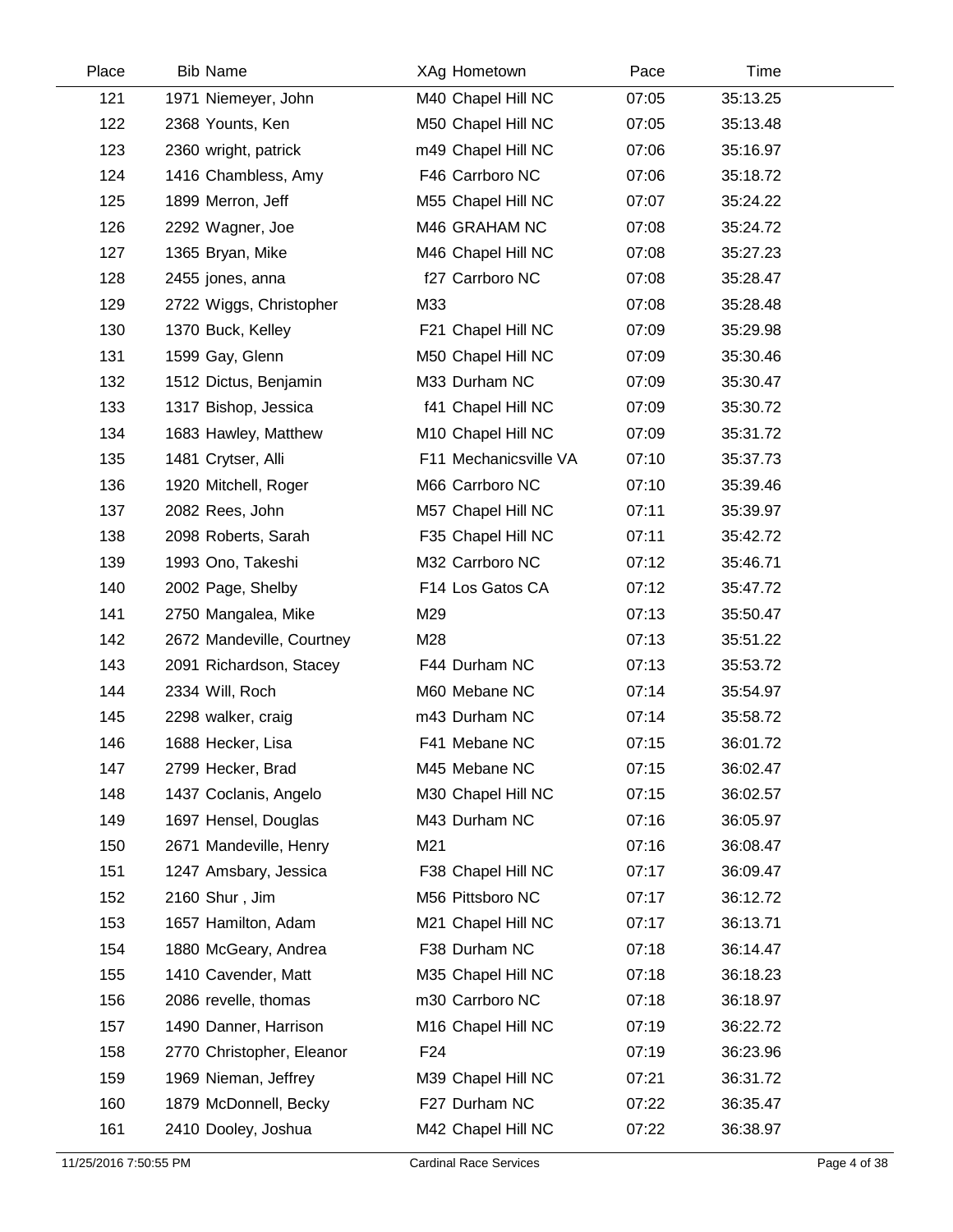| Place | <b>Bib Name</b>         | XAg Hometown          | Pace  | Time     |  |
|-------|-------------------------|-----------------------|-------|----------|--|
| 162   | 1654 Hageman, Sean      | M24 Carrboro NC       | 07:23 | 36:40.97 |  |
| 163   | 1245 Ambrosino, Mary    | F26 Durham NC         | 07:23 | 36:43.97 |  |
| 164   | 1794 Kraft, Scott       | M43                   | 07:24 | 36:46.47 |  |
| 165   | 2804 Gibson, Jackie     | F <sub>52</sub>       | 07:24 | 36:48.22 |  |
| 166   | 2022 Payne, Andrew      | M39                   | 07:24 | 36:48.97 |  |
| 167   | 1261 Astrachan, Owen    | M60 Chapel Hill NC    | 07:25 | 36:49.71 |  |
| 168   | 1988 Olmedo, Jose       | M46 Carrboro NC       | 07:25 | 36:52.22 |  |
| 169   | 2751 Havice, Elizabeth  | F39                   | 07:25 | 36:53.22 |  |
| 170   | 1903 Meyer, John        | M53 Chapel Hill NC    | 07:26 | 36:55.22 |  |
| 171   | 1482 Crytser, Leslie    | F42 Mechanicsville VA | 07:27 | 37:00.98 |  |
| 172   | 1716 Hirschfield, Greg  | M58 Durham NC         | 07:27 | 37:02.97 |  |
| 173   | 2686 Althouse, Owen     | M14                   | 07:28 | 37:05.22 |  |
| 174   | 1724 Hoerger, Tom       | M57 Chapel Hill NC    | 07:28 | 37:06.46 |  |
| 175   | 2288 Vernon, Ferol      | M36 Chapel Hill NC    | 07:28 | 37:08.96 |  |
| 176   | 1777 Kiley, Kevin       | M28 DURHAM NC         | 07:29 | 37:13.72 |  |
| 177   | 1594 Gaitor, Bradley    | M33 Cary NC           | 07:29 | 37:13.72 |  |
| 178   | 2136 Schueler, Mark     | M37 Durham NC         | 07:30 | 37:14.97 |  |
| 179   | 2545 Smith, Madeline    | F20 Chapel Hill NC    | 07:31 | 37:19.72 |  |
| 180   | 1818 Lebo, Dana         | F56 Chapel Hill NC    | 07:31 | 37:20.71 |  |
| 181   | 1616 Gordon, Max        | M30 Durham NC         | 07:31 | 37:22.22 |  |
| 182   | 1979 Norwood, Clare     | F34 Chapel Hill NC    | 07:32 | 37:24.47 |  |
| 183   | 2717 Kopczynski, Casey  | M55                   | 07:32 | 37:27.71 |  |
| 184   | 1965 Nerkar, Santul     | M19 Chapel Hill NC    | 07:33 | 37:30.46 |  |
| 185   | 2537 Rothwell, steve    | M57 Chapel Hill NC    | 07:33 | 37:31.71 |  |
| 186   | 2250 Taylor, Nicholas   | M31 Durham NC         | 07:33 | 37:32.97 |  |
| 187   | 2563 Van Slyke, Adam    | M38 Carrboro NC       | 07:34 | 37:33.97 |  |
| 188   | 2453 lafrati, Laura     | F29 Chapel Hill NC    | 07:34 | 37:34.22 |  |
| 189   | 2264 totten, brian      | m39 Durham NC         | 07:34 | 37:35.96 |  |
| 190   | 2514 Nunn, Charles      | M48 Chapel Hill NC    | 07:35 | 37:40.22 |  |
| 191   | 1323 Blasiak, Leah      | F34 Chapel Hill NC    | 07:35 | 37:41.71 |  |
| 192   | 1625 Granados, Nicholas | M13 Carrboro NC       | 07:35 | 37:43.22 |  |
| 193   | 1613 Glasscock, Cameron | M25 Ithaca NY         | 07:36 | 37:46.22 |  |
| 194   | 2401 Clark, Kevin       | M42 Chapel Hill NC    | 07:37 | 37:50.22 |  |
| 195   | 2142 Sears, Isaac       | M24 Chapel Hill NC    | 07:37 | 37:51.72 |  |
| 196   | 2501 Meyer, Beau        | M28 Chapel Hill NC    | 07:37 | 37:53.71 |  |
| 197   | 2290 Vinas, Sarah       | F35 Chapel Hill NC    | 07:38 | 37:54.47 |  |
| 198   | 1575 Foster, Daniel     | M34 Chapel Hill NC    | 07:39 | 38:00.21 |  |
| 199   | 1447 Collison, Carter   | M30 Washington DC     | 07:39 | 38:00.97 |  |
| 200   | 1690 Helms, Craig       | M56 Chapel Hill NC    | 07:40 | 38:03.97 |  |
| 201   | 2381 Brown, Mike        | M50 GRAHAM NC         | 07:40 | 38:04.23 |  |
| 202   | 2824 Duncan, Richard    | M50                   | 07:40 | 38:04.71 |  |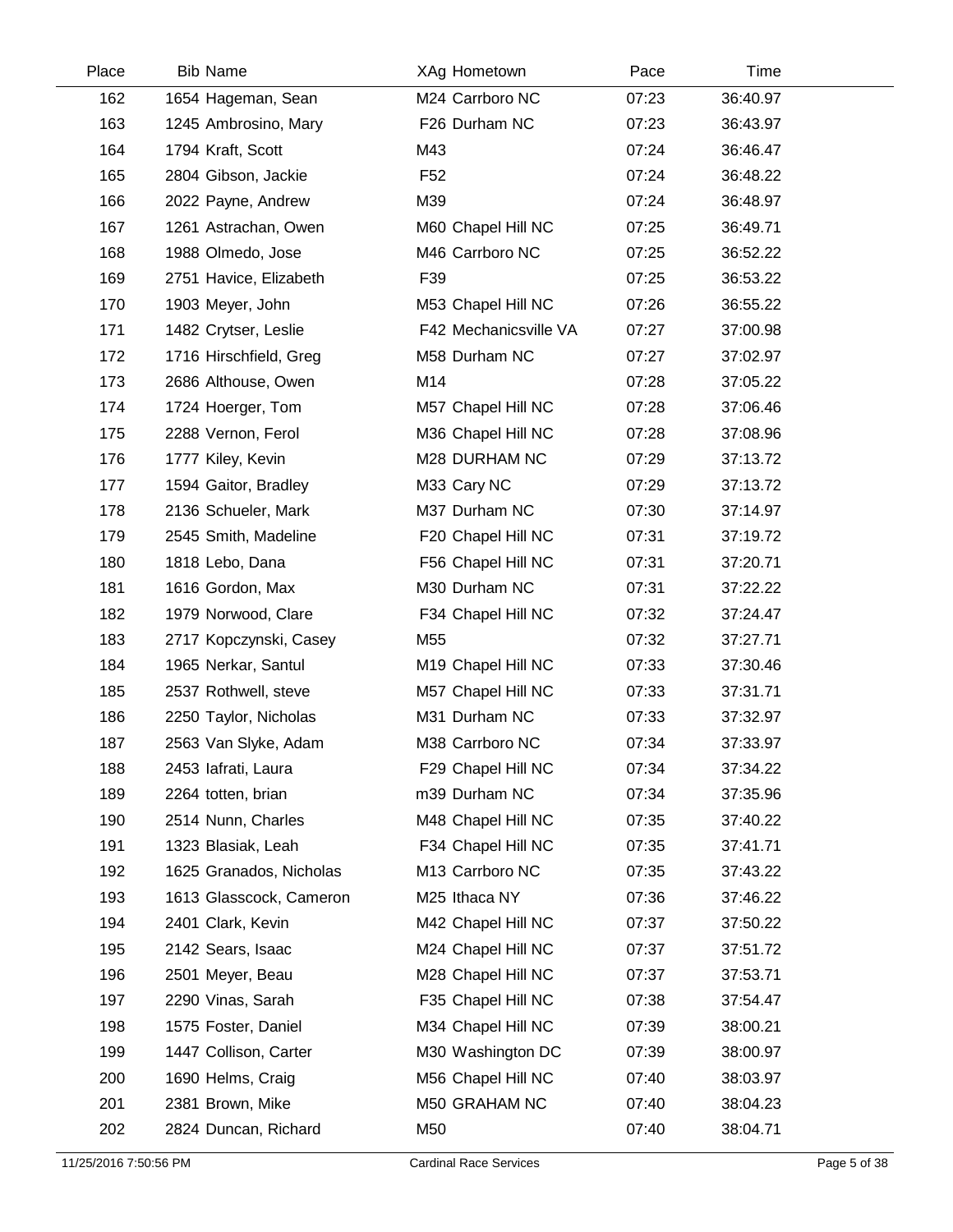| Place | <b>Bib Name</b>           | XAg Hometown        | Pace  | Time     |  |
|-------|---------------------------|---------------------|-------|----------|--|
| 203   | 1319 Blake, Sean          | M52 DURHAM NC       | 07:40 | 38:07.22 |  |
| 204   | 2206 Steffens, Elizabeth  | F39 DURHAM NC       | 07:40 | 38:07.47 |  |
| 205   | 2224 Strauss, Niko        | M13 Chapel Hill NC  | 07:41 | 38:10.22 |  |
| 206   | 2363 Young, Jessica       | F27 Chapel Hill NC  | 07:41 | 38:11.47 |  |
| 207   | 1924 montelli, john       | M57 Mebane NC       | 07:41 | 38:11.72 |  |
| 208   | 1897 merritt, kathy       | F62 DURHAM NC       | 07:41 | 38:12.47 |  |
| 209   | 1854 Marion, Summer       | F30 Winchester MA   | 07:42 | 38:13.72 |  |
| 210   | 2800 Joubert, Jean-Pierre | M35                 | 07:42 | 38:13.72 |  |
| 211   | 2703 Boggess, John        | M52                 | 07:42 | 38:14.21 |  |
| 212   | 2641 O'Donnell, Sean      | M13 Chapel Hill NC  | 07:42 | 38:15.46 |  |
| 213   | 2318 Weeks, Cyndy         | F52 Carrboro NC     | 07:42 | 38:18.47 |  |
| 214   | 1324 Blasiak, Rachel      | F31 Durham NC       | 07:43 | 38:18.97 |  |
| 215   | 2727 Adams, Jackson       | M12                 | 07:43 | 38:20.72 |  |
| 216   | 2146 Seils, Damon         | M43 Carrboro NC     | 07:44 | 38:24.97 |  |
| 217   | 2103 rolfes, lea          | f42 Atlanta GA      | 07:45 | 38:29.98 |  |
| 218   | 1281 Bartz, Angela        | F27 Carrboro NC     | 07:46 | 38:35.97 |  |
| 219   | 2178 Smith, Jeremy        | M31 Raleigh NC      | 07:46 | 38:36.22 |  |
| 220   | 2105 Rooney, John         | M35 DURHAM NC       | 07:47 | 38:41.21 |  |
| 221   | 1553 Fenn, Colin          | M30 Chapel Hill NC  | 07:47 | 38:41.72 |  |
| 222   | 2588 Byerly, Rob          | M21 DURHAM NC       | 07:48 | 38:45.97 |  |
| 223   | 1609 Gibbons, Jennifer    | F49 Pittsboro NC    | 07:49 | 38:50.97 |  |
| 224   | 1526 Duronio, Bob         | M52 Chapel Hill NC  | 07:49 | 38:51.71 |  |
| 225   | 2216 Stolka, Kurt         | M35 Carrboro NC     | 07:50 | 38:53.47 |  |
| 226   | 1589 Fugelso, Otis        | M39 Chapel Hill NC  | 07:50 | 38:54.22 |  |
| 227   | 2856 Gardner, Emma        | F32                 | 07:50 | 38:54.96 |  |
| 228   | 2378 Blake, John          | M58 Chapel Hill NC  | 07:50 | 38:55.00 |  |
| 229   | 2333 wilkinson, michael   | m56 Mebane NC       | 07:50 | 38:55.72 |  |
| 230   | 2572 Willcox, Alexandra   | F21 Carrboro NC     | 07:50 | 38:55.98 |  |
| 231   | 2362 Yoder, Jason         | M44 Carrboro NC     | 07:50 | 38:56.47 |  |
| 232   | 2126 Schmidt, Blaine      | m49 Chapel Hill NC  | 07:50 | 38:56.99 |  |
| 233   | 2855 Mani, Nish           | M32                 | 07:50 | 38:56.99 |  |
| 234   | 1434 Clossick, Tina       | F45 Chapel Hill NC  | 07:51 | 39:00.22 |  |
| 235   | 1597 Gardner, Joanne      | F62 Chapel Hill NC  | 07:51 | 39:00.97 |  |
| 236   | 2169 Singer, Amy          | F39 Hillsborough NC | 07:52 | 39:04.72 |  |
| 237   | 2842 Murrell, Duncan      | M48                 | 07:52 | 39:06.47 |  |
| 238   | 2061 Quattlebaum, Morgan  | M29 Durham NC       | 07:52 | 39:07.97 |  |
| 239   | 1693 Hemelt, Steve        | M34 Carrboro NC     | 07:53 | 39:08.97 |  |
| 240   | 1686 Heck, Rainie         | F18 Chapel Hill NC  | 07:53 | 39:10.97 |  |
| 241   | 1567 flynn, dillon        | M25 Chapel Hill NC  | 07:53 | 39:11.23 |  |
| 242   | 1322 Blasiak, Anna        | F31                 | 07:53 | 39:11.48 |  |
| 243   | 2097 Roberts, Jason       | M40 Chapel Hill NC  | 07:54 | 39:15.47 |  |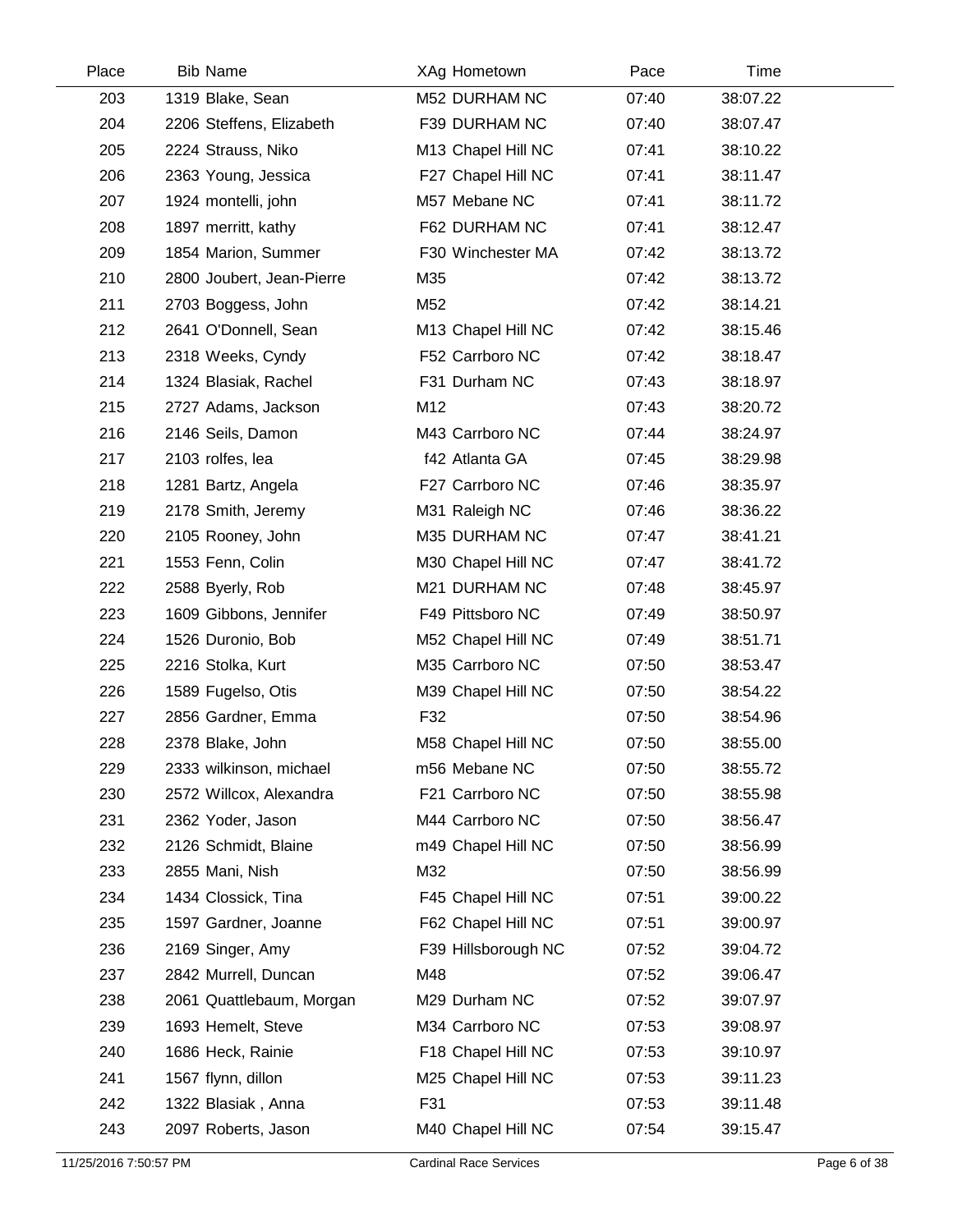| Place | <b>Bib Name</b>          | XAg Hometown        | Pace  | Time     |  |
|-------|--------------------------|---------------------|-------|----------|--|
| 244   | 1955 Myers, Tate         | M13 Chapel Hill NC  | 07:54 | 39:16.97 |  |
| 245   | 2433 Hansen, Katie       | F20 Chapel Hill NC  | 07:54 | 39:17.23 |  |
| 246   | 1363 Brown, Nicole       | F37 Chapel Hill NC  | 07:55 | 39:20.47 |  |
| 247   | 2332 Wilkinson, Kari     | F55 Mebane NC       | 07:55 | 39:20.48 |  |
| 248   | 2725 Adams, Jennifer     | F40                 | 07:55 | 39:22.24 |  |
| 249   | 2762 Troester, Melissa   | F44                 | 07:55 | 39:22.96 |  |
| 250   | 1374 Burr, Matt          | M36 Carrboro NC     | 07:56 | 39:25.47 |  |
| 251   | 1707 Hill, Cameron       | M26 Denver CO       | 07:56 | 39:25.97 |  |
| 252   | 2810 Watkins, Andrew     | M31                 | 07:56 | 39:27.24 |  |
| 253   | 1976 Northen, John       | M66 Chapel Hill NC  | 07:57 | 39:28.22 |  |
| 254   | 1787 Kobsik, Rebecca     | F37 Charlotte NC    | 07:57 | 39:28.97 |  |
| 255   | 2075 Ramsden, Madeline   | F13 Chapel Hill NC  | 07:58 | 39:34.22 |  |
| 256   | 1400 Caruth, Nick        | M31 Durham NC       | 07:58 | 39:34.23 |  |
| 257   | 2454 Jeuland, Shuwen     | F37 Chapel Hill NC  | 07:58 | 39:35.72 |  |
| 258   | 2204 Spisiak, Brian      | M26 Chapel Hill NC  | 07:58 | 39:37.72 |  |
| 259   | 1338 Boehm, Elana        | F33 Cambridge MA    | 07:59 | 39:38.97 |  |
| 260   | 1263 Ayers, Jordan       | M30 Durham NC       | 07:59 | 39:39.47 |  |
| 261   | 1704 Hesterberg, Stephen | M25 Tampa FL        | 07:59 | 39:39.98 |  |
| 262   | 2710 Godfrey, Jake       | M43                 | 07:59 | 39:40.23 |  |
| 263   | 2386 Caley, Sarah        | F46 Chapel Hill NC  | 08:00 | 39:44.46 |  |
| 264   | 1700 Herrick, Jeffrey    | M43 Carrboro NC     | 08:00 | 39:45.46 |  |
| 265   | 2684 Hardiman, Thomas    | M32                 | 08:00 | 39:47.21 |  |
| 266   | 2798 Joubert, Bonnie     | F36                 | 08:01 | 39:48.22 |  |
| 267   | 2071 Ramsdell, Greg      | M55 Raleigh NC      | 08:01 | 39:48.23 |  |
| 268   | 2605 Field, Tim          | M42 Chapel Hill NC  | 08:01 | 39:48.47 |  |
| 269   | 2254 Thomas, Jody        | M45 Chapel Hill NC  | 08:01 | 39:48.73 |  |
| 270   | 1449 Combs, Chris        | M49 Chapel Hill NC  | 08:01 | 39:50.47 |  |
| 271   | 2443 Hirschey, Rachel    | F35 DURHAM NC       | 08:01 | 39:50.73 |  |
| 272   | 2822 Burton, Brandon     | M25                 | 08:01 | 39:52.47 |  |
| 273   | 2321 Werden, Andrew      | M50 Chapel Hill NC  | 08:02 | 39:54.72 |  |
| 274   | 1454 Conkln, Lindsey     | F28 Chapel Hill NC  | 08:02 | 39:55.46 |  |
| 275   | 2678 Burch, Carlen       | F21                 | 08:02 | 39:56.22 |  |
| 276   | 1639 guiteras, raymond   | m41 College Park MD | 08:02 | 39:57.21 |  |
| 277   | 2391 Campbell, Barbara   | F59 Carrboro NC     | 08:02 | 39:57.49 |  |
| 278   | 2425 Gilbert, Eric       | M45 Chapel Hill NC  | 08:03 | 39:58.22 |  |
| 279   | 1452 Conklin, Kristi     | F26 Chapel Hill NC  | 08:03 | 39:58.23 |  |
| 280   | 2867 Gualtieri-reed, Liz | F48                 | 08:03 | 39:58.24 |  |
| 281   | 2530 Rahn, Griffin       | M14 Chapel Hill NC  | 08:03 | 40:00.97 |  |
| 282   | 2529 Rahn, Blake         | M44 Chapel Hill NC  | 08:03 | 40:00.97 |  |
| 283   | 2878 Archer, David       | M19                 | 08:04 | 40:04.47 |  |
| 284   | 1491 Dasher, David       | M38 Chapel Hill NC  | 08:04 | 40:06.23 |  |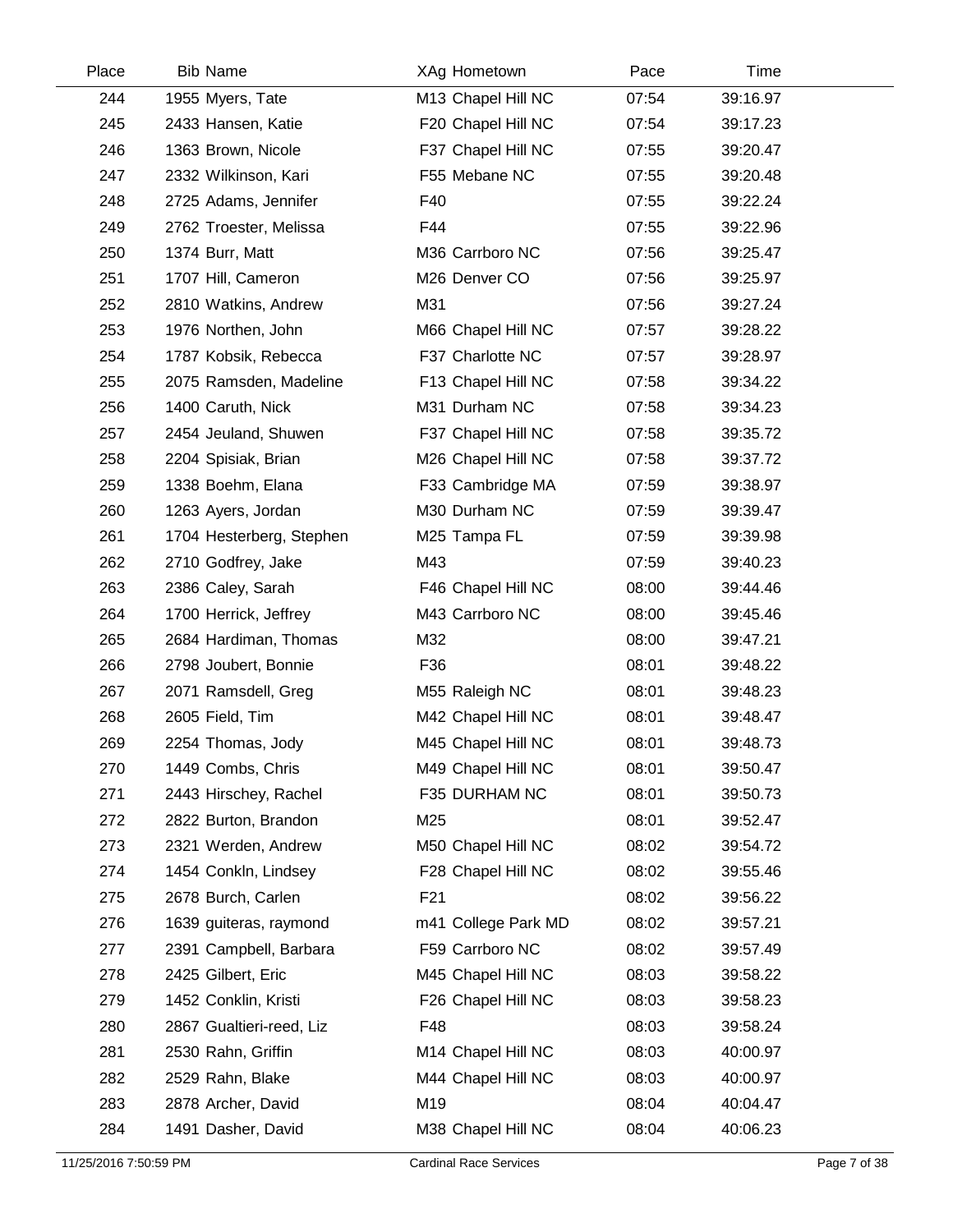| Place | <b>Bib Name</b>            | XAg Hometown         | Pace  | Time     |  |
|-------|----------------------------|----------------------|-------|----------|--|
| 285   | 1624 Graham, Nicholas      | M44 Carrboro NC      | 08:04 | 40:06.47 |  |
| 286   | 2307 walton, steven        | m22 DURHAM NC        | 08:05 | 40:09.48 |  |
| 287   | 1290 Beatty, Brian Gyro    | M53 Hillsborough NC  | 08:05 | 40:09.97 |  |
| 288   | 2714 Staley, David         | M32                  | 08:05 | 40:11.98 |  |
| 289   | 2128 Schmitz, William      | M44 Chapel Hill NC   | 08:05 | 40:12.22 |  |
| 290   | 2615 Hart, Zeke            | M27 Chapel Hill NC   | 08:06 | 40:13.48 |  |
| 291   | 1774 Kenney, Nicholas      | M41 Winchester MA    | 08:06 | 40:13.48 |  |
| 292   | 2747 Stifler, Lisa         | F38                  | 08:06 | 40:16.71 |  |
| 293   | 2630 Krieg, Robert         | M37 Chapel Hill NC   | 08:07 | 40:17.96 |  |
| 294   | 2680 Burch, Rachel         | F <sub>21</sub>      | 08:07 | 40:20.47 |  |
| 295   | 1258 Armentrout, Luke      | M11 Winston-Salem NC | 08:07 | 40:21.71 |  |
| 296   | 1432 clossick, keegan      | m13 Chapel Hill NC   | 08:07 | 40:22.72 |  |
| 297   | 1250 Anile, Teresa         | F49 Hillsborough NC  | 08:08 | 40:23.72 |  |
| 298   | 1257 Armentrout, Betsy     | F44 Winston-Salem NC | 08:08 | 40:25.72 |  |
| 299   | 2411 Emerson, Ashley       | F35                  | 08:08 | 40:25.72 |  |
| 300   | 2347 Wipper, Dennis        | M62 Chapel Hill NC   | 08:08 | 40:25.73 |  |
| 301   | 1586 Fruik, Thomas         | M26 Carrboro NC      | 08:08 | 40:26.71 |  |
| 302   | 2303 Walsh, Caitlin        | F24 Chapel Hill NC   | 08:08 | 40:27.72 |  |
| 303   | 1476 Crockett, Haley       | F26 Raleigh NC       | 08:09 | 40:27.98 |  |
| 304   | 2773 Kennedy, Sam          | M19                  | 08:09 | 40:27.98 |  |
| 305   | 1415 Chambers, Nate        | M45 Mebane NC        | 08:10 | 40:32.97 |  |
| 306   | 2371 Alexander, Collins    | M17 Chapel Hill NC   | 08:10 | 40:33.97 |  |
| 307   | 2037 Podkul, Tim           | M35 Chapel Hill NC   | 08:10 | 40:35.74 |  |
| 308   | 2120 Savage, Eric          | M46 Chapel Hill NC   | 08:11 | 40:38.23 |  |
| 309   | 2094 Rives, Don            | M55 Chapel Hill NC   | 08:11 | 40:38.72 |  |
| 310   | 2679 Burch, Samantha       | F <sub>23</sub>      | 08:11 | 40:42.22 |  |
| 311   | 1430 Clarke-Pearson, Emily | F38 Baltimore MD     | 08:11 | 40:42.46 |  |
| 312   | 1388 Carey, Elizabeth      | F54 Pittsboro NC     | 08:12 | 40:43.22 |  |
| 313   | 1669 Harris, Tracy         | F38 Chapel Hill NC   | 08:12 | 40:43.72 |  |
| 314   | 2755 Hunter, Braden        | M14                  | 08:12 | 40:44.96 |  |
| 315   | 2769 Matute, Daniel        | M34                  | 08:12 | 40:45.97 |  |
| 316   | 2242 Taillie, Paul         | M32 Chapel Hill NC   | 08:13 | 40:47.98 |  |
| 317   | 1972 Noah, Hannah          | F26 Carrboro NC      | 08:13 | 40:52.21 |  |
| 318   | 2676 Hall, Virginia        | F43                  | 08:14 | 40:53.24 |  |
| 319   | 2087 Rhee, Harrison        | M45 Charlotte NC     | 08:14 | 40:53.96 |  |
| 320   | 1756 Judson, Erin          | F36 Chapel Hill NC   | 08:14 | 40:55.96 |  |
| 321   | 1366 Bryant, Steph         | F29 Carrboro NC      | 08:14 | 40:56.97 |  |
| 322   | 2649 Roberts, Shawn        | M35 Chapel Hill NC   | 08:14 | 40:57.23 |  |
| 323   | 2581 Black, Leland         | F31 Chapel Hill NC   | 08:14 | 40:57.48 |  |
| 324   | 1397 Carstens, Claire      | F25 Chapel Hill NC   | 08:15 | 41:01.46 |  |
| 325   | 1957 Nackman, Joel         | M24 New York NY      | 08:16 | 41:02.74 |  |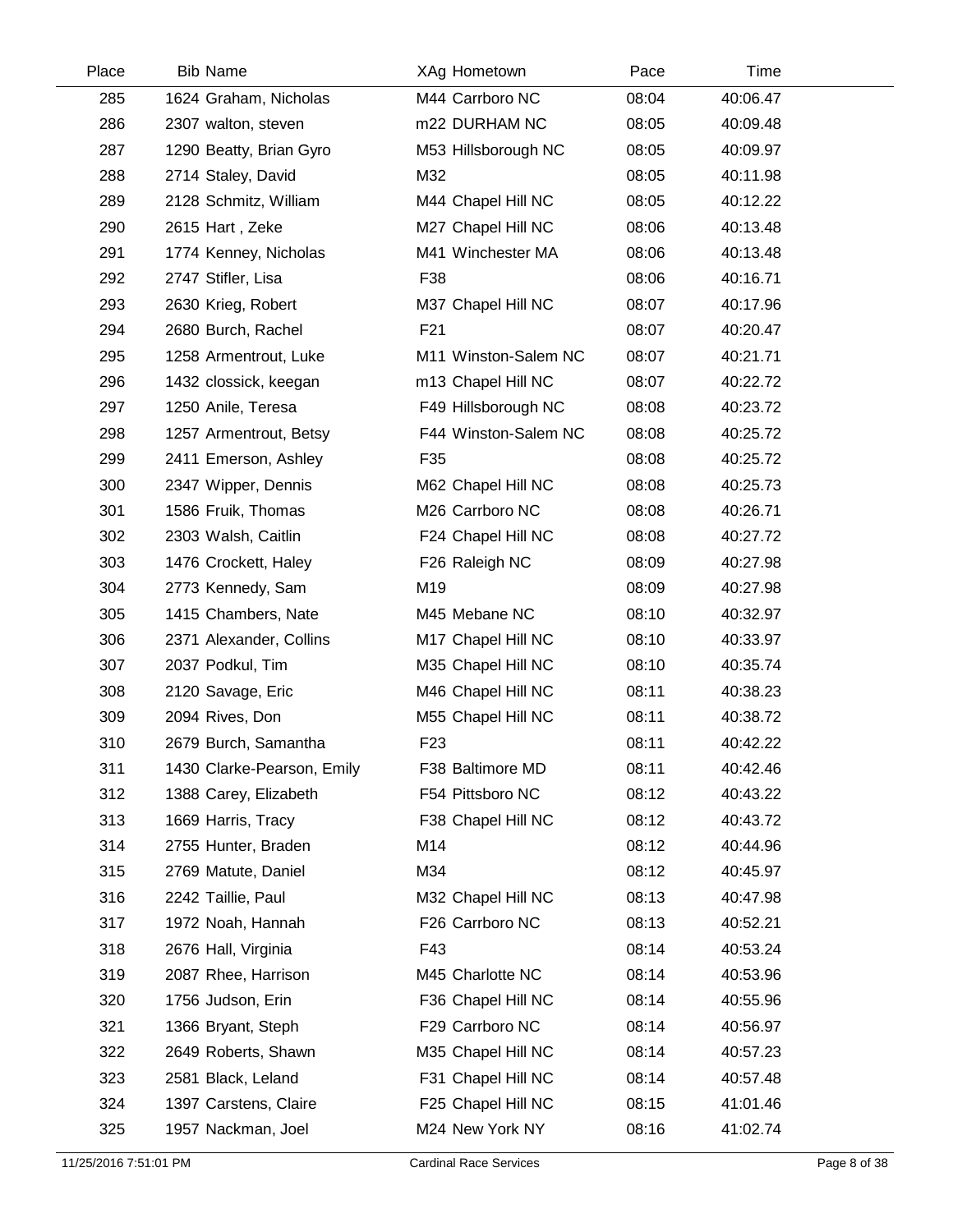| Place | <b>Bib Name</b>          | XAg Hometown        | Pace  | Time     |  |
|-------|--------------------------|---------------------|-------|----------|--|
| 326   | 2379 Bloom, Paul         | M69 DURHAM NC       | 08:16 | 41:03.22 |  |
| 327   | 2862 Toole, Lauren       | F <sub>24</sub>     | 08:16 | 41:03.22 |  |
| 328   | 2252 Thomas, Courtney    | M40 Chapel Hill NC  | 08:16 | 41:04.73 |  |
| 329   | 1892 McNeilly, Kevin     | F65 Carrboro NC     | 08:16 | 41:04.73 |  |
| 330   | 1632 Griffin, Thomas     | M71 Cary NC         | 08:16 | 41:04.97 |  |
| 331   | 2470 Lawrance, Hayley    | F27 Brooklyn NY     | 08:16 | 41:05.24 |  |
| 332   | 2665 Daniel, Vorhaus     | M35                 | 08:16 | 41:06.23 |  |
| 333   | 1337 Boccieri, Sebastian | M12 Chapel Hill NC  | 08:16 | 41:06.23 |  |
| 334   | 1682 Hawley, Dawna       | F46 Chapel Hill NC  | 08:17 | 41:08.47 |  |
| 335   | 2273 Tweedy, Jonathan    | M38 Greensboro NC   | 08:17 | 41:09.98 |  |
| 336   | 2666 Vorhaus, David      | M32                 | 08:17 | 41:10.23 |  |
| 337   | 2819 Cook, Don           | M60                 | 08:18 | 41:13.47 |  |
| 338   | 2144 Sears, Patrick      | M49 Chapel Hill NC  | 08:18 | 41:15.23 |  |
| 339   | 1527 Duronio, Joey       | M22 Chapel Hill NC  | 08:18 | 41:16.22 |  |
| 340   | 1577 Foushee, Robyn      | F44 Chapel Hill NC  | 08:19 | 41:17.97 |  |
| 341   | 2692 McArdle, Jill       | F <sub>58</sub>     | 08:19 | 41:17.98 |  |
| 342   | 2080 reebye, laura       | F43 Chapel Hill NC  | 08:19 | 41:18.72 |  |
| 343   | 2215 Stolka, Kristen     | F36 Carrboro NC     | 08:19 | 41:19.72 |  |
| 344   | 1423 Chu, Danielle       | F29 Philadelphia PA | 08:19 | 41:19.97 |  |
| 345   | 2305 Walton, Paul        | M27 DURHAM NC       | 08:19 | 41:20.21 |  |
| 346   | 1504 Dempsey, Lee        | M45 Carrboro NC     | 08:19 | 41:21.73 |  |
| 347   | 1866 Matti, Michael      | M59 Durham NC       | 08:20 | 41:22.99 |  |
| 348   | 1942 Murphy, Erica       | F26 Wilmington NC   | 08:20 | 41:23.49 |  |
| 349   | 1812 Laubscher, Kevin    | M24 Chapel Hill NC  | 08:20 | 41:23.72 |  |
| 350   | 1811 Laubscher, David    | M53 Chapel Hill NC  | 08:20 | 41:23.73 |  |
| 351   | 2166 simmons, lisa       | F45 Chapel Hill NC  | 08:20 | 41:24.72 |  |
| 352   | 1739 Ismail, Betsy       | F54 Zionsville IN   | 08:20 | 41:25.46 |  |
| 353   | 2865 Grant, Alexandra    | F <sub>21</sub>     | 08:20 | 41:26.97 |  |
| 354   | 1304 Benedick, David     | M41 Chapel Hill NC  | 08:20 | 41:27.46 |  |
| 355   | 2101 Rogers, Nora        | F40 Carrboro NC     | 08:21 | 41:27.97 |  |
| 356   | 2562 tullo, john         | M58 Chapel Hill NC  | 08:21 | 41:27.98 |  |
| 357   | 1775 kern, terry         | f48 Chapel Hill NC  | 08:21 | 41:28.73 |  |
| 358   | 1974 Noah, Terry         | M57 Carrboro NC     | 08:21 | 41:29.73 |  |
| 359   | 1824 Li, Vivian          | F59 Durham NC       | 08:21 | 41:30.23 |  |
| 360   | 2465 Kuritzky, Jack      | M33 Chapel Hill NC  | 08:21 | 41:31.72 |  |
| 361   | 2813 Avary, Carolina     | F37                 | 08:21 | 41:31.73 |  |
| 362   | 2730 Jones, Caleb        | M16                 | 08:22 | 41:32.48 |  |
| 363   | 2270 Trout, Susan        | F43 Chapel Hill NC  | 08:22 | 41:32.74 |  |
| 364   | 2789 Asaro, Jackson      | M16                 | 08:22 | 41:33.72 |  |
| 365   | 2422 Fried, Mike         | M48 Chapel Hill NC  | 08:22 | 41:33.97 |  |
| 366   | 2435 Hausch, Lisa        | F29 Annandale VA    | 08:22 | 41:34.25 |  |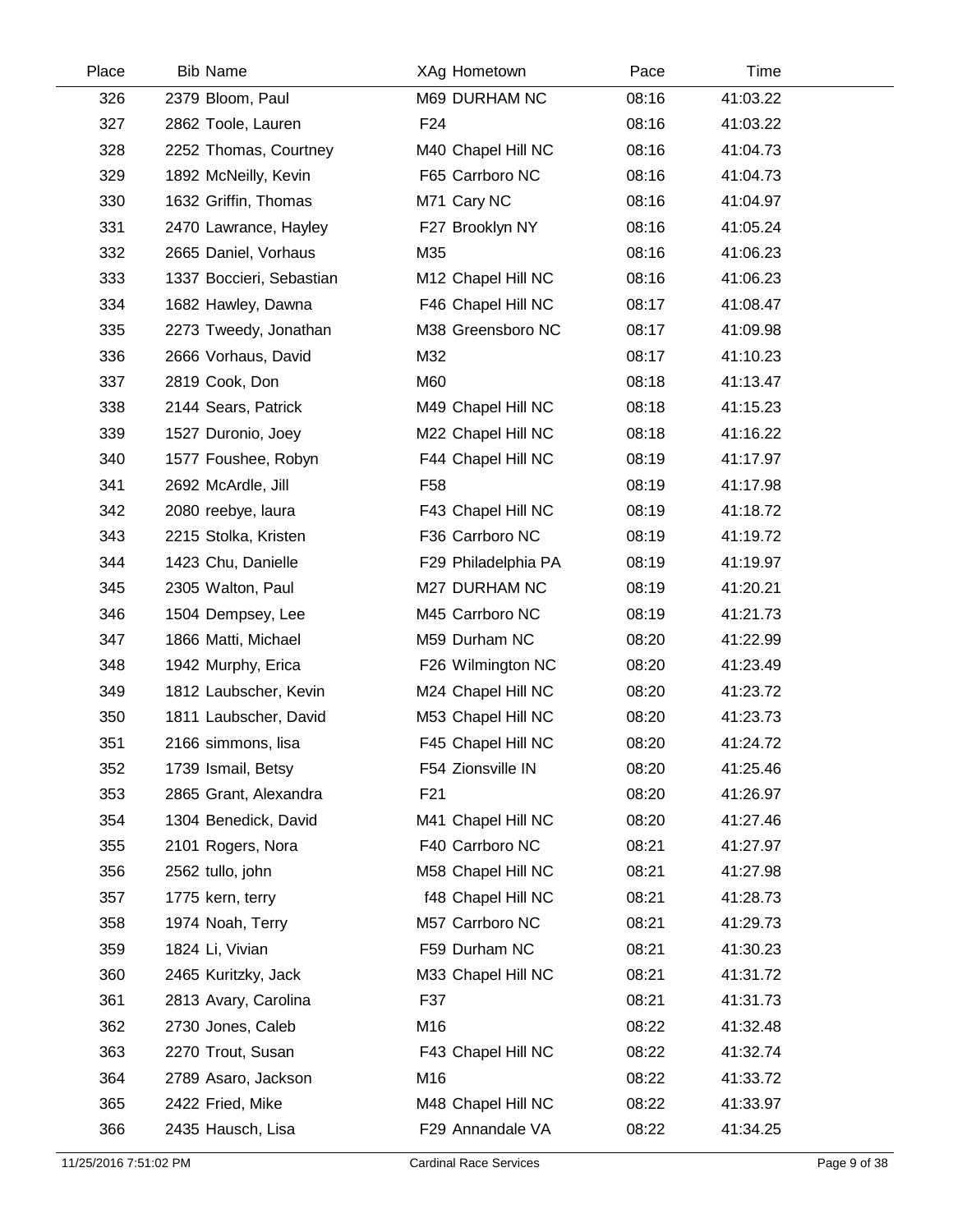| Place | <b>Bib Name</b>        | XAg Hometown        | Pace  | Time     |  |
|-------|------------------------|---------------------|-------|----------|--|
| 367   | 2279 Van Sant, Laura   | F50 Chapel Hill NC  | 08:22 | 41:34.96 |  |
| 368   | 1785 Kobesky, Daniel   | M36                 | 08:22 | 41:35.73 |  |
| 369   | 2466 Kuritzky, Melanie | F33 Chapel Hill NC  | 08:22 | 41:36.24 |  |
| 370   | 2584 Boyce, Jenny      | F43 Durham NC       | 08:22 | 41:37.23 |  |
| 371   | 1727 Holland, Holly    | F54 Chapel Hill NC  | 08:22 | 41:37.24 |  |
| 372   | 1982 Nugent, Matt      | M31 New York NY     | 08:23 | 41:37.71 |  |
| 373   | 2089 Rhoads, Donald    | M44 Durham NC       | 08:23 | 41:38.23 |  |
| 374   | 2634 McCarty, Ryan     | M42 Durham NC       | 08:23 | 41:38.72 |  |
| 375   | 2534 rodgers, phil     | m48 Chapel Hill NC  | 08:23 | 41:38.99 |  |
| 376   | 2723 Telech, Justin    | M36                 | 08:23 | 41:39.23 |  |
| 377   | 1549 Fanning, Alan     | M52 Carrboro NC     | 08:23 | 41:40.21 |  |
| 378   | 2157 Shofer, Scott     | M48 Chapel Hill NC  | 08:23 | 41:41.97 |  |
| 379   | 2158 Shofer, Sharon    | F47 Chapel Hill NC  | 08:23 | 41:42.24 |  |
| 380   | 1631 Griffin, Shauna   | F39 Chapel Hill NC  | 08:24 | 41:43.97 |  |
| 381   | 1856 Marshall, Katie   | F22 Chapel Hill NC  | 08:24 | 41:46.47 |  |
| 382   | 2256 Thompson, Jessica | F25 Chapel Hill NC  | 08:25 | 41:47.97 |  |
| 383   | 1600 Gay, Michelle     | F47 Chapel Hill NC  | 08:25 | 41:49.22 |  |
| 384   | 2741 Hamel, Kari       | F49                 | 08:25 | 41:49.97 |  |
| 385   | 1792 Kollins, Scott    | M46 Chapel Hill NC  | 08:25 | 41:50.47 |  |
| 386   | 2353 Woodard, Warren   | F25 Chapel Hill NC  | 08:25 | 41:51.22 |  |
| 387   | 2352 Woodard, Kate     | F26 Chapel Hill NC  | 08:25 | 41:52.23 |  |
| 388   | 1545 Eshed, Guy        | M37                 | 08:26 | 41:53.73 |  |
| 389   | 1750 jhaveri, ravi     | M46 DURHAM NC       | 08:26 | 41:55.97 |  |
| 390   | 1480 Crump, Carolyn    | F60 Carrboro NC     | 08:27 | 41:57.71 |  |
| 391   | 2167 Simmons, Sydney   | F23 Chapel Hill NC  | 08:27 | 41:58.48 |  |
| 392   | 2153 Shears, Steve     | M63 Chapel Hill NC  | 08:27 | 41:58.97 |  |
| 393   | 2808 Roedema, Mike     | M36                 | 08:28 | 42:02.97 |  |
| 394   | 1425 Clar, Justin      | M32 Chapel Hill NC  | 08:28 | 42:04.47 |  |
| 395   | 2214 Stifler, Tara     | F32 Chapel Hill NC  | 08:28 | 42:04.72 |  |
| 396   | 1944 Murphy, Ricky     | M35 Pittsboro NC    | 08:29 | 42:07.99 |  |
| 397   | 2472 Lee, Cal          | M43 Chapel Hill NC  | 08:29 | 42:08.48 |  |
| 398   | 2399 Caughlin, Emma    | F24 Raleigh NC      | 08:29 | 42:09.23 |  |
| 399   | 2653 Walsh, Braden     | F40 Pittsboro NC    | 08:29 | 42:11.23 |  |
| 400   | 1362 Brown, Laura      | F31 Chapel Hill NC  | 08:29 | 42:11.46 |  |
| 401   | 2421 Frellick, Paul    | M56 Chapel Hill NC  | 08:29 | 42:11.49 |  |
| 402   | 2402 Cobb, Harry       | M14 Hillsborough NC | 08:30 | 42:13.00 |  |
| 403   | 1440 Cole, Austin      | M21 Timberlake NC   | 08:30 | 42:13.22 |  |
| 404   | 1978 Norwood, Aubin    | M29 Chapel Hill NC  | 08:30 | 42:13.47 |  |
| 405   | 2403 Cobb, Michael     | M48 Hillsborough NC | 08:30 | 42:13.98 |  |
| 406   | 1691 Helms, Tanya      | F56 Chapel Hill NC  | 08:30 | 42:13.99 |  |
| 407   | 1793 Kopec, Doug       | M59 Carrboro NC     | 08:30 | 42:14.96 |  |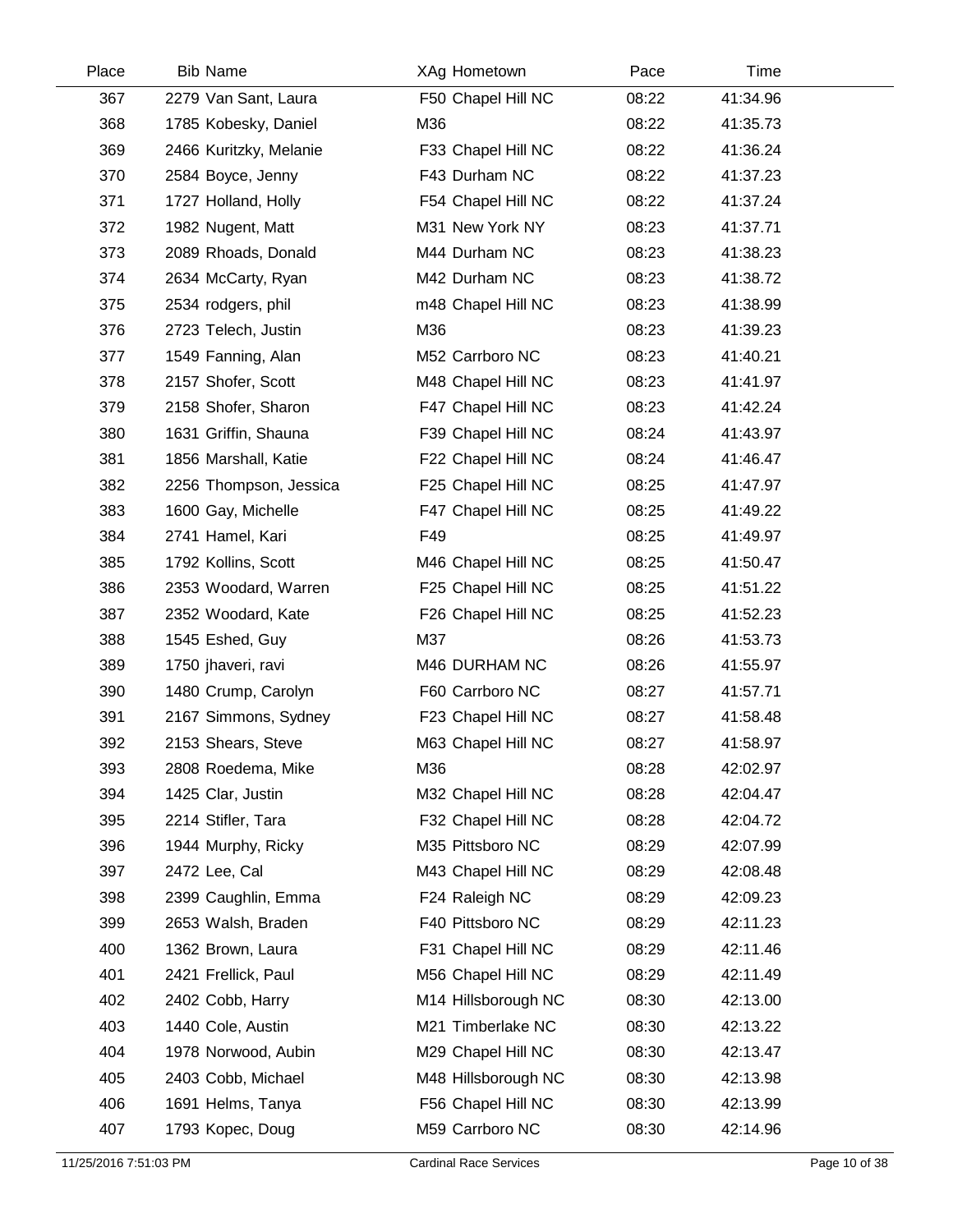| Place | <b>Bib Name</b>          | XAg Hometown           | Pace  | Time     |  |
|-------|--------------------------|------------------------|-------|----------|--|
| 408   | 1913 Mills, Karin        | F50 Carrboro NC        | 08:30 | 42:15.48 |  |
| 409   | 2052 Pratson, Forrest    | M19 Chapel Hill NC     | 08:31 | 42:18.22 |  |
| 410   | 1291 Beatty, Susan       | F51 Chapel Hill NC     | 08:31 | 42:19.72 |  |
| 411   | 1644 Guskiewicz, Nathan  | M18 Chapel Hill NC     | 08:31 | 42:20.22 |  |
| 412   | 1671 Harrison, Stuart    | M44 Chapel Hill NC     | 08:31 | 42:21.22 |  |
| 413   | 1658 Hamilton, Christine | F22 Chapel Hill NC     | 08:32 | 42:22.22 |  |
| 414   | 1659 Hamilton, Michael   | M58 Chapel Hill NC     | 08:32 | 42:22.73 |  |
| 415   | 2115 Salemson, Jeremy    | M47 Chapel Hill NC     | 08:32 | 42:24.97 |  |
| 416   | 1791 Kollins, Katharine  | F36 Chapel Hill NC     | 08:32 | 42:26.73 |  |
| 417   | 2611 Graham, Matthew     | M38 Charlotte NC 28209 | 08:33 | 42:27.73 |  |
| 418   | 1640 Gulati, Tesha       | F35 Chapel Hill NC     | 08:33 | 42:28.23 |  |
| 419   | 2253 Thomas, Jennifer    | F31 Hillsborough NC    | 08:33 | 42:28.72 |  |
| 420   | 2690 Garoni, Carson      | F45                    | 08:33 | 42:31.47 |  |
| 421   | 2802 Chopas, Jim         | M50                    | 08:33 | 42:31.47 |  |
| 422   | 2299 Walker, Morgan      | F25 Boston MA          | 08:33 | 42:31.73 |  |
| 423   | 2439 herndon, delaney    | f21 Durham NC          | 08:33 | 42:31.97 |  |
| 424   | 1929 Morris, Anna        | F8 Carrboro NC         | 08:34 | 42:32.72 |  |
| 425   | 1417 Chesser, Susan      | F54 Durham NC          | 08:34 | 42:32.98 |  |
| 426   | 2492 Marron, Aidan       | M19 DURHAM NC          | 08:34 | 42:32.98 |  |
| 427   | 2182 Smith, Nancy        | F58 Durham NC          | 08:34 | 42:34.48 |  |
| 428   | 1493 Dasher, Meredith    | F43 Charlotte NC       | 08:34 | 42:34.73 |  |
| 429   | 2463 Kohler, Rebecca     | F51 Carrboro NC        | 08:34 | 42:35.97 |  |
| 430   | 2405 Crook, Marija       | F18 Carrboro NC        | 08:34 | 42:35.99 |  |
| 431   | 1780 Kittelson, Ben      | M27 Durham NC          | 08:35 | 42:38.48 |  |
| 432   | 2503 Minogue, Kevin      | M24 Chapel Hill NC     | 08:35 | 42:38.72 |  |
| 433   | 1703 Hesterberg, Rebecca | F25 Tampa FL           | 08:35 | 42:39.73 |  |
| 434   | 2240 Swartz, Troy        | M53 Chapel Hill NC     | 08:35 | 42:40.24 |  |
| 435   | 1642 Guskiewicz, Jacob   | M20 Chapel Hill NC     | 08:35 | 42:40.47 |  |
| 436   | 1579 Frantz, Emily       | F29 Chapel Hill NC     | 08:35 | 42:41.47 |  |
| 437   | 1578 frantz, caroline    | f26 Nashville TN       | 08:35 | 42:41.73 |  |
| 438   | 2388 Calhoun, Benjamin   | M14 Chapel Hill NC     | 08:35 | 42:41.75 |  |
| 439   | 1456 Cook, Alex          | M11                    | 08:35 | 42:41.97 |  |
| 440   | 1546 Esichen, Chris      | M24 Chapel Hill NC     | 08:36 | 42:43.00 |  |
| 441   | 1645 Hackman, Kim        | F40 Chapel Hill NC     | 08:36 | 42:43.01 |  |
| 442   | 1653 Hageman, Rick       | M58                    | 08:36 | 42:43.47 |  |
| 443   | 1646 Hackman, Trevor     | M40 Chapel Hill NC     | 08:36 | 42:43.97 |  |
| 444   | 1360 Brown, Corey        | M38 New York NY        | 08:36 | 42:45.97 |  |
| 445   | 1563 Finn, Caitlin       | F25 New York NY        | 08:37 | 42:47.47 |  |
| 446   | 1604 Gershon, Timothy    | M49 Chapel Hill NC     | 08:37 | 42:50.47 |  |
| 447   | 1605 Gershon, Zachary    | M14 Chapel Hill NC     | 08:37 | 42:50.72 |  |
| 448   | 1353 Breito, Nathan      | M34 Chapel Hill NC     | 08:37 | 42:50.97 |  |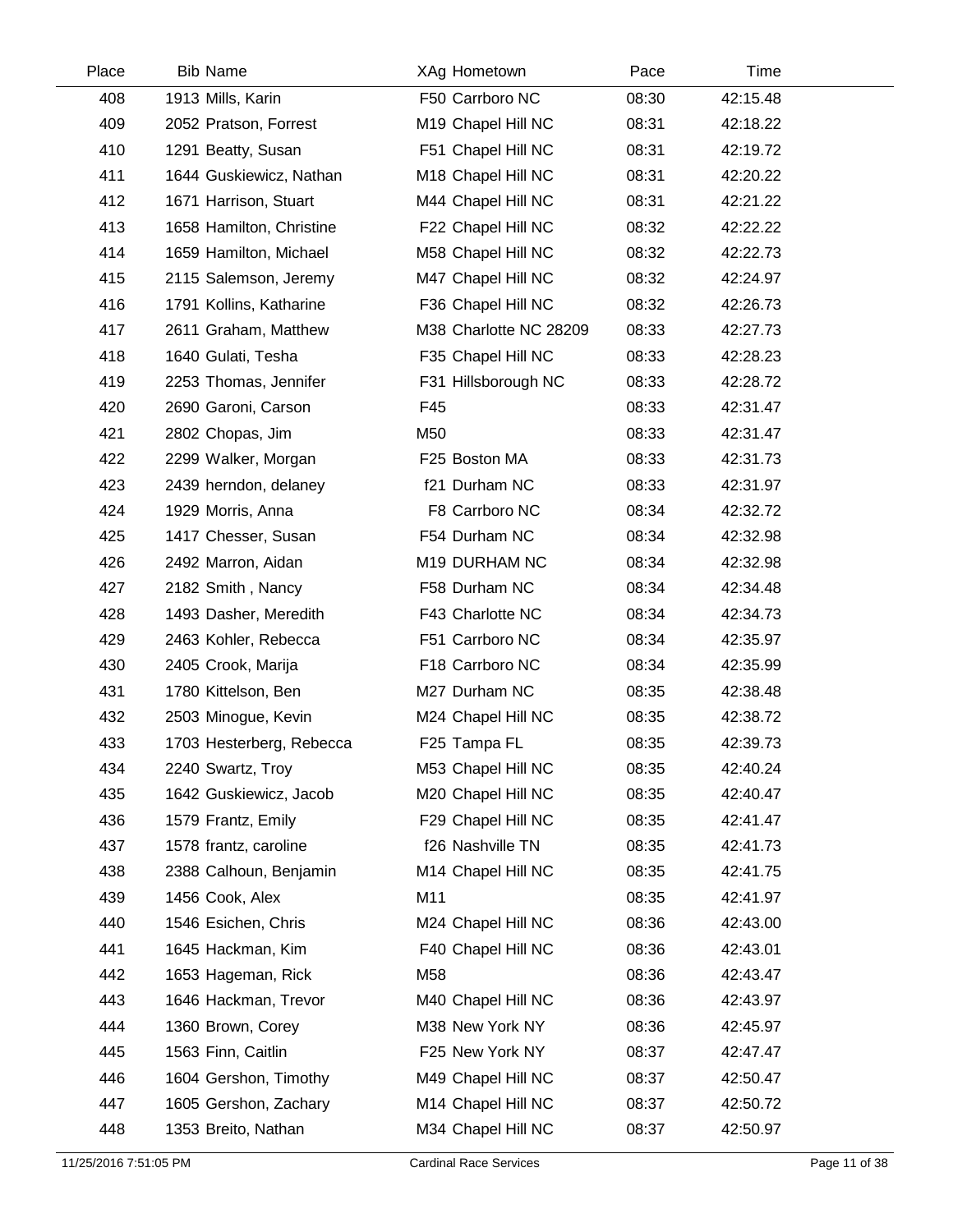| Place | <b>Bib Name</b>           | XAg Hometown           | Pace  | Time     |  |
|-------|---------------------------|------------------------|-------|----------|--|
| 449   | 2729 Jadrich, Caleb       | M22                    | 08:37 | 42:51.46 |  |
| 450   | 1832 Lloyd, Aline         | F45 Chapel Hill NC     | 08:37 | 42:51.47 |  |
| 451   | 2801 Gross, Darryl        | M46                    | 08:37 | 42:51.50 |  |
| 452   | 2820 Andrews, Richard     | M34                    | 08:37 | 42:51.73 |  |
| 453   | 2375 bauer, tanja         | f33 Durham NC          | 08:38 | 42:52.21 |  |
| 454   | 1492 Dasher, Leigh Ann    | F37 Chapel Hill NC     | 08:38 | 42:52.25 |  |
| 455   | 1778 King, Roxanne        | F30 Carrboro NC        | 08:38 | 42:52.98 |  |
| 456   | 2631 Lehman, Dan          | M54 Chapel Hill NC     | 08:38 | 42:54.24 |  |
| 457   | 1821 Legere, Jeff         | M60 DURHAM NC          | 08:38 | 42:54.49 |  |
| 458   | 2163 Simmons, Ben         | M26 Chapel Hill NC     | 08:38 | 42:54.96 |  |
| 459   | 1457 Cook, Benjamin       | M42 Belmont MA         | 08:38 | 42:55.23 |  |
| 460   | 1649 Hadler, Wayne        | M62 Carrboro NC        | 08:38 | 42:55.24 |  |
| 461   | 2675 Farris, Morgan       | F <sub>26</sub>        | 08:39 | 42:58.23 |  |
| 462   | 2695 McKenna, Katie       | F39                    | 08:39 | 43:01.22 |  |
| 463   | 1784 Knott, David         | M42 Chapel Hill NC     | 08:40 | 43:02.72 |  |
| 464   | 2151 Shannon, Kristin     | F19 Chapel Hill NC     | 08:40 | 43:03.47 |  |
| 465   | 1288 Beals, Kendall       | F25 Chapel Hill NC     | 08:40 | 43:04.71 |  |
| 466   | 2564 Varela Solis, Jazmin | F41 Chapel Hill NC     | 08:40 | 43:05.00 |  |
| 467   | 1848 Malay, Brendan       | M36 Chapel Hill NC     | 08:40 | 43:05.50 |  |
| 468   | 2111 Ross, Morven         | F28 Chapel Hill NC     | 08:40 | 43:05.72 |  |
| 469   | 2596 Denniston, Alex      | M30 Falmouth ME        | 08:40 | 43:05.72 |  |
| 470   | 2790 Asaro, Sawyer        | F <sub>12</sub>        | 08:40 | 43:06.01 |  |
| 471   | 2746 Hopper, Karen        | F27                    | 08:40 | 43:06.01 |  |
| 472   | 1908 Millar, Christopher  | M16 Chapel Hill NC     | 08:40 | 43:06.47 |  |
| 473   | 1520 Dougherty, John      | M28 Durham NC          | 08:40 | 43:06.73 |  |
| 474   | 1833 Lockhart, Ben        | M23 Raleigh NC         | 08:41 | 43:06.99 |  |
| 475   | 1503 Dellinger, Hampton   | M49 DURHAM NC          | 08:41 | 43:06.99 |  |
| 476   | 2709 Godfrey, Logan       | M11                    | 08:41 | 43:07.72 |  |
| 477   | 2543 Smith, Dan           | M45                    | 08:41 | 43:08.23 |  |
| 478   | 1710 Himmel, Theresa      | F48 Chapel Hill NC     | 08:41 | 43:10.72 |  |
| 479   | 2602 Eaton, David         | M50 Bay Village OH     | 08:41 | 43:11.73 |  |
| 480   | 1274 Baker, James         | M33 Carrboro NC        | 08:42 | 43:13.71 |  |
| 481   | 2640 O'Donnell, Michele   | F50 Chapel Hill NC     | 08:42 | 43:13.73 |  |
| 482   | 1275 Baker, Katie         | F28 New York City NY   | 08:42 | 43:14.22 |  |
| 483   | 2486 macleod, carolyn     | f18 Chapel Hill NC     | 08:42 | 43:15.49 |  |
| 484   | 2452 Hurt, Christi        | F45 Chapel Hill NC     | 08:42 | 43:15.49 |  |
| 485   | 2420 Freeman, Mark        | M42 Charlottesville VA | 08:43 | 43:19.73 |  |
| 486   | 1953 Myers, Carter        | M10 Chapel Hill NC     | 08:44 | 43:24.21 |  |
| 487   | 1954 Myers, Clint         | M43 Chapel Hill NC     | 08:44 | 43:24.24 |  |
| 488   | 2063 Quinn, Ian           | M17 Chapel Hill NC     | 08:44 | 43:24.96 |  |
| 489   | 1285 Baucom, Sam          | M12 Chapel Hill NC     | 08:44 | 43:24.99 |  |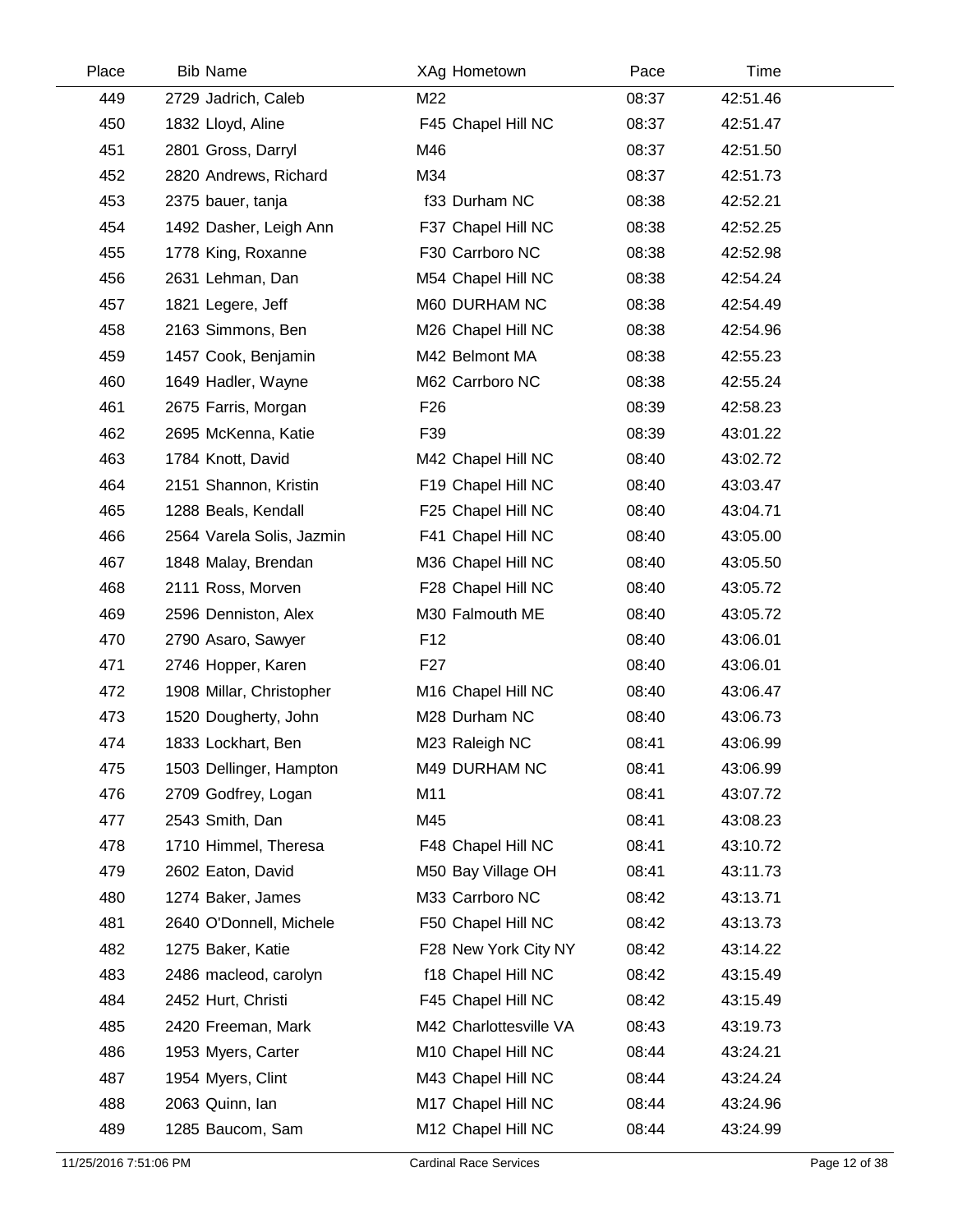| Place | <b>Bib Name</b>            | XAg Hometown        | Pace  | Time     |  |
|-------|----------------------------|---------------------|-------|----------|--|
| 490   | 1641 Guskiewicz, Adam      | M16 Chapel Hill NC  | 08:44 | 43:25.24 |  |
| 491   | 1407 Casellas, Sebastian   | M17                 | 08:44 | 43:26.22 |  |
| 492   | 2721 Barta, Thomas         | M57                 | 08:45 | 43:28.97 |  |
| 493   | 2706 Stone, Pete           | M50                 | 08:45 | 43:29.22 |  |
| 494   | 2267 travars, phil         | M31 Pittsboro NC    | 08:45 | 43:31.46 |  |
| 495   | 2409 Dietrick, Curtis      | M35 Raleigh NC      | 08:46 | 43:36.24 |  |
| 496   | 1668 Harris, Rich          | M42 Chapel Hill NC  | 08:47 | 43:37.98 |  |
| 497   | 2655 Watters, Cassandra    | F21 Chapel Hill NC  | 08:47 | 43:38.98 |  |
| 498   | 1975 Noel, Staton          | M54 Durham NC       | 08:47 | 43:40.97 |  |
| 499   | 2888 Nackman, Sam          | M28                 | 08:48 | 43:44.00 |  |
| 500   | 2064 Raby, Judy            | F49 Chapel Hill NC  | 08:48 | 43:44.48 |  |
| 501   | 1677 Harwell, Jane         | F53 Carrboro NC     | 08:48 | 43:45.01 |  |
| 502   | 2309 Warner, Diane         | F51 Chapel Hill NC  | 08:48 | 43:45.22 |  |
| 503   | 1253 Anscher, Samantha     | F24 Brighton MA     | 08:48 | 43:45.97 |  |
| 504   | 2310 Warner, Todd          | M52 Chapel Hill NC  | 08:49 | 43:46.72 |  |
| 505   | 2044 Pottenger, Dave       | M58 Durham NC       | 08:49 | 43:47.22 |  |
| 506   | 2580 Archer, John          | m52 Washington DC   | 08:49 | 43:49.22 |  |
| 507   | 2341 Williams, Shawn       | M56 Bryn Mawr PA    | 08:49 | 43:50.48 |  |
| 508   | 2781 Zelman, Josh          | M43                 | 08:50 | 43:52.24 |  |
| 509   | 2724 Zuercher, William     | M45                 | 08:50 | 43:52.48 |  |
| 510   | 1371 Bucy-Anderson, DeAnna | F16 Chapel Hill NC  | 08:50 | 43:52.73 |  |
| 511   | 2669 Bolon, Roxane         | F <sub>15</sub>     | 08:50 | 43:52.74 |  |
| 512   | 1316 Bisanar, Will         | M41 Durham NC       | 08:50 | 43:52.98 |  |
| 513   | 1890 mclean, john          | m54 Chapel Hill NC  | 08:50 | 43:53.22 |  |
| 514   | 2849 Firestine, Dwight     | M51                 | 08:50 | 43:53.72 |  |
| 515   | 1610 GIL GONZALEZ, Maria   | F <sub>28</sub>     | 08:50 | 43:54.98 |  |
| 516   | 2423 Gall, Holli           | f37 Chapel Hill NC  | 08:50 | 43:55.21 |  |
| 517   | 2535 Rodriguez, Amy        | F32 Chapel Hill NC  | 08:50 | 43:55.48 |  |
| 518   | 2350 Wood, Geri            | F68                 | 08:50 | 43:55.49 |  |
| 519   | 1433 Clossick, Madigan     | f16 Chapel Hill NC  | 08:50 | 43:55.74 |  |
| 520   | 2192 Son, Huy              | M34                 | 08:51 | 43:57.48 |  |
| 521   | 1983 Nunez, Josh           | M43                 | 08:51 | 43:57.50 |  |
| 522   | 2538 Saker, Korinn         | F58 Hillsborough NC | 08:51 | 43:57.51 |  |
| 523   | 1717 Hirschman, Caitlin    | f44 Chapel Hill NC  | 08:51 | 43:58.48 |  |
| 524   | 2480 Lissy, Nathan         | M14 Chapel Hill NC  | 08:51 | 43:59.22 |  |
| 525   | 1851 mandeville-long, anne | f57 Chapel Hill NC  | 08:51 | 44:00.23 |  |
| 526   | 1834 long, robert          | m65 Chapel Hill NC  | 08:51 | 44:00.71 |  |
| 527   | 1714 Hirschfield, Ashley   | F26 Durham NC       | 08:51 | 44:01.23 |  |
| 528   | 1715 Hirschfield, Austin   | M27 Durham NC       | 08:51 | 44:01.23 |  |
| 529   | 1618 Gosselin, Jamison     | M41                 | 08:51 | 44:01.46 |  |
| 530   | 2395 Caress, Lula          | F10 Chapel Hill NC  | 08:52 | 44:01.96 |  |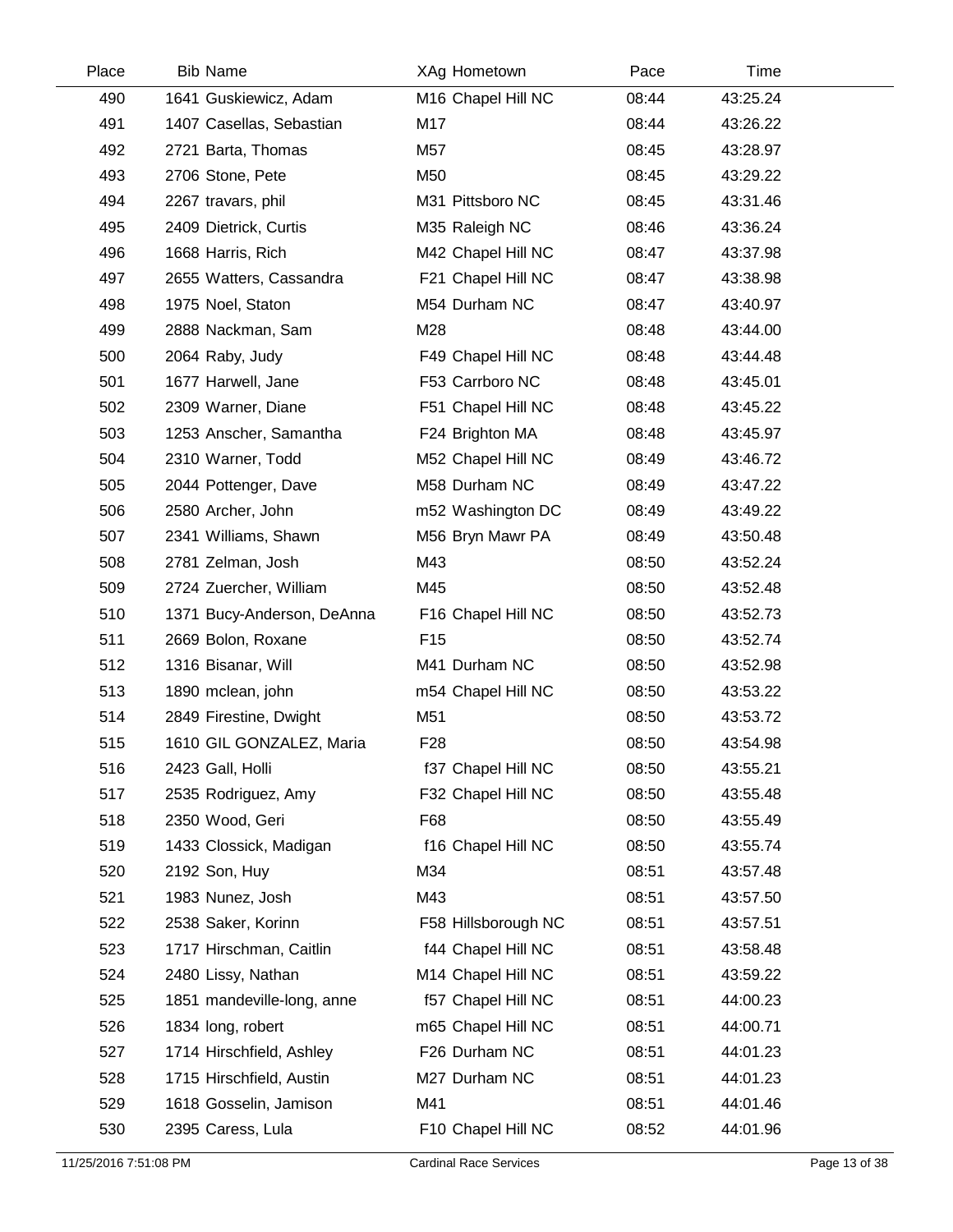| Place | <b>Bib Name</b>             | XAg Hometown        | Pace  | Time     |  |
|-------|-----------------------------|---------------------|-------|----------|--|
| 531   | 1284 Baucom, Martin         | M48 Chapel Hill NC  | 08:52 | 44:04.97 |  |
| 532   | 1420 Chiarello, Ginny       | F37 Chapel Hill NC  | 08:52 | 44:05.98 |  |
| 533   | 2705 Osborne, James         | M35                 | 08:53 | 44:08.49 |  |
| 534   | 1779 Kinyamu, Harriet       | F51 Cary NC         | 08:53 | 44:08.97 |  |
| 535   | 2652 Smith-Overman, Brianna | F28 Durham NC       | 08:53 | 44:09.72 |  |
| 536   | 2654 Walter, Michael        | M28 Durham NC       | 08:53 | 44:09.72 |  |
| 537   | 1469 Correia, Joao          | M49 Durham NC       | 08:53 | 44:10.24 |  |
| 538   | 2083 Renner, Tate           | F53 Pittsboro NC    | 08:53 | 44:10.96 |  |
| 539   | 1517 Doran, Elizabeth       | F33 Chapel Hill NC  | 08:53 | 44:11.24 |  |
| 540   | 2744 O'Brien, Richard       | M36                 | 08:53 | 44:11.48 |  |
| 541   | 1655 Halstead, Elizabeth    | F38 Apex NC         | 08:54 | 44:12.21 |  |
| 542   | 1656 Halstead, Eric         | M42 Apex NC         | 08:54 | 44:12.97 |  |
| 543   | 2415 Fiorito, Teresa        | F14 Chapel Hill NC  | 08:54 | 44:13.72 |  |
| 544   | 2414 Fiorito, Agustin       | M45 Chapel Hill NC  | 08:54 | 44:14.72 |  |
| 545   | 2836 Schmid, Amy            | F41                 | 08:54 | 44:14.73 |  |
| 546   | 2827 Laatz, Justin          | M19                 | 08:54 | 44:15.50 |  |
| 547   | 1907 Millar, Ben            | M19 Chapel Hill NC  | 08:54 | 44:15.73 |  |
| 548   | 1387 Caren, Neal            | M43 Chapel Hill NC  | 08:55 | 44:18.25 |  |
| 549   | 2589 Byerly, Wesley         | M59 DURHAM NC       | 08:55 | 44:18.73 |  |
| 550   | 2104 Rooney, Cassie         | F30 DURHAM NC       | 08:56 | 44:22.98 |  |
| 551   | 2283 vaught, michael        | M59 Chapel Hill NC  | 08:56 | 44:23.72 |  |
| 552   | 2866 Abrams, Jeff           | M48                 | 08:56 | 44:24.47 |  |
| 553   | 2370 Zimpritch, Hannah      | F34 Brooklyn NY     | 08:56 | 44:24.49 |  |
| 554   | 2582 Blackford, Susan       | F54 Chapel Hill NC  | 08:56 | 44:24.74 |  |
| 555   | 2170 Singley, Catherine     | F56 Chapel Hill NC  | 08:56 | 44:25.72 |  |
| 556   | 1572 Forcina, Martin        | M67 Charlotte NC    | 08:57 | 44:27.21 |  |
| 557   | 2274 Urrutia, Kristine      | F46 Chapel Hill NC  | 08:57 | 44:28.23 |  |
| 558   | 2447 Holaday, Sue           | F48 Durham NC       | 08:57 | 44:29.50 |  |
| 559   | 2446 Holaday, Chris         | M50 Durham NC       | 08:57 | 44:29.73 |  |
| 560   | 1402 Casale, Marc           | M31 Boston MA       | 08:57 | 44:31.24 |  |
| 561   | 2129 Schneider, E. Shaun    | M20 Pittsboro NC    | 08:58 | 44:32.22 |  |
| 562   | 1796 Kumar, Prita           | F30 New York NY     | 08:58 | 44:32.73 |  |
| 563   | 1850 Malikowski, Randy      | M56 Chapel Hill NC  | 08:58 | 44:33.25 |  |
| 564   | 1813 Lawler, Patrick        | M26 Richmond VA     | 08:58 | 44:35.49 |  |
| 565   | 1814 Lawler, Thomas         | M24 Arlington VA    | 08:58 | 44:35.72 |  |
| 566   | 2323 Wessell, Laura         | F48 Hillsborough NC | 08:58 | 44:36.23 |  |
| 567   | 1379 Buxenbaum, Peter       | M50 Greensboro NC   | 08:59 | 44:36.49 |  |
| 568   | 2691 Conder, Timothy        | M55                 | 08:59 | 44:37.73 |  |
| 569   | 2557 sullivan, daniel       | m71 Chapel Hill NC  | 08:59 | 44:38.23 |  |
| 570   | 2539 Scallion, Megan        | F28 Durham NC       | 09:00 | 44:41.74 |  |
| 571   | 1461 Cook, Jonathon         | M41 Carrboro NC     | 09:00 | 44:42.47 |  |
|       |                             |                     |       |          |  |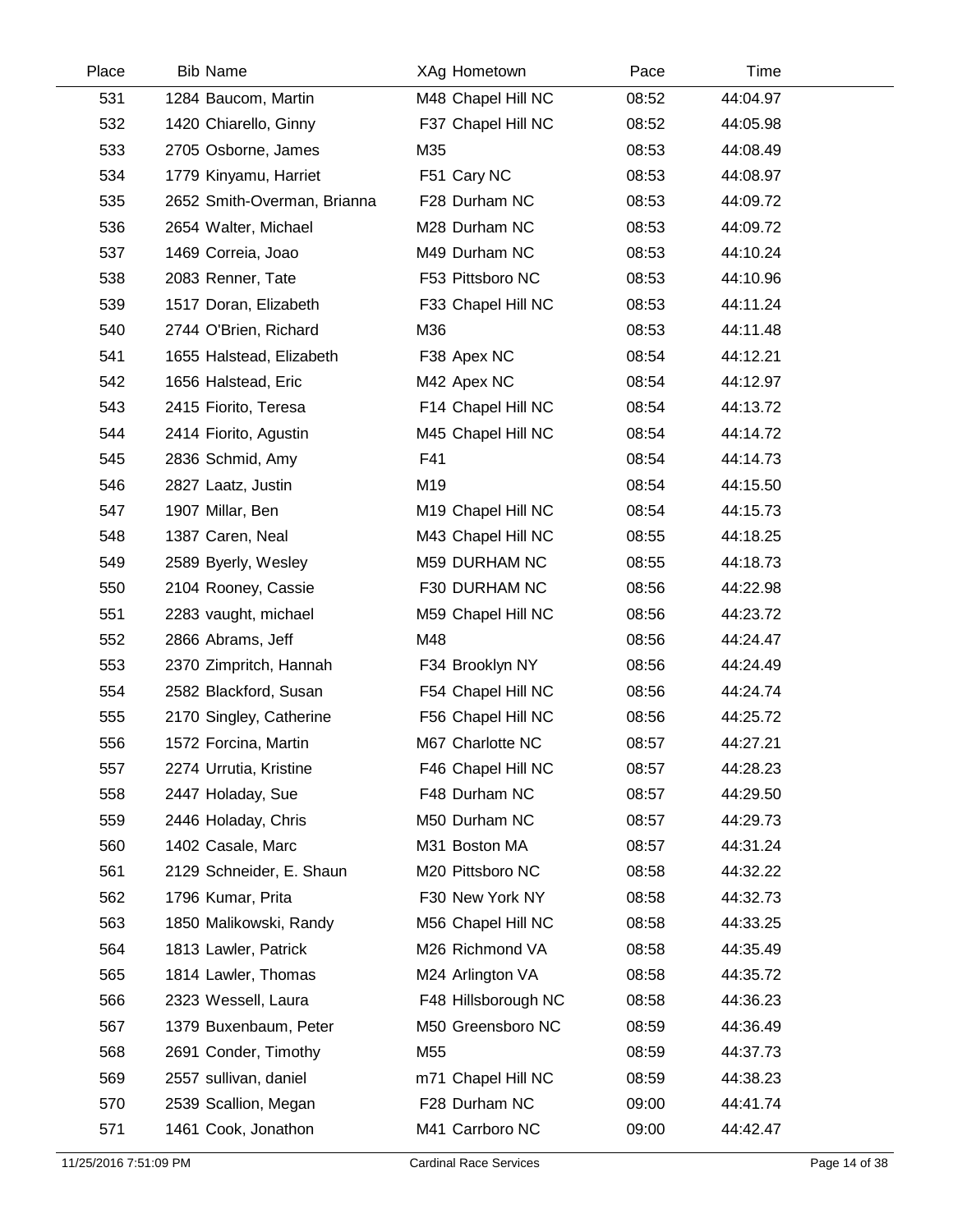| Place | <b>Bib Name</b>             | XAg Hometown        | Pace  | Time     |  |
|-------|-----------------------------|---------------------|-------|----------|--|
| 572   | 1766 Kay, Kevin             | M39 Carrboro NC     | 09:00 | 44:43.47 |  |
| 573   | 1636 Grill, Warren          | M49 Chapel Hill NC  | 09:00 | 44:45.23 |  |
| 574   | 2054 Pratson, Lincoln       | M55 Chapel Hill NC  | 09:00 | 44:45.46 |  |
| 575   | 1643 Guskiewicz, Kevin      | M50 Chapel Hill NC  | 09:00 | 44:45.47 |  |
| 576   | 2048 Powers, Tom            | M68                 | 09:01 | 44:46.46 |  |
| 577   | 1917 Min, Nicholas          | M13 Chapel Hill NC  | 09:01 | 44:46.96 |  |
| 578   | 2382 Bruno, John            | M51 Chapel Hill NC  | 09:01 | 44:47.24 |  |
| 579   | 2612 Green, Emma            | F30 Carrboro NC     | 09:01 | 44:47.47 |  |
| 580   | 1267 Baas, Susan            | F55 Carrboro NC     | 09:01 | 44:48.73 |  |
| 581   | 2847 Murtagh, Kynan         | M25                 | 09:01 | 44:49.97 |  |
| 582   | 2845 Helm-Murtagh, Susan    | F <sub>52</sub>     | 09:01 | 44:50.24 |  |
| 583   | 2846 Murtagh, Rory          | M53                 | 09:01 | 44:50.26 |  |
| 584   | 2130 Schneider, Eric        | m52 Pittsboro NC    | 09:01 | 44:50.47 |  |
| 585   | 2647 Power, Julianne        | F26 Chapel Hill NC  | 09:01 | 44:51.24 |  |
| 586   | 1292 Beaver, Melinda        | F36 Durham NC       | 09:02 | 44:51.49 |  |
| 587   | 1839 Lozon, Cory            | F47 Chapel Hill NC  | 09:02 | 44:51.76 |  |
| 588   | 2617 Hartman, Evelyn        | F24 Williamsburg VA | 09:02 | 44:51.76 |  |
| 589   | 2809 DeMarcus, Forrest      | M39                 | 09:02 | 44:52.47 |  |
| 590   | 2140 Scott, Kate            | F37 Chapel Hill NC  | 09:02 | 44:52.47 |  |
| 591   | 1473 Craig, Davis           | M27 Raleigh NC      | 09:02 | 44:52.72 |  |
| 592   | 1745 Jaspers, Ilona         | F47 Carrboro NC     | 09:02 | 44:53.71 |  |
| 593   | 2320 Werden, Alex           | M22 Chapel Hill NC  | 09:02 | 44:55.46 |  |
| 594   | 2734 Bolon, Hank            | M20                 | 09:02 | 44:55.75 |  |
| 595   | 2520 Pfeifer, Sierra        | F14 Hillsborough NC | 09:03 | 44:56.47 |  |
| 596   | 2519 Pfeifer, Miles         | M49 Hillsborough NC | 09:03 | 44:56.48 |  |
| 597   | 2683 Branson, Sheri         | F <sub>58</sub>     | 09:03 | 44:56.48 |  |
| 598   | 1864 Matthews, David        | M40 Carrboro NC     | 09:03 | 44:56.72 |  |
| 599   | 1591 Funk, John             | M46 GRAHAM NC       | 09:03 | 44:57.25 |  |
| 600   | 2468 Lancaster, Nicola      | F23 Raleigh NC      | 09:03 | 44:57.72 |  |
| 601   | 1742 Janusz, Andrea         | F38 Chapel Hill NC  | 09:03 | 44:58.81 |  |
| 602   | 1279 Barnes, Eileen         | F34 Durham NC       | 09:03 | 44:59.74 |  |
| 603   | 1590 Funk, Isaac            | M15 GRAHAM NC       | 09:04 | 45:01.73 |  |
| 604   | 1356 Brodrick, Phoebe       | F13 Watkinsville GA | 09:04 | 45:01.99 |  |
| 605   | 1806 Lapetina, Graciana     | F42                 | 09:04 | 45:02.23 |  |
| 606   | 2226 Streeter, Robert       | M25 Raleigh NC      | 09:04 | 45:03.23 |  |
| 607   | 1313 Binkley, Derek         | M33 Carrboro NC     | 09:04 | 45:05.24 |  |
| 608   | 2715 Staley, Kristin        | F33                 | 09:04 | 45:05.74 |  |
| 609   | 1614 Glass-Steel, Christine | F42 Chapel Hill NC  | 09:04 | 45:05.97 |  |
| 610   | 1355 Brodrick, Brian        | M41 Watkinsville GA | 09:05 | 45:06.47 |  |
| 611   | 2593 Craig, Abby            | F25 Chapel Hill NC  | 09:05 | 45:08.98 |  |
| 612   | 2505 Monahan, Seamus        | M11 Chapel Hill NC  | 09:06 | 45:11.73 |  |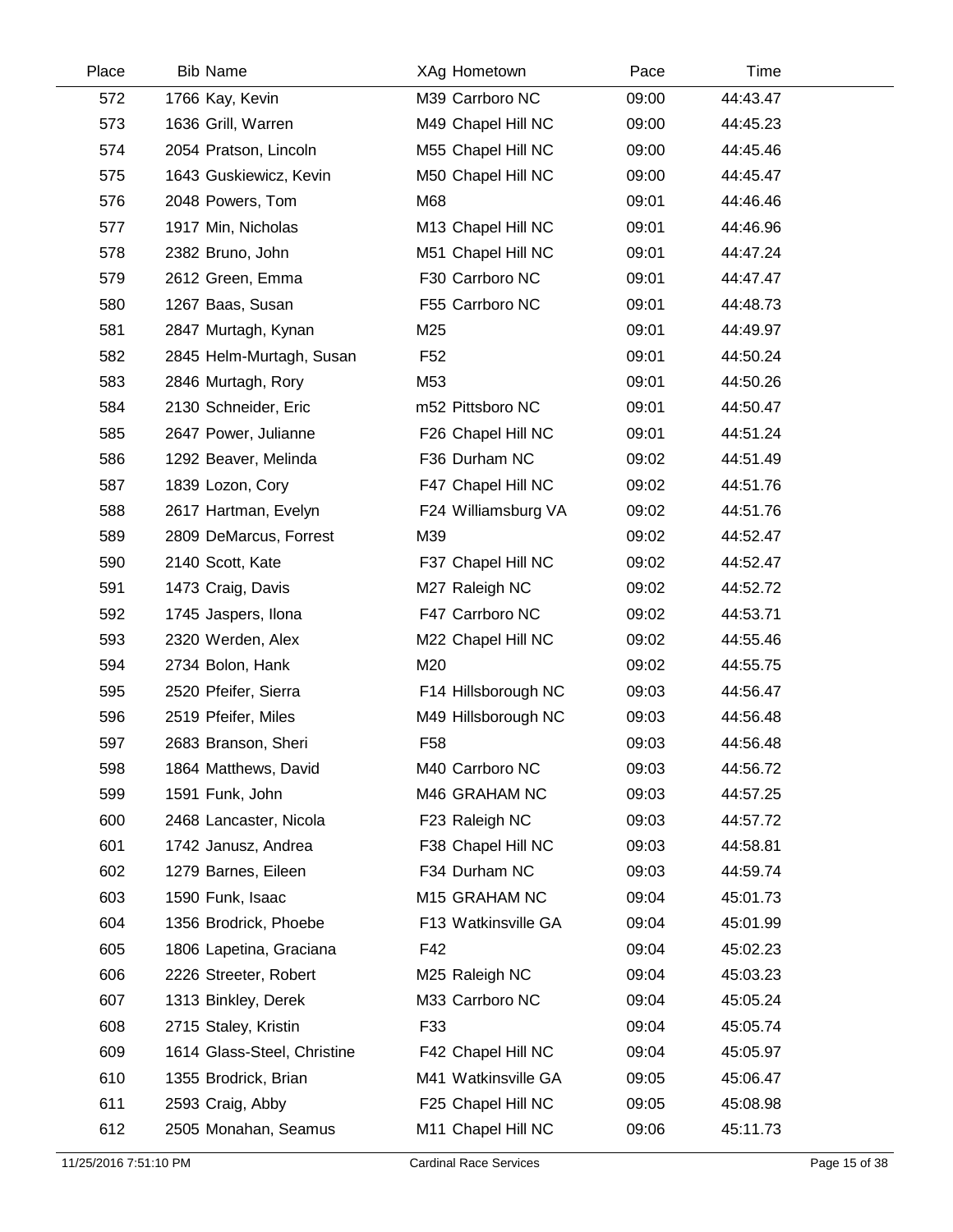| Place | <b>Bib Name</b>           | XAg Hometown        | Pace  | Time     |  |
|-------|---------------------------|---------------------|-------|----------|--|
| 613   | 1923 Monahan, Rose        | F40 Chapel Hill NC  | 09:06 | 45:12.97 |  |
| 614   | 1248 Anderson, Jennifer   | F39 RALEIGH NC      | 09:06 | 45:13.72 |  |
| 615   | 2068 Ramsdell, Angela     | F <sub>16</sub>     | 09:06 | 45:14.23 |  |
| 616   | 1800 Lachiewicz, Paul     | M65 Chapel Hill NC  | 09:06 | 45:14.49 |  |
| 617   | 1922 Monahan, Paul        | m53 Chapel Hill NC  | 09:07 | 45:17.98 |  |
| 618   | 2406 Crooks, Carol        | F49 Saint Louis MO  | 09:07 | 45:17.98 |  |
| 619   | 2566 Warren, Allison      | F36 Durham NC       | 09:07 | 45:17.99 |  |
| 620   | 2074 Ramsden, Dale        | M52 Chapel Hill NC  | 09:08 | 45:22.99 |  |
| 621   | 1530 dye, aaron           | m43 Chapel Hill NC  | 09:08 | 45:24.73 |  |
| 622   | 2296 Wahlstrom, Torey     | F48 Chapel Hill NC  | 09:08 | 45:24.97 |  |
| 623   | 2131 schoenherr, jay      | M32 Carrboro NC     | 09:08 | 45:25.97 |  |
| 624   | 2132 Schoenherr, Sarah    | F33 Carrboro NC     | 09:08 | 45:25.99 |  |
| 625   | 1764 kauftheil, ari       | m13 Chapel Hill NC  | 09:09 | 45:27.23 |  |
| 626   | 1765 Kauftheil, Randy     | M58 Chapel Hill NC  | 09:09 | 45:27.74 |  |
| 627   | 2123 Schaller, Elizabeth  | F45 Chapel Hill NC  | 09:09 | 45:30.46 |  |
| 628   | 1859 Martinson, Christina | F37 Durham NC       | 09:09 | 45:30.49 |  |
| 629   | 1844 Lyu, Peter           | M26 Atlanta GA      | 09:10 | 45:34.72 |  |
| 630   | 1843 Lyu, Jennifer        | F21 Chapel Hill NC  | 09:10 | 45:34.73 |  |
| 631   | 1734 Hunter, Isiah        | M29 Atlanta GA      | 09:11 | 45:38.22 |  |
| 632   | 2848 Jonas, Daniel        | M41                 | 09:11 | 45:39.22 |  |
| 633   | 2889 Weintritt, Chris     | M18                 | 09:11 | 45:40.49 |  |
| 634   | 1638 Guild, Peter         | M65 Chapel Hill NC  | 09:12 | 45:41.72 |  |
| 635   | 2502 Mingoue, Mike        | M55 Chapel Hill NC  | 09:12 | 45:42.73 |  |
| 636   | 1752 Jones, Marie         | F25 Pittsboro NC    | 09:12 | 45:44.25 |  |
| 637   | 1826 Libby, Taylor        | F34 Carrboro NC     | 09:12 | 45:44.47 |  |
| 638   | 1960 Nason, Ellen         | F53 Chapel Hill NC  | 09:12 | 45:44.49 |  |
| 639   | 2282 VanWormer, Dana      | F24 Chapel Hill NC  | 09:13 | 45:46.47 |  |
| 640   | 1936 Mouw, Sheri          | F48 Chapel Hill NC  | 09:13 | 45:46.49 |  |
| 641   | 1386 Campbell, Jeness     | F46 Chapel Hill NC  | 09:13 | 45:47.48 |  |
| 642   | 1312 Binkley, Allison     | F31 Carrboro NC     | 09:13 | 45:47.51 |  |
| 643   | 2020 Patterson, Evan      | M49 Chapel Hill NC  | 09:13 | 45:48.47 |  |
| 644   | 2222 Straub, Magdalena    | F26 College Park MD | 09:13 | 45:48.73 |  |
| 645   | 2491 Margolis, Sara       | F22 Chapel Hill NC  | 09:13 | 45:48.98 |  |
| 646   | 2850 Nish, Timothy        | M32                 | 09:13 | 45:49.73 |  |
| 647   | 2823 Harrawood, Emily     | F30                 | 09:13 | 45:50.71 |  |
| 648   | 2471 Lawrence, Ellie      | F28 Boone NC        | 09:14 | 45:50.98 |  |
| 649   | 1783 Knott, Chandra       | F42 Chapel Hill NC  | 09:14 | 45:50.98 |  |
| 650   | 1918 Min, Sherene         | F45 Chapel Hill NC  | 09:14 | 45:52.99 |  |
| 651   | 2050 Pratson, Connor      | M24 Chapel Hill NC  | 09:14 | 45:53.21 |  |
| 652   | 2358 Wrenn, Grover        | M53 Pittsboro NC    | 09:14 | 45:54.97 |  |
| 653   | 1378 Buxenbaum, Laura     | F45 Greensboro NC   | 09:14 | 45:54.98 |  |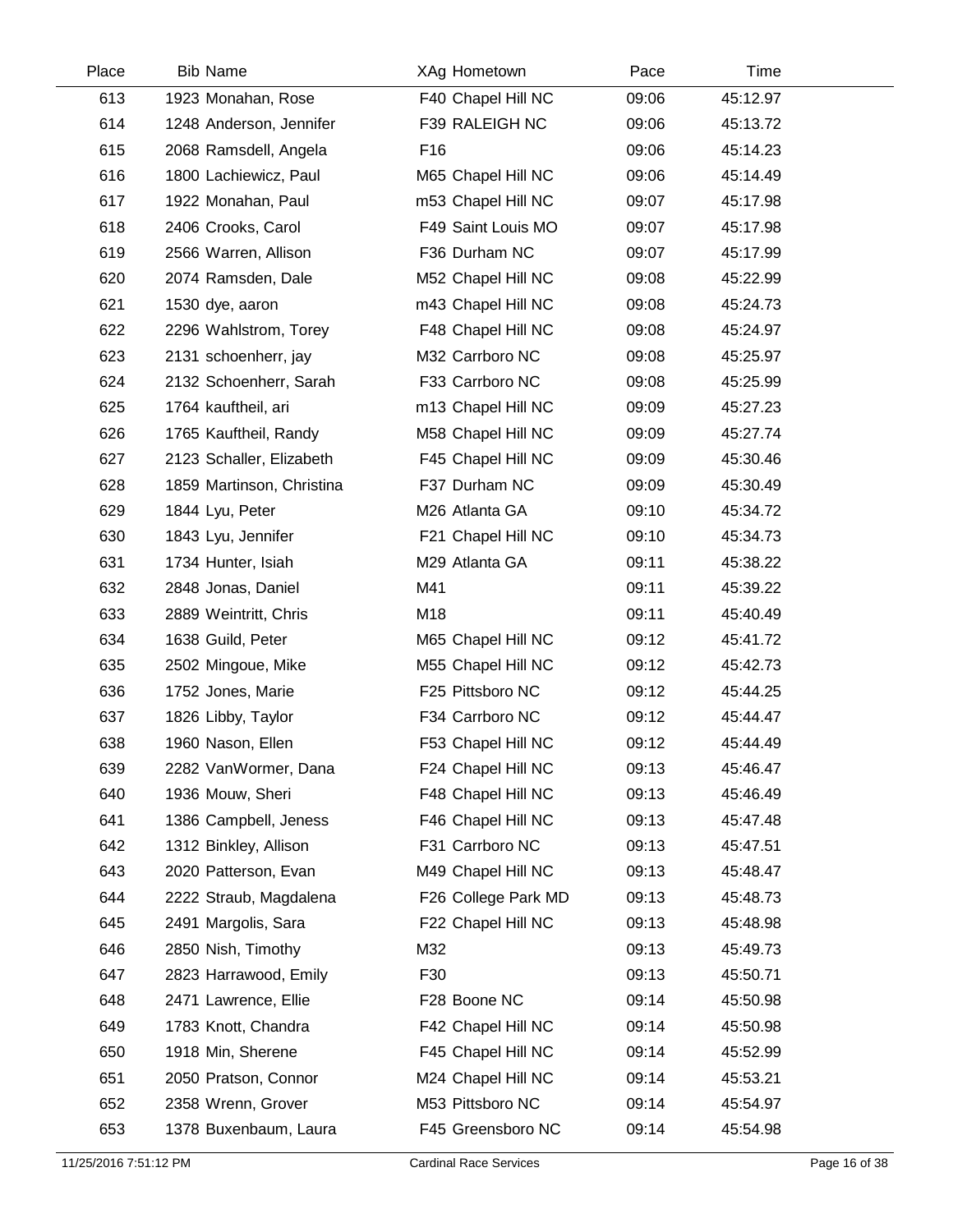| Place | <b>Bib Name</b>          | XAg Hometown       | Pace  | Time     |  |
|-------|--------------------------|--------------------|-------|----------|--|
| 654   | 2772 Kennedy, Joseph     | M56                | 09:14 | 45:55.22 |  |
| 655   | 2221 Straub, Liza        | F28 Chapel Hill NC | 09:15 | 45:55.96 |  |
| 656   | 1970 Nieman, Stephanie   | F32 Chapel Hill NC | 09:15 | 45:56.72 |  |
| 657   | 2565 Vukina, Lauren      | F31 Carrboro NC    | 09:15 | 45:57.49 |  |
| 658   | 2231 Sullivan, Caitlin   | F29 Durham NC      | 09:15 | 45:58.73 |  |
| 659   | 1408 Cavanaugh, Mark     | m43 Chapel Hill NC | 09:15 | 45:59.22 |  |
| 660   | 2840 Gordon, Maggie      | F <sub>15</sub>    | 09:15 | 45:59.49 |  |
| 661   | 2552 Strauch, Christina  | F31 GRAHAM NC      | 09:15 | 46:00.46 |  |
| 662   | 1361 Brown, Katharine    | F35 Washington DC  | 09:15 | 46:00.48 |  |
| 663   | 2287 Vernon, Emily       | F33 Chapel Hill NC | 09:16 | 46:01.25 |  |
| 664   | 2536 Rogerson, Sara Ann  | F12 Chapel Hill NC | 09:16 | 46:01.72 |  |
| 665   | 2873 Keane, Julie        | F47                | 09:16 | 46:01.97 |  |
| 666   | 1810 Latta, Nick         | M23 Chapel Hill NC | 09:16 | 46:04.23 |  |
| 667   | 2893 Engelland, Justin   | M41                | 09:16 | 46:05.22 |  |
| 668   | 2743 Jordan, Bishop      | M43                | 09:17 | 46:05.99 |  |
| 669   | 1911 Millard, Krista     | F43 Pittsboro NC   | 09:17 | 46:06.96 |  |
| 670   | 2506 Moss, Becca         | F43 Chapel Hill NC | 09:17 | 46:06.97 |  |
| 671   | 2434 Harkins, Heidi      | F52 Chapel Hill NC | 09:17 | 46:07.23 |  |
| 672   | 1980 Norwood, Hollin     | M36 Chapel Hill NC | 09:17 | 46:08.00 |  |
| 673   | 2313 Waters, Hillary     | F28 Chapel Hill NC | 09:17 | 46:08.22 |  |
| 674   | 2621 Hoerner, Erin       | F27 Chapel Hill NC | 09:17 | 46:08.48 |  |
| 675   | 1786 Kobesky, Stephanie  | F38                | 09:17 | 46:10.50 |  |
| 676   | 1855 Markovits, Benjamin | M31 Chapel Hill NC | 09:18 | 46:10.97 |  |
| 677   | 2090 Richardson, Julie   | F53 Chapel Hill NC | 09:18 | 46:10.98 |  |
| 678   | 1905 Millar, Ally        | F16 Chapel Hill NC | 09:18 | 46:13.74 |  |
| 679   | 1797 la via, maria       | f53 Chapel Hill NC | 09:19 | 46:15.97 |  |
| 680   | 2483 Lupo, Brian         | M32 Raleigh NC     | 09:19 | 46:16.73 |  |
| 681   | 1477 Crockett, Jason     | M40 DURHAM NC      | 09:19 | 46:16.99 |  |
| 682   | 2114 Saccoccio, Frances  | F35 Durham NC      | 09:19 | 46:17.49 |  |
| 683   | 1696 Henry, April        | F40 DURHAM NC      | 09:19 | 46:17.72 |  |
| 684   | 2578 Yova, Frederique    | F43 Chapel Hill NC | 09:19 | 46:18.47 |  |
| 685   | 2073 Ramsdell, Sam       | F26 Raleigh NC     | 09:19 | 46:20.47 |  |
| 686   | 2212 Stewart, Katie      | F36 Chapel Hill NC | 09:20 | 46:21.97 |  |
| 687   | 2451 Holzapfel, Chloe    | F30 Raleigh NC     | 09:20 | 46:22.72 |  |
| 688   | 1592 Funk, Joshua        | M13 GRAHAM NC      | 09:21 | 46:26.71 |  |
| 689   | 2069 Ramsdell, Barbara   | F <sub>19</sub>    | 09:21 | 46:27.25 |  |
| 690   | 2606 Francis, Julie      | F58 Chapel Hill NC | 09:21 | 46:28.73 |  |
| 691   | 2591 Cohen, Andy         | M53 Carrboro NC    | 09:21 | 46:29.48 |  |
| 692   | 2374 Bachman, Jennifer   | F50 Bahama NC      | 09:21 | 46:29.72 |  |
| 693   | 1515 Donica, Kimberly    | F45 Chapel Hill NC | 09:22 | 46:30.73 |  |
| 694   | 2357 Woodward, Kyle      | M32 Chapel Hill NC | 09:22 | 46:31.23 |  |
|       |                          |                    |       |          |  |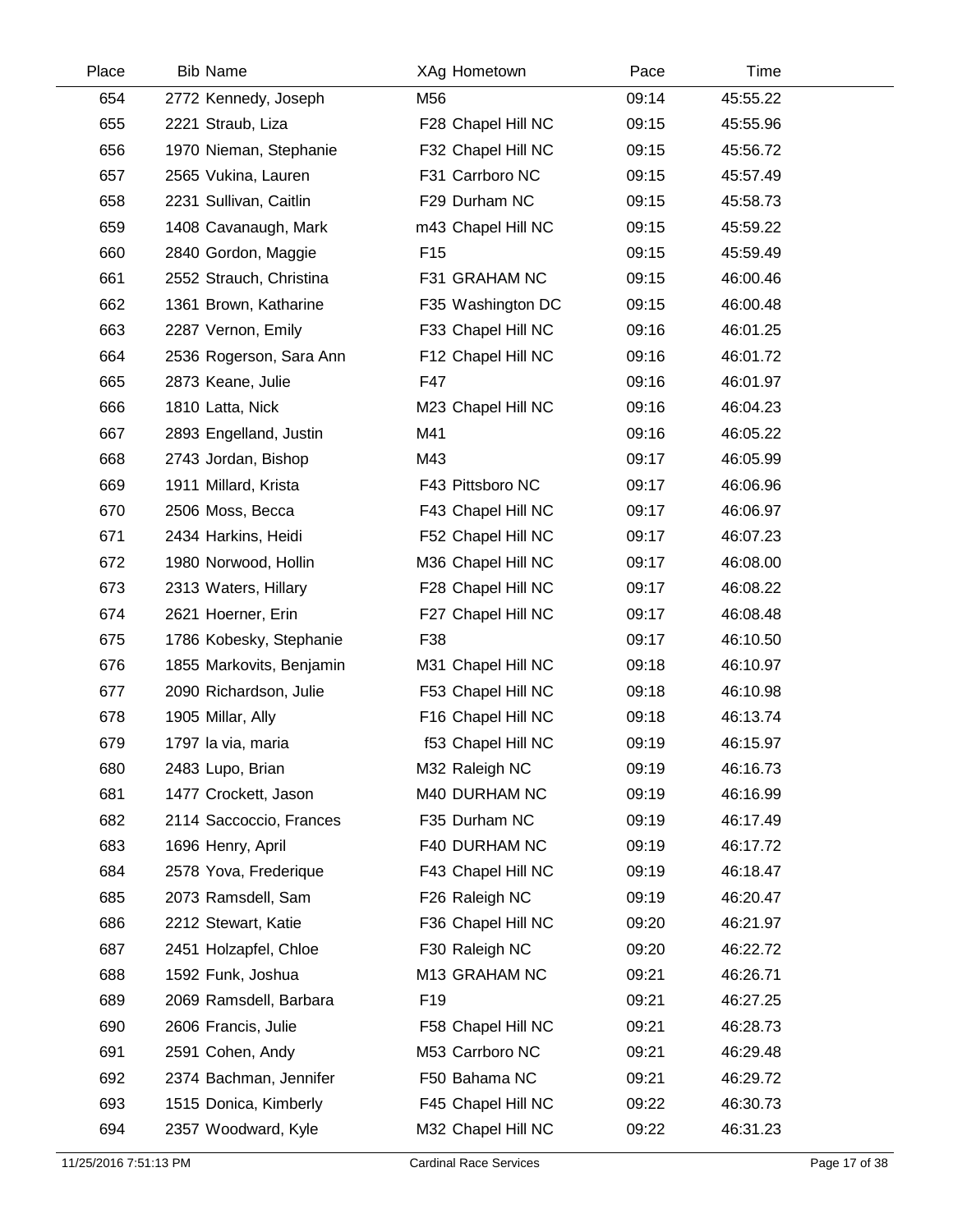| Place | <b>Bib Name</b>         | XAg Hometown          | Pace  | Time     |  |
|-------|-------------------------|-----------------------|-------|----------|--|
| 695   | 1474 Crittenden, Hilary | F45 Chapel Hill NC    | 09:22 | 46:33.73 |  |
| 696   | 2670 Bolon, Meredith    | F <sub>51</sub>       | 09:22 | 46:34.47 |  |
| 697   | 1773 Kelly, Abby        | F31 Carrboro NC       | 09:22 | 46:35.23 |  |
| 698   | 2740 Kayye, Olivia      | F <sub>16</sub>       | 09:23 | 46:35.74 |  |
| 699   | 1584 French, Charlotte  | F31 nashville TN      | 09:23 | 46:36.74 |  |
| 700   | 2397 Carter, Jenn       | F41 San Francisco CA  | 09:23 | 46:36.75 |  |
| 701   | 2438 Hede, Karyn        | F52 Chapel Hill NC    | 09:23 | 46:37.74 |  |
| 702   | 2119 Saunders, Gary     | M63 Chapel Hill NC    | 09:23 | 46:39.22 |  |
| 703   | 1602 Gaylord, Charles   | M13 Arlington VA      | 09:23 | 46:40.22 |  |
| 704   | 2874 Pierce, Margaret   | F <sub>23</sub>       | 09:24 | 46:42.74 |  |
| 705   | 2523 Poss, Adrian       | M14 Chapel Hill NC    | 09:24 | 46:43.98 |  |
| 706   | 1552 Fecteau, Teresa    | F38 Durham NC         | 09:24 | 46:44.22 |  |
| 707   | 1551 Fecteau, Matt      | M40 Durham NC         | 09:24 | 46:44.24 |  |
| 708   | 2510 Ndugga, Maggwa     | M19 Chapel Hill NC    | 09:24 | 46:45.24 |  |
| 709   | 2524 Poss, Cameron      | M12 Chapel Hill NC    | 09:25 | 46:46.72 |  |
| 710   | 2525 Poss, Ken          | M45 Chapel Hill NC    | 09:25 | 46:47.21 |  |
| 711   | 1788 Kohrman, Richard   | M68 Mebane NC         | 09:25 | 46:48.48 |  |
| 712   | 1670 harris, william    | m40 Pittsboro NC      | 09:25 | 46:48.74 |  |
| 713   | 2424 Gauger, Matthew    | M39 Durham NC         | 09:25 | 46:49.72 |  |
| 714   | 1587 Fuchs, Josh        | M28 Carrboro NC       | 09:25 | 46:50.46 |  |
| 715   | 2601 Eaton, Beth        | F50 Bay Village OH    | 09:25 | 46:50.46 |  |
| 716   | 1588 Fuchs, Rachael     | F25 Carrboro NC       | 09:25 | 46:50.47 |  |
| 717   | 2260 Thuesen, Sarah     | F43 Carrboro NC       | 09:26 | 46:52.72 |  |
| 718   | 2708 Godfrey, Sophie    | F <sub>8</sub>        | 09:26 | 46:54.98 |  |
| 719   | 1934 Mouw, Clara        | F15 Chapel Hill NC    | 09:26 | 46:55.47 |  |
| 720   | 2248 Taylor, Kyla       | F32 Durham NC         | 09:27 | 46:55.99 |  |
| 721   | 2387 Calhoun, Audrey    | F16 Chapel Hill NC    | 09:27 | 46:56.73 |  |
| 722   | 1825 Libby, Garrison    | M27 Virginia Beach VA | 09:27 | 46:56.98 |  |
| 723   | 1617 Gordon, Michele    | F55 Chapel Hill NC    | 09:27 | 47:00.22 |  |
| 724   | 1902 Meyer, Jaye        | F55 Chapel Hill NC    | 09:28 | 47:00.75 |  |
| 725   | 1561 Figueroa, Monica   | F32 Chapel Hill NC    | 09:28 | 47:04.72 |  |
| 726   | 2329 WHALEN, krista     | F27 Durham NC         | 09:29 | 47:05.73 |  |
| 727   | 2081 Reed, Megan        | F28 Apex NC           | 09:29 | 47:08.22 |  |
| 728   | 2319 Wentz, Catherine   | F53 Arlington VA      | 09:29 | 47:08.22 |  |
| 729   | 1601 Gaylord, Alison    | F18 Arlington VA      | 09:29 | 47:08.48 |  |
| 730   | 1931 Morrison, Bill     | M49 Durham NC         | 09:29 | 47:08.73 |  |
| 731   | 1252 Anscher, Mitch     | M61 Richmond VA       | 09:30 | 47:11.22 |  |
| 732   | 2110 Rosen, Norm        | m63 Chapel Hill NC    | 09:30 | 47:12.73 |  |
| 733   | 1634 Grill, Chloe       | F17 Chapel Hill NC    | 09:30 | 47:14.73 |  |
| 734   | 1302 Bell, Mark         | M63 Chapel Hill NC    | 09:31 | 47:17.47 |  |
| 735   | 2247 Taylor, Ken        | M53 Chapel Hill NC    | 09:32 | 47:21.97 |  |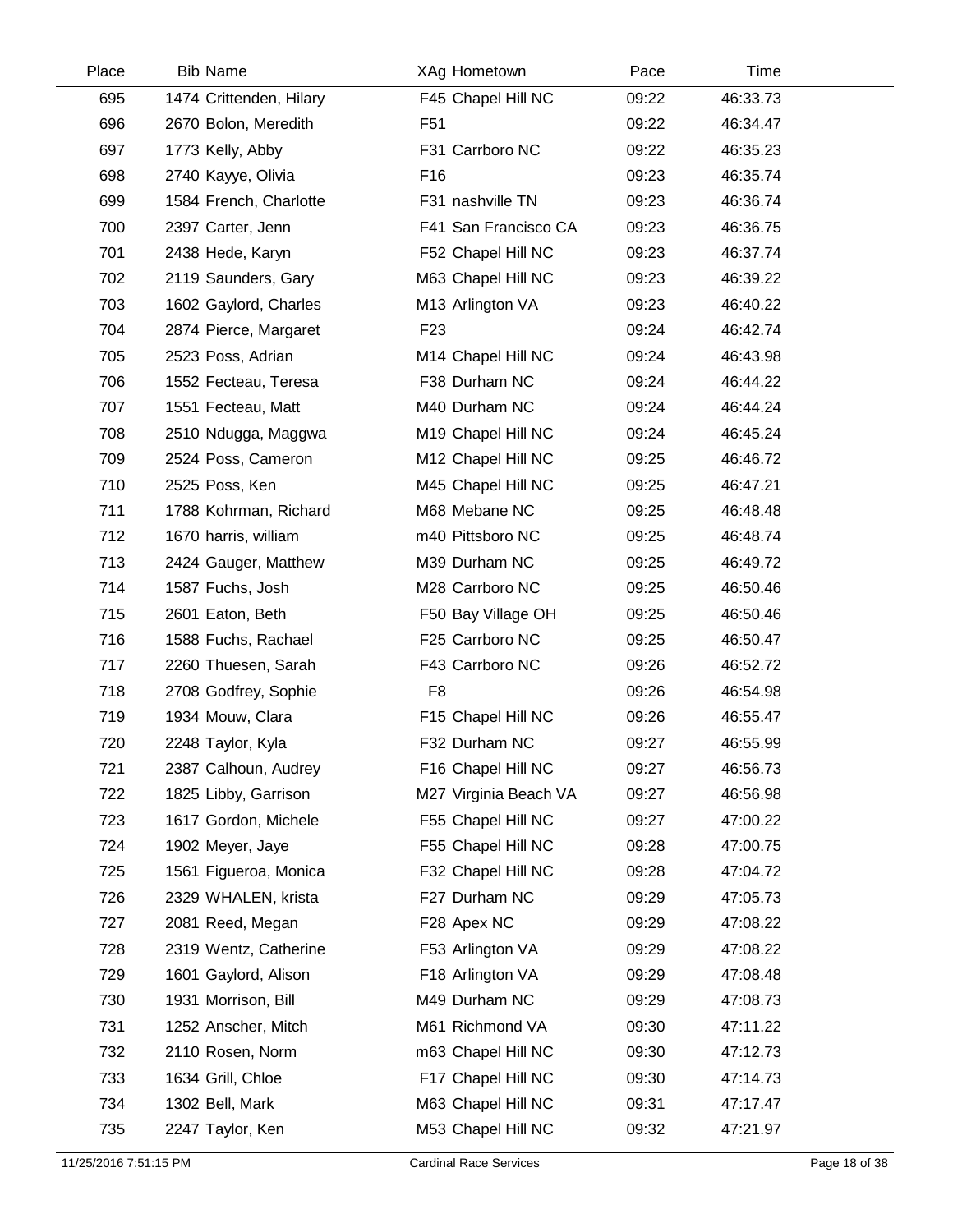| Place | <b>Bib Name</b>           | XAg Hometown       | Pace  | Time     |  |
|-------|---------------------------|--------------------|-------|----------|--|
| 736   | 1411 Caviness, Lewis      | M54 Carrboro NC    | 09:32 | 47:22.46 |  |
| 737   | 1938 Mullen, Rory         | F31 Chapel Hill NC | 09:32 | 47:22.47 |  |
| 738   | 1383 Calabrese, Emma      | F28 Carrboro NC    | 09:32 | 47:24.97 |  |
| 739   | 2494 Marron, David        | M21 DURHAM NC      | 09:33 | 47:29.23 |  |
| 740   | 2735 Reuland, Frances     | F <sub>20</sub>    | 09:33 | 47:29.48 |  |
| 741   | 2156 Shemer, Gidi         | M51 Chapel Hill NC | 09:34 | 47:30.96 |  |
| 742   | 1746 Jerman, Daniel       | M20 Concord NC     | 09:34 | 47:34.72 |  |
| 743   | 2711 Fussman, Chet        | M57                | 09:35 | 47:35.48 |  |
| 744   | 1606 Ghio, Andrew         | M61 Chapel Hill NC | 09:35 | 47:35.96 |  |
| 745   | 1846 Madden, Michael      | M61 Chapel Hill NC | 09:35 | 47:35.97 |  |
| 746   | 2417 Flythe, Jenny        | F40 Chapel Hill NC | 09:35 | 47:36.72 |  |
| 747   | 1733 Huffman, Noah        | M35 Chapel Hill NC | 09:35 | 47:36.73 |  |
| 748   | 1665 Harris, Chris        | M33 Chapel Hill NC | 09:35 | 47:37.46 |  |
| 749   | 1740 Jacobson, Sarah      | F35 Chapel Hill NC | 09:35 | 47:37.97 |  |
| 750   | 2196 Soto, Linda Carolina | F48 Carrboro NC    | 09:35 | 47:37.98 |  |
| 751   | 2046 Potter, Lora         | F32 Chapel Hill NC | 09:35 | 47:38.23 |  |
| 752   | 1830 Lindberg, Lina       | F37 Chapel Hill NC | 09:36 | 47:40.48 |  |
| 753   | 2084 Ressler, Barbara     | F46 Chapel Hill NC | 09:36 | 47:40.48 |  |
| 754   | 2700 Nickerson, Nick      | M70                | 09:36 | 47:41.72 |  |
| 755   | 2476 Leiendecker, Grant   | M29 Durham NC      | 09:36 | 47:44.98 |  |
| 756   | 1470 Cortese, Alyssa      | F19 Vienna VA      | 09:37 | 47:45.98 |  |
| 757   | 2774 Busko, Lisa          | F44                | 09:37 | 47:45.98 |  |
| 758   | 1418 Chesser, William     | M53 Durham NC      | 09:37 | 47:46.23 |  |
| 759   | 1446 Collis, Stewart      | M48 Carrboro NC    | 09:37 | 47:47.22 |  |
| 760   | 2249 TAYLOR, LISA         | F41 Efland NC      | 09:37 | 47:47.23 |  |
| 761   | 2100 Rogers, Kim          | F45 Carrboro NC    | 09:37 | 47:49.72 |  |
| 762   | 2293 Wahl, Andrew         | M33                | 09:38 | 47:50.72 |  |
| 763   | 2383 Burke, Bob           | M61 Carrboro NC    | 09:38 | 47:51.47 |  |
| 764   | 2125 Schliebe, Kate       | F40 Pittsboro NC   | 09:39 | 47:57.72 |  |
| 765   | 2570 Whittemore, Rachael  | F24 Chapel Hill NC | 09:39 | 47:58.23 |  |
| 766   | 2124 Schliebe, Erich      | M41 Pittsboro NC   | 09:39 | 47:58.23 |  |
| 767   | 2209 stein, jaime         | f44 Chapel Hill NC | 09:39 | 47:58.72 |  |
| 768   | 2127 Schmidt, Ingrid      | F56 Chapel Hill NC | 09:39 | 47:58.99 |  |
| 769   | 1296 Begej, Izzy          | F25 Durham NC      | 09:39 | 47:59.21 |  |
| 770   | 2756 Mendes, Alexa        | F <sub>22</sub>    | 09:39 | 47:59.96 |  |
| 771   | 2701 Gilland, Laura       | F <sub>23</sub>    | 09:40 | 48:01.74 |  |
| 772   | 2698 Gilland, Paula       | F <sub>52</sub>    | 09:40 | 48:01.98 |  |
| 773   | 1782 Kleinman, Dawn       | F51 Carrboro NC    | 09:40 | 48:03.47 |  |
| 774   | 1930 Morris, Ingrid       | F40 Carrboro NC    | 09:40 | 48:04.73 |  |
| 775   | 1937 mulholland, andrea   | f38 Durham NC      | 09:41 | 48:05.72 |  |
| 776   | 1301 Bell, Kathryn        | f53 Chapel Hill NC | 09:41 | 48:05.74 |  |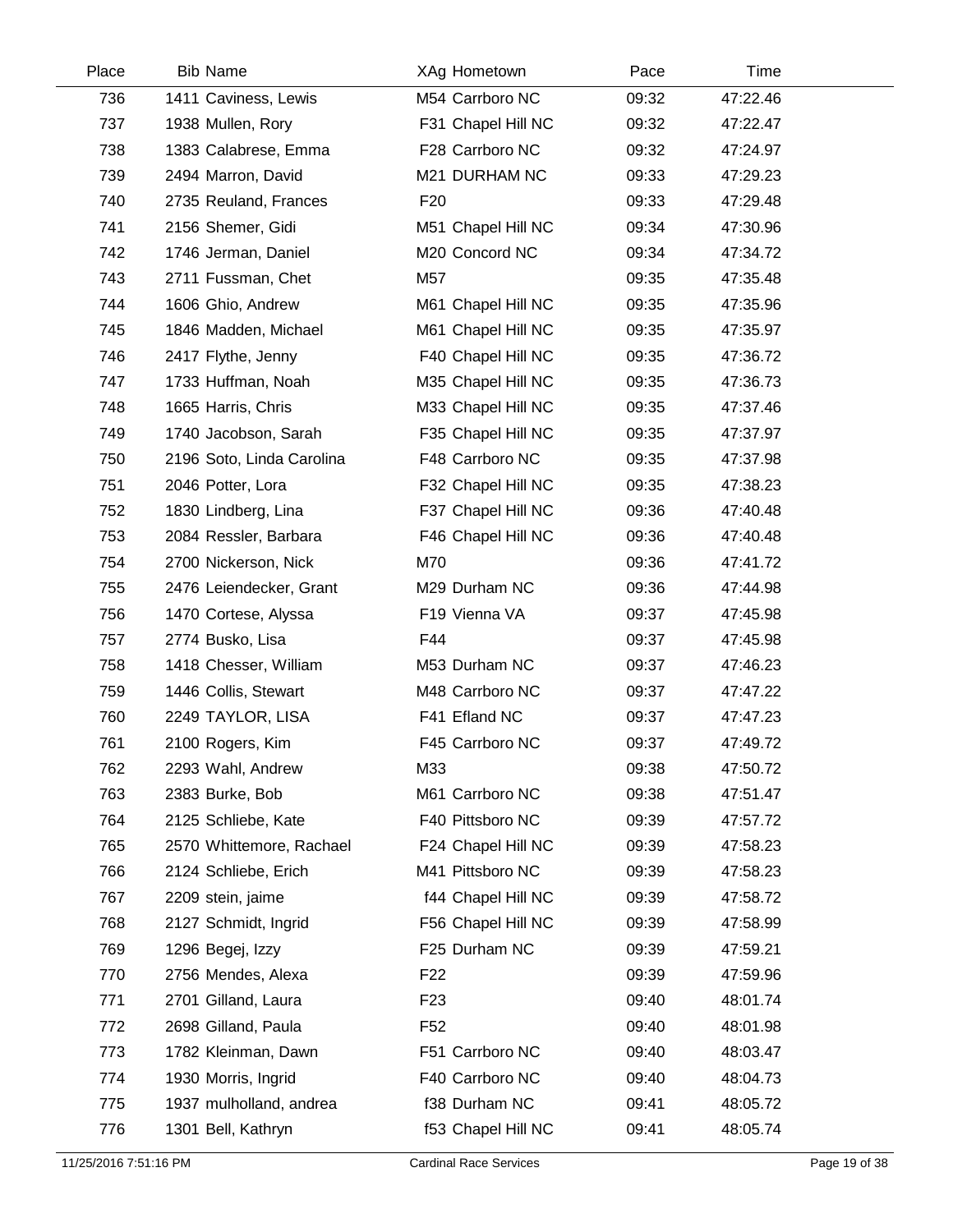| Place | <b>Bib Name</b>            |     | XAg Hometown       | Pace  | Time     |  |
|-------|----------------------------|-----|--------------------|-------|----------|--|
| 777   | 2673 Frantz, Elman         | M60 |                    | 09:41 | 48:05.96 |  |
| 778   | 1419 Cheves, Avery         |     | F27 Carrboro NC    | 09:41 | 48:06.46 |  |
| 779   | 2001 Page, Karly           |     | F11 Los Gatos CA   | 09:42 | 48:11.23 |  |
| 780   | 1495 Davis, Anna           |     | F34 manteo NC      | 09:42 | 48:11.23 |  |
| 781   | 1999 Page, Jacque          |     | F46 Los Gatos CA   | 09:42 | 48:12.22 |  |
| 782   | 2093 Riek, Jim             |     | M51 Carrboro NC    | 09:42 | 48:12.47 |  |
| 783   | 2575 Wojdynski, Bartosz    |     | M36 athens GA      | 09:42 | 48:13.71 |  |
| 784   | 2754 Hunter, lan           | M53 |                    | 09:42 | 48:14.97 |  |
| 785   | 1842 Lund-bardi, Betsy     |     | F33 Pittsboro NC   | 09:43 | 48:15.72 |  |
| 786   | 2561 Tarantino, Lisa       |     | F49 Chapel Hill NC | 09:43 | 48:15.98 |  |
| 787   | 1801 Lam, Rebekah          | F34 |                    | 09:43 | 48:18.48 |  |
| 788   | 2749 Greene, Norm          | M41 |                    | 09:43 | 48:18.74 |  |
| 789   | 1708 Hill, Dan             |     | M39 Chapel Hill NC | 09:43 | 48:18.98 |  |
| 790   | 1997 Pace, Lee             |     | M59 Chapel Hill NC | 09:44 | 48:22.46 |  |
| 791   | 2776 Wilcher, Alisa        | F38 |                    | 09:44 | 48:22.47 |  |
| 792   | 2055 Premo, JR             |     | M24 Chapel Hill NC | 09:45 | 48:25.22 |  |
| 793   | 2189 Solum, Chloe          |     | F9 Chapel Hill NC  | 09:45 | 48:25.72 |  |
| 794   | 2190 Solum, Derek          |     | M44 Chapel Hill NC | 09:45 | 48:25.73 |  |
| 795   | 2191 Solum, Melissa        |     | F42 Chapel Hill NC | 09:45 | 48:25.97 |  |
| 796   | 2078 Ratner, Shana         |     | F37 Carrboro NC    | 09:45 | 48:27.48 |  |
| 797   | 1857 Martin, Anna          |     | F26 Durham NC      | 09:45 | 48:27.74 |  |
| 798   | 2152 Shao, Chong           |     | M27 Chapel Hill NC | 09:45 | 48:27.99 |  |
| 799   | 2025 Pearl, Morris         |     | F33 Chapel Hill NC | 09:45 | 48:28.46 |  |
| 800   | 2106 Roscher, Michelle     |     | F31 Chapel Hill NC | 09:45 | 48:28.98 |  |
| 801   | 1694 Hench, Erin Elizabeth | F35 |                    | 09:45 | 48:29.21 |  |
| 802   | 2590 Clark, Ann            |     | F34 Chapel Hill NC | 09:45 | 48:29.46 |  |
| 803   | 2107 Roscher, Travis       |     | M32 Chapel Hill NC | 09:46 | 48:29.98 |  |
| 804   | 1295 Bedford, Lindsay      |     | F33 Chapel Hill NC | 09:46 | 48:32.73 |  |
| 805   | 1294 Bedford, James        |     | M31 Chapel Hill NC | 09:46 | 48:32.98 |  |
| 806   | 2035 Plachetka, Katie      |     | F33 Raleigh NC     | 09:47 | 48:38.98 |  |
| 807   | 2490 Margolis, David       |     | M57 Chapel Hill NC | 09:47 | 48:39.48 |  |
| 808   | 2314 Watterson, Carolyn    |     | F49 Pittsboro NC   | 09:48 | 48:41.22 |  |
| 809   | 1569 Flynn, Tim            |     | M57 Chapel Hill NC | 09:48 | 48:42.47 |  |
| 810   | 1525 Duncan, Sarah         |     | F24 Columbus OH    | 09:48 | 48:42.72 |  |
| 811   | 2202 Spinarski, Susan      |     | F42 Chapel Hill NC | 09:48 | 48:43.72 |  |
| 812   | 2687 Althouse, Dan         | M49 |                    | 09:49 | 48:45.72 |  |
| 813   | 1713 Hinson, John          |     | M36 Clayton NC     | 09:50 | 48:51.21 |  |
| 814   | 2027 Perlmutt, Lars        |     | M35 Chapel Hill NC | 09:50 | 48:52.23 |  |
| 815   | 2616 Hartman, Ben          |     | M28 Detroit MI     | 09:50 | 48:53.72 |  |
| 816   | 1329 Blue, Christopher     |     | M48 Chapel Hill NC | 09:50 | 48:54.47 |  |
| 817   | 1543 Enders, Johna         |     | F49 Chapel Hill NC | 09:51 | 48:57.48 |  |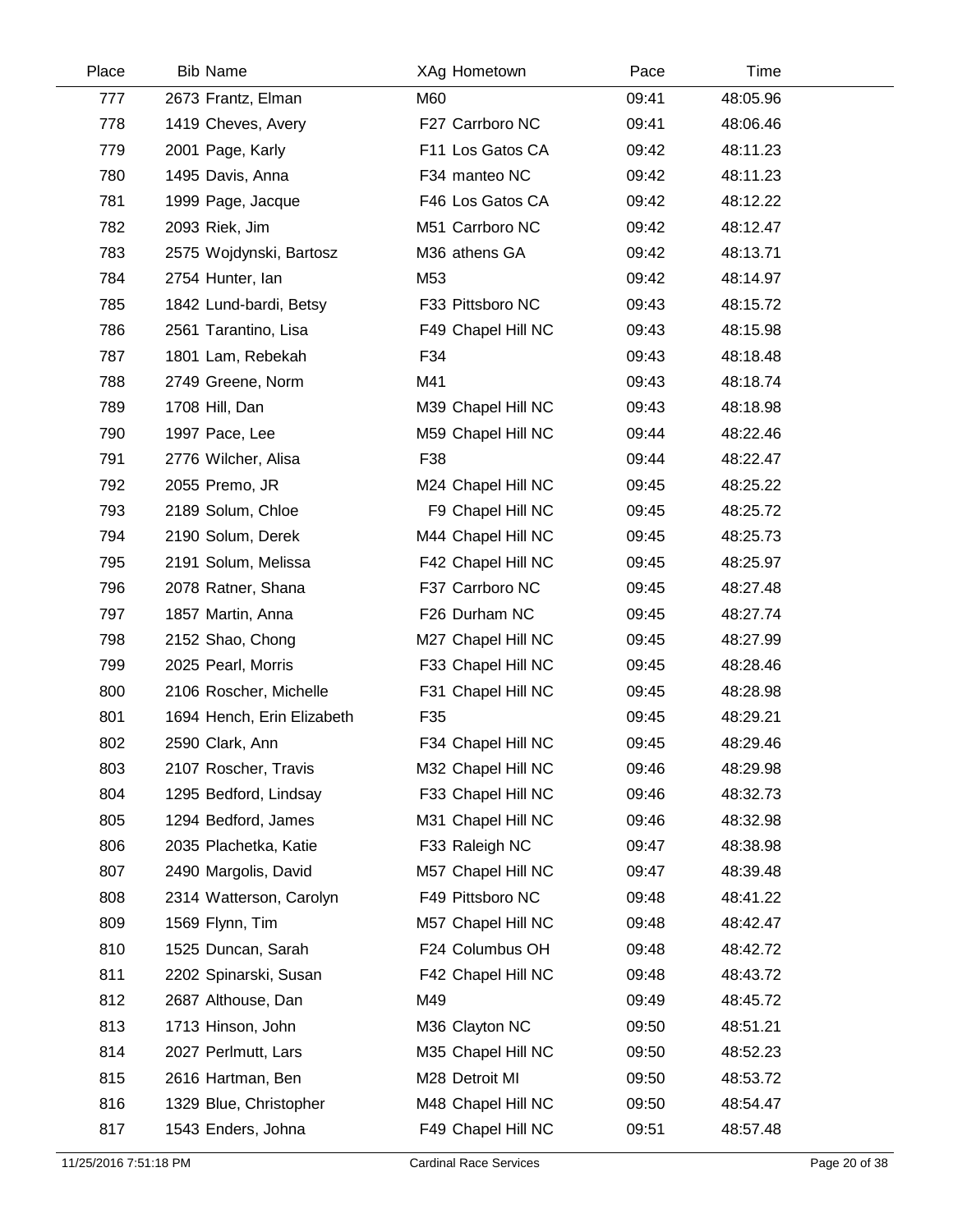| Place | <b>Bib Name</b>         | XAg Hometown       | Pace  | Time     |  |
|-------|-------------------------|--------------------|-------|----------|--|
| 818   | 1574 foster, andrew     | m47 Chapel Hill NC | 09:51 | 48:58.25 |  |
| 819   | 1725 Hofweber, Thomas   | M47 Chapel Hill NC | 09:51 | 48:59.21 |  |
| 820   | 2681 Thomas, Jill       | F45                | 09:51 | 48:59.49 |  |
| 821   | 2265 Totten, Ken        | M70 Allentown PA   | 09:52 | 49:00.73 |  |
| 822   | 2796 Petrin, Peter      | M26                | 09:52 | 49:00.73 |  |
| 823   | 1513 Dictus, Cassandra  | F29 Durham NC      | 09:52 | 49:01.43 |  |
| 824   | 2281 Vanderford, Teresa | F56 Chapel Hill NC | 09:52 | 49:02.25 |  |
| 825   | 1711 Himmel, Tom        | M46 Chapel Hill NC | 09:52 | 49:04.70 |  |
| 826   | 1996 Ozoguz, Arzu       | F46 Chapel Hill NC | 09:53 | 49:04.75 |  |
| 827   | 1336 Boccieri, Margie   | F49 Chapel Hill NC | 09:53 | 49:05.00 |  |
| 828   | 2546 Smith, Max         | M32                | 09:53 | 49:05.24 |  |
| 829   | 2884 Lackey, Caleb      | M12                | 09:53 | 49:06.22 |  |
| 830   | 2266 Towe, Elizabeth    | F50 Carrboro NC    | 09:53 | 49:06.48 |  |
| 831   | 2882 Lackey, Steve      | M46                | 09:53 | 49:06.50 |  |
| 832   | 2542 Smith, Casey       | F30                | 09:53 | 49:06.72 |  |
| 833   | 2145 Seelbach, Lauren   | F28 Baltimore MD   | 09:53 | 49:06.72 |  |
| 834   | 2295 Wahlstrom, Erik    | M47 Chapel Hill NC | 09:53 | 49:07.48 |  |
| 835   | 1448 Collison, Julia    | F30 Washington DC  | 09:53 | 49:08.48 |  |
| 836   | 1239 Allen, Caroline    | F27 RALEIGH NC     | 09:53 | 49:09.46 |  |
| 837   | 2195 Sorgi, Kate        | F18 Chapel Hill NC | 09:54 | 49:12.24 |  |
| 838   | 1874 mcdonald, alex     | M18 Chapel Hill NC | 09:54 | 49:12.47 |  |
| 839   | 1660 Hamm, Jill         | F49 Chapel Hill NC | 09:54 | 49:13.23 |  |
| 840   | 2003 Painter, Todd      | M46 Chapel Hill NC | 09:55 | 49:14.97 |  |
| 841   | 1409 Cavender, Jennifer | F40 Chapel Hill NC | 09:55 | 49:15.48 |  |
| 842   | 2023 Pearce, Emily      | F35 Rockville MD   | 09:55 | 49:17.47 |  |
| 843   | 2072 Ramsdell, Jeff     | M52                | 09:55 | 49:17.71 |  |
| 844   | 1881 McGlohon, Donald   | M54 Greenville NC  | 09:55 | 49:19.23 |  |
| 845   | 2121 Scales, Melissa    | F39 DURHAM NC      | 09:55 | 49:19.49 |  |
| 846   | 2765 Ross, Derek        | M64                | 09:56 | 49:20.50 |  |
| 847   | 1875 mcdonald, anne     | F18 Chapel Hill NC | 09:56 | 49:20.74 |  |
| 848   | 1339 Boggess, Emma      | F18 Chapel Hill NC | 09:56 | 49:20.97 |  |
| 849   | 2511 Ndugga, Nambi      | F25 Chapel Hill NC | 09:56 | 49:21.47 |  |
| 850   | 1475 Crncic, John       | M39 Carrboro NC    | 09:56 | 49:23.22 |  |
| 851   | 2488 Mandell, Rachel    | F46 Chapel Hill NC | 09:56 | 49:23.99 |  |
| 852   | 2258 Thorn, rosemary    | F61 Chapel Hill NC | 09:57 | 49:24.97 |  |
| 853   | 1615 Glick, Jesse       | M42 Chapel Hill NC | 09:57 | 49:25.74 |  |
| 854   | 2066 Raitano, Lindsay   | F34 Carrboro NC    | 09:57 | 49:26.24 |  |
| 855   | 1278 Barkhurst, David   | M33 Durham NC      | 09:57 | 49:28.23 |  |
| 856   | 2551 storrow, lee       | m27 Chapel Hill NC | 09:58 | 49:30.48 |  |
| 857   | 2430 Gwizd, Samantha    | F <sub>25</sub>    | 09:58 | 49:30.97 |  |
| 858   | 1585 French, Sally      | F46 Chapel Hill NC | 09:58 | 49:31.21 |  |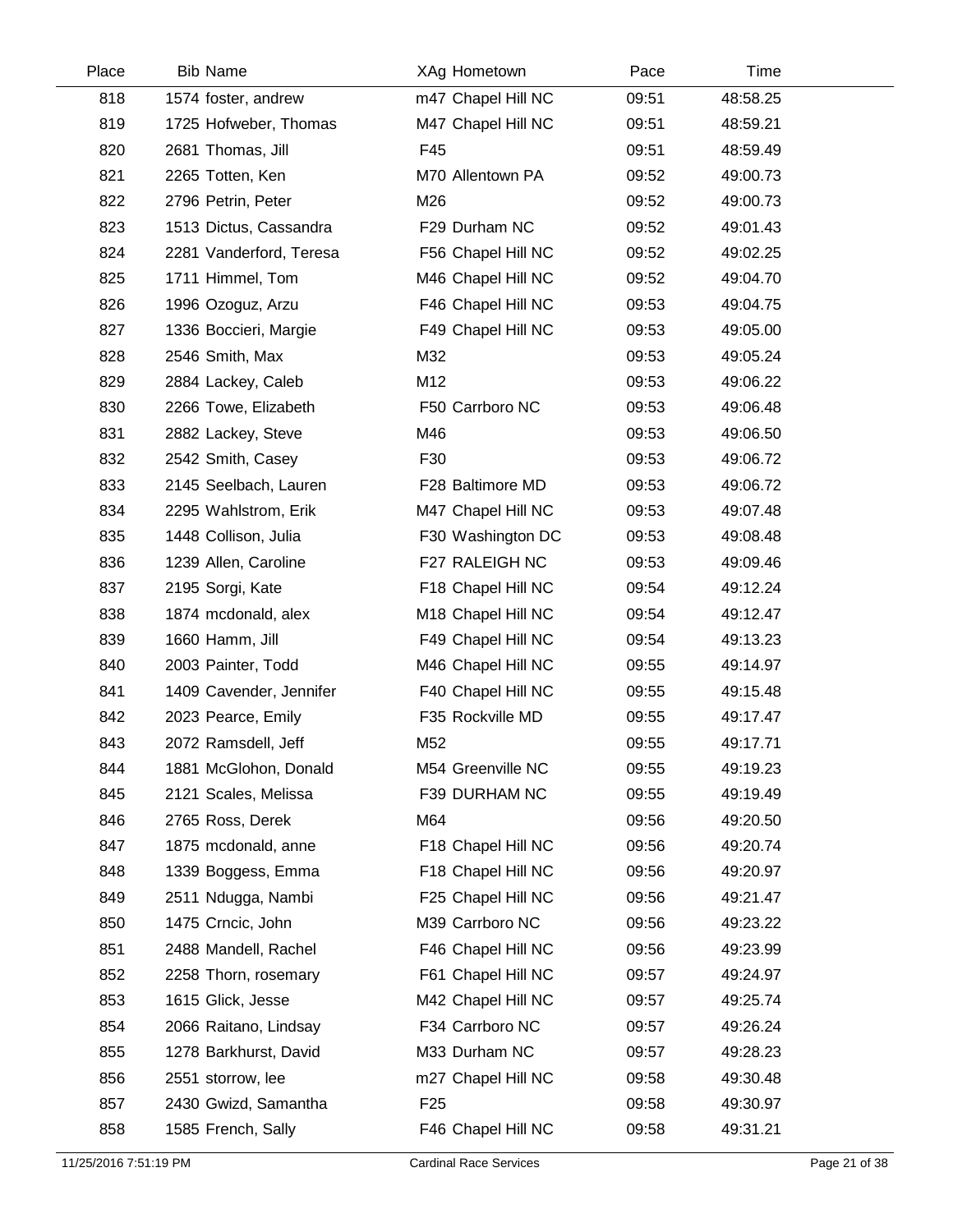| Place | <b>Bib Name</b>             | XAg Hometown         | Pace  | Time     |  |
|-------|-----------------------------|----------------------|-------|----------|--|
| 859   | 2150 Shannon, Andrew        | M52 Chapel Hill NC   | 09:59 | 49:35.47 |  |
| 860   | 2389 Calhoun, Linh          | F48 Chapel Hill NC   | 09:59 | 49:35.97 |  |
| 861   | 2393 Cardona, Adam          | M13 Chapel Hill NC   | 09:59 | 49:39.47 |  |
| 862   | 2337 Williams, Crystal      | F43 Durham NC        | 10:00 | 49:40.97 |  |
| 863   | 1286 Baumler, Katherine     | F43 Chapel Hill NC   | 10:00 | 49:41.73 |  |
| 864   | 2413 Fiedler, Daniel        | M34 Chapel Hill NC   | 10:00 | 49:41.98 |  |
| 865   | 2408 Dallesandro, James     | M47 Pittsboro NC     | 10:00 | 49:42.21 |  |
| 866   | 2390 Calhoun, William       | M48 Chapel Hill NC   | 10:00 | 49:42.22 |  |
| 867   | 2297 Wald, Graham           | M15 Lexington KY     | 10:00 | 49:43.47 |  |
| 868   | 2548 sparkenbaugh, erica    | f33 Chapel Hill NC   | 10:01 | 49:44.71 |  |
| 869   | 2526 Quinn, Griffin         | M15 Columbus OH      | 10:01 | 49:48.47 |  |
| 870   | 2407 Dallesandro, Cheyenne  | F43 Pittsboro NC     | 10:01 | 49:48.97 |  |
| 871   | 1550 Farmer, William        | M37 Fuquay-Varina NC | 10:02 | 49:51.48 |  |
| 872   | 1958 Nackman, Rachel        | F31 Brooklyn NY      | 10:02 | 49:52.23 |  |
| 873   | 2316 Webb, Mike             | M63 Snow Camp NC     | 10:03 | 49:54.97 |  |
| 874   | 2137 Scott, Caroline        | F60 Chapel Hill NC   | 10:03 | 49:57.48 |  |
| 875   | 1712 hinson, jennifer       | F40 Clayton NC       | 10:03 | 49:57.98 |  |
| 876   | 1672 hart, lauren           | f32 Carrboro NC      | 10:04 | 50:00.97 |  |
| 877   | 2205 stanley, will          | m31 Carrboro NC      | 10:04 | 50:01.95 |  |
| 878   | 1817 Lawson, Christian      | M36 Durham NC        | 10:04 | 50:01.97 |  |
| 879   | 2017 Parks, John            | M34 Burlington NC    | 10:04 | 50:02.49 |  |
| 880   | 1912 Miller, Chelsey        | F30 Burlington NC    | 10:04 | 50:02.98 |  |
| 881   | 2858 White, Avery           | M16                  | 10:05 | 50:04.73 |  |
| 882   | 2117 Sanoff, Hanna          | F42 Chapel Hill NC   | 10:05 | 50:06.01 |  |
| 883   | 1662 Hanson, Margaret       | F43 Carrboro NC      | 10:05 | 50:07.97 |  |
| 884   | 2803 Batra, Varun           | M31                  | 10:05 | 50:07.99 |  |
| 885   | 2787 Asaro, Andrew          | M49                  | 10:06 | 50:09.73 |  |
| 886   | 2788 Asaro, Katherine       | F44                  | 10:06 | 50:09.74 |  |
| 887   | 2018 Passannante, Elizabeth | F27 Brooklyn NY      | 10:06 | 50:10.99 |  |
| 888   | 2533 Randolph, Greg         | M54 Chapel Hill NC   | 10:06 | 50:11.97 |  |
| 889   | 2194 Sorensen, Lucy         | F29 Durham NC        | 10:06 | 50:13.22 |  |
| 890   | 1466 Cooper, Nina           | F36 Durham NC        | 10:06 | 50:13.47 |  |
| 891   | 2448 Holt, Amanda           | F24 Chapel Hill NC   | 10:06 | 50:13.96 |  |
| 892   | 1865 Matti, Clare           | F54 Durham NC        | 10:06 | 50:13.99 |  |
| 893   | 1548 fagan, noreen          | F54 Carrboro NC      | 10:07 | 50:14.72 |  |
| 894   | 2450 Holt, Sharon           | F54 Chapel Hill NC   | 10:07 | 50:15.98 |  |
| 895   | 2597 DiFranco, Richie       | M38 Chapel Hill NC   | 10:07 | 50:16.23 |  |
| 896   | 2604 Field, Estela          | F41 Chapel Hill NC   | 10:07 | 50:16.72 |  |
| 897   | 2795 Petrin, Pete           | M60                  | 10:07 | 50:16.74 |  |
| 898   | 2748 Greene, Catherine      | F39                  | 10:07 | 50:17.23 |  |
| 899   | 2857 Mani, Nithya           | F38                  | 10:07 | 50:17.50 |  |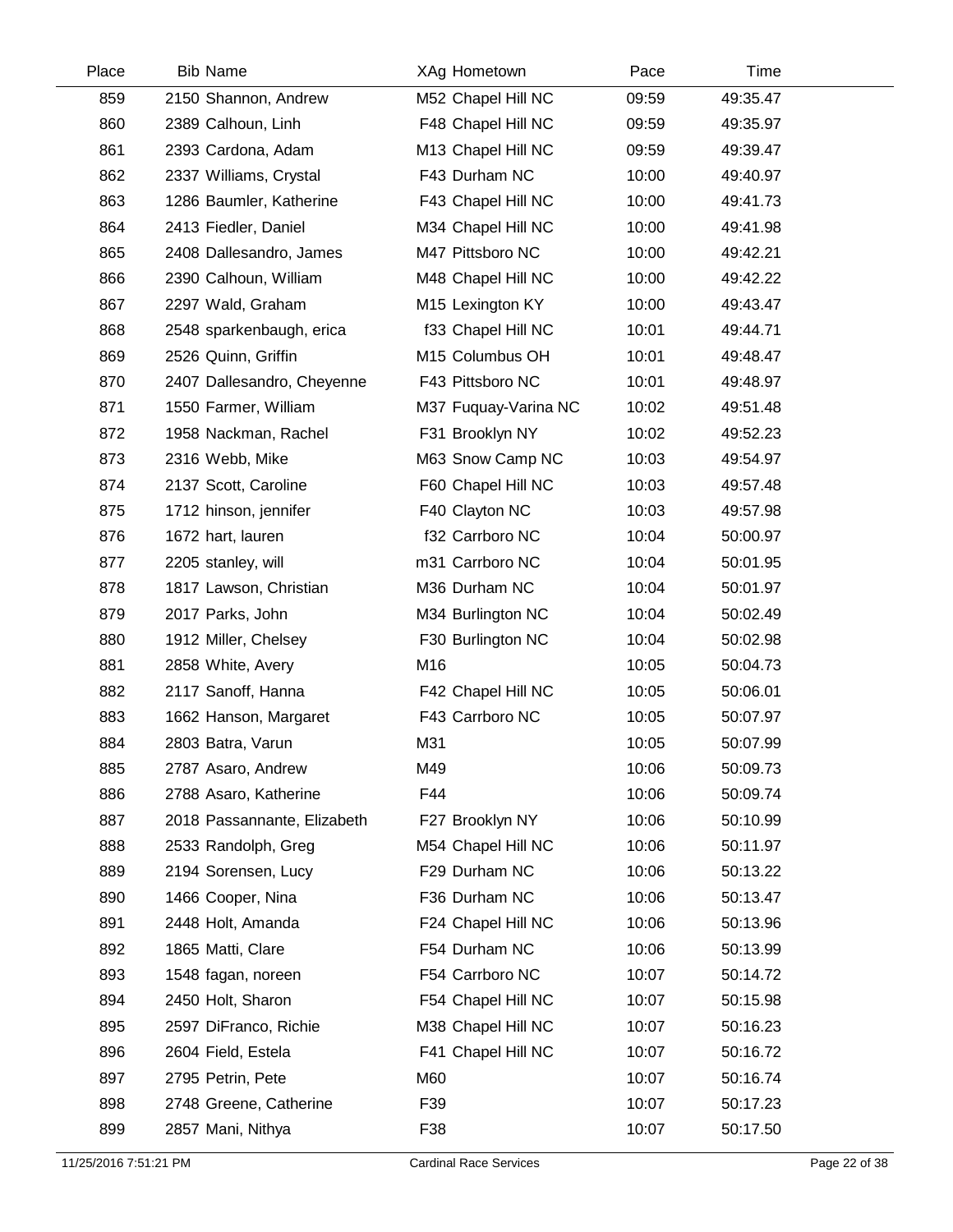| Place | <b>Bib Name</b>             | XAg Hometown        | Pace  | Time     |  |
|-------|-----------------------------|---------------------|-------|----------|--|
| 900   | 1635 Grill, Julie           | F52 Chapel Hill NC  | 10:07 | 50:17.50 |  |
| 901   | 2051 Pratson, Elizabeth     | F56 Chapel Hill NC  | 10:07 | 50:17.97 |  |
| 902   | 2753 Mendes, Nicole         | F <sub>50</sub>     | 10:07 | 50:18.99 |  |
| 903   | 2757 Mendes, Bryce          | M25                 | 10:07 | 50:19.23 |  |
| 904   | 2662 Florer-Bixler, Melissa | F36                 | 10:08 | 50:19.47 |  |
| 905   | 2449 Holt, Paul             | M53 Chapel Hill NC  | 10:08 | 50:19.97 |  |
| 906   | 2312 Warshofsky, Josh       | M33 Carrboro NC     | 10:08 | 50:20.24 |  |
| 907   | 1675 Hartzell, Jamie        | F34 Carrboro NC     | 10:08 | 50:20.97 |  |
| 908   | 1981 Norwood, Rena          | F61 Chapel Hill NC  | 10:08 | 50:23.47 |  |
| 909   | 2177 Smith, James           | M52 Durham NC       | 10:09 | 50:25.23 |  |
| 910   | 2668 Cotter, Rachel         | F38                 | 10:09 | 50:25.24 |  |
| 911   | 2712 Davis, Greg            | M56                 | 10:09 | 50:25.25 |  |
| 912   | 1381 Caf, Irena             | F52 Durham NC       | 10:09 | 50:25.49 |  |
| 913   | 2875 Garth, Christy         | F42                 | 10:09 | 50:25.98 |  |
| 914   | 1479 Cross, Allyson         | F36 Chapel Hill NC  | 10:09 | 50:26.22 |  |
| 915   | 2843 Burns, Kimberlie       | F <sub>55</sub>     | 10:09 | 50:26.48 |  |
| 916   | 1478 Cross, Alexander       | M35 Chapel Hill NC  | 10:09 | 50:27.22 |  |
| 917   | 2883 Lackey, Tamara         | F45                 | 10:09 | 50:27.24 |  |
| 918   | 2234 Surh, Jerry            | M77 Carrboro NC     | 10:09 | 50:27.72 |  |
| 919   | 2887 Prociur, Stephanie     | F44                 | 10:09 | 50:27.72 |  |
| 920   | 1325 Blasiak, Rick          | M63 Chapel Hill NC  | 10:09 | 50:28.71 |  |
| 921   | 2626 Jones, Sarah           | F18 Chapel Hill NC  | 10:10 | 50:29.25 |  |
| 922   | 2716 Shannon, Steve         | M22                 | 10:10 | 50:31.21 |  |
| 923   | 1401 Casale, Lindsay        | F29 Brooklyn NY     | 10:10 | 50:31.25 |  |
| 924   | 1876 mcdonald, cary         | M58 Chapel Hill NC  | 10:10 | 50:33.98 |  |
| 925   | 2507 Munson, Amy            | F45                 | 10:11 | 50:34.72 |  |
| 926   | 1651 Hageman, Kelsey        | F20 Charlotte NC    | 10:11 | 50:35.99 |  |
| 927   | 2284 Vavalle, Emily         | F37 Chapel Hill NC  | 10:11 | 50:37.22 |  |
| 928   | 1486 Czubay, Casey          | F35 Durham NC       | 10:11 | 50:37.49 |  |
| 929   | 1524 Driscoll, Ryan         | M35 Durham NC       | 10:11 | 50:37.74 |  |
| 930   | 1611 Gingrich, Abby         | F24 Raleigh NC      | 10:12 | 50:39.72 |  |
| 931   | 1612 Gingrich, Corey        | M26 Hillsborough NC | 10:12 | 50:39.99 |  |
| 932   | 1532 Ehlers, Andrew         | M11 ATHENS GA       | 10:12 | 50:41.72 |  |
| 933   | 2835 Edwards, Mary          | F <sub>21</sub>     | 10:12 | 50:42.24 |  |
| 934   | 2356 Woodward, Kim          | F54 Olivette MO     | 10:12 | 50:42.73 |  |
| 935   | 2355 Woodward, Brian        | M61 Olivette MO     | 10:12 | 50:43.26 |  |
| 936   | 2149 Shaffer, Gary          | M50 Topsham ME      | 10:13 | 50:44.99 |  |
| 937   | 2065 Ragle, Tye             | M33                 | 10:13 | 50:45.47 |  |
| 938   | 1500 DeLaney, Joseph        | M11 Williamsburg VA | 10:13 | 50:45.50 |  |
| 939   | 1502 DeLaney, Steven        | M40 Williamsburg VA | 10:13 | 50:46.49 |  |
| 940   | 2736 Guiteras, Andrew       | M38                 | 10:14 | 50:49.49 |  |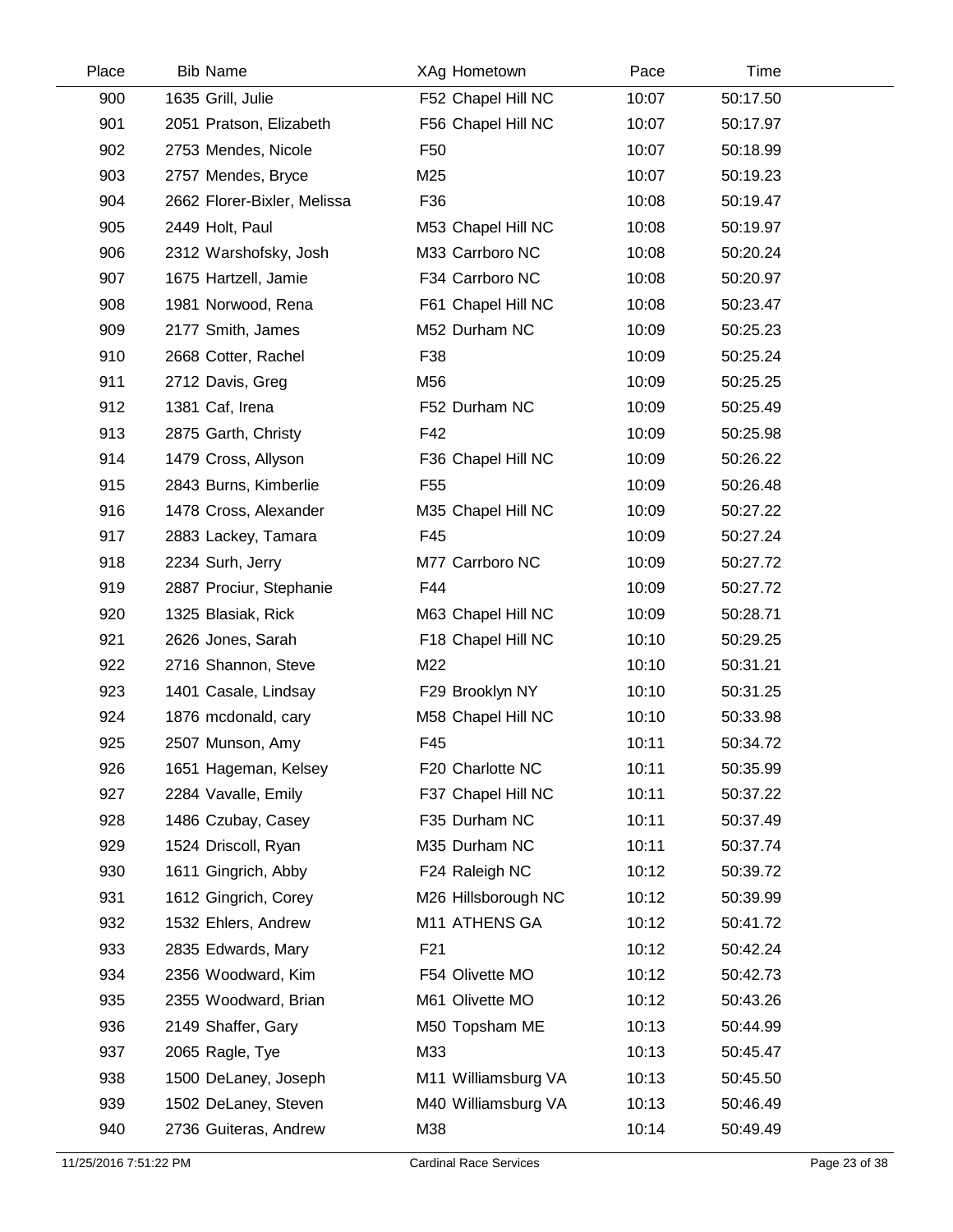| Place | <b>Bib Name</b>               | XAg Hometown          | Pace  | Time     |  |
|-------|-------------------------------|-----------------------|-------|----------|--|
| 941   | 2833 Heymann, Anne            | F38                   | 10:14 | 50:53.98 |  |
| 942   | 2431 Handly, Brian            | M39 Chapel Hill NC    | 10:15 | 50:54.25 |  |
| 943   | 1992 Ong, Sally               | F32 Durham NC         | 10:15 | 50:54.48 |  |
| 944   | 2432 Handly, Erin             | F35 Chapel Hill NC    | 10:15 | 50:54.97 |  |
| 945   | 2834 Komelasky, KRisti        | F37                   | 10:15 | 50:55.22 |  |
| 946   | 1943 Murphy, Rich             | M70 Chapel Hill NC    | 10:15 | 50:56.49 |  |
| 947   | 2008 Pait, Allison            | F39 Oak Ridge NC      | 10:15 | 50:58.24 |  |
| 948   | 1731 Hopper, Marie            | F37 Pittsboro NC      | 10:15 | 50:58.46 |  |
| 949   | 1582 Fraser Cook, Madeline    | F43                   | 10:16 | 50:59.73 |  |
| 950   | 2478 Lissy, Greg              | M45 Chapel Hill NC    | 10:16 | 51:00.71 |  |
| 951   | 1242 Allen, Robert            | M13 Chapel Hill NC    | 10:16 | 51:01.47 |  |
| 952   | 1240 Allen, Cheryl            | F47 Chapel Hill NC    | 10:16 | 51:01.97 |  |
| 953   | 1459 Cook, Elizabeth          | F41 Carrboro NC       | 10:17 | 51:06.97 |  |
| 954   | 1453 Conklin, Mark            | M60 Chapel Hill NC    | 10:17 | 51:07.50 |  |
| 955   | 2184 Smith Taillie, Lindsey   | F31 Chapel Hill NC    | 10:18 | 51:09.22 |  |
| 956   | 2549 Speer, Jennifer          | F23 Chapel Hill NC    | 10:18 | 51:12.21 |  |
| 957   | 2859 White, Renee             | F46                   | 10:18 | 51:13.22 |  |
| 958   | 1916 Min, John                | M46 Chapel Hill NC    | 10:19 | 51:13.97 |  |
| 959   | 1367 Bryant-Comstock, Katelyn | F29 Washington DC     | 10:19 | 51:13.99 |  |
| 960   | 2608 Gesteira, Santi          | M31                   | 10:19 | 51:14.21 |  |
| 961   | 2513 Nogo, Jasmina            | F29 Durham NC         | 10:19 | 51:14.97 |  |
| 962   | 2832 Asrican, Rose            | F39                   | 10:19 | 51:16.22 |  |
| 963   | 2239 Swartz, Kaela            | F29 Atlanta GA        | 10:20 | 51:22.00 |  |
| 964   | 1406 Casellas, Lucas          | M15                   | 10:20 | 51:23.22 |  |
| 965   | 2544 Smith, Karen             | F43                   | 10:21 | 51:23.97 |  |
| 966   | 1781 Kleinhammes, Alfred      | M65 Chapel Hill NC    | 10:21 | 51:23.98 |  |
| 967   | 2011 Papazoglou, Leah         | F9 Chapel Hill NC     | 10:21 | 51:27.99 |  |
| 968   | 2012 Papazoglou, Michael      | M45 Chapel Hill NC    | 10:22 | 51:29.22 |  |
| 969   | 2183 Smith, Stuart            | M29 Durham NC         | 10:22 | 51:31.22 |  |
| 970   | 2062 Quinn, Emma              | F19 Chapel Hill NC    | 10:22 | 51:31.49 |  |
| 971   | 2016 Parker, Stephanie        | F30 Christiansburg VA | 10:22 | 51:31.72 |  |
| 972   | 1802 Lam, Yeung               | M34                   | 10:22 | 51:32.25 |  |
| 973   | 2780 Sharpless, Leigh         | F <sub>17</sub>       | 10:22 | 51:32.73 |  |
| 974   | 2779 Sharpless, Norman        | M50                   | 10:22 | 51:33.46 |  |
| 975   | 1829 Liles, Corey             | M33 Durham NC         | 10:23 | 51:34.47 |  |
| 976   | 2797 Kilts, Priscilla         | F48                   | 10:23 | 51:34.97 |  |
| 977   | 2527 Quinn, Lesley            | F48 Columbus OH       | 10:23 | 51:35.22 |  |
| 978   | 1852 Maner, Joel              | M41 Durham NC         | 10:23 | 51:36.75 |  |
| 979   | 1959 Najera, Cristin          | F37 Durham NC         | 10:23 | 51:36.75 |  |
| 980   | 1914 Mills, Tina              | F44 Pittsboro NC      | 10:23 | 51:38.47 |  |
| 981   | 1428 Clark, Kelly             | F60 Chapel Hill NC    | 10:24 | 51:39.98 |  |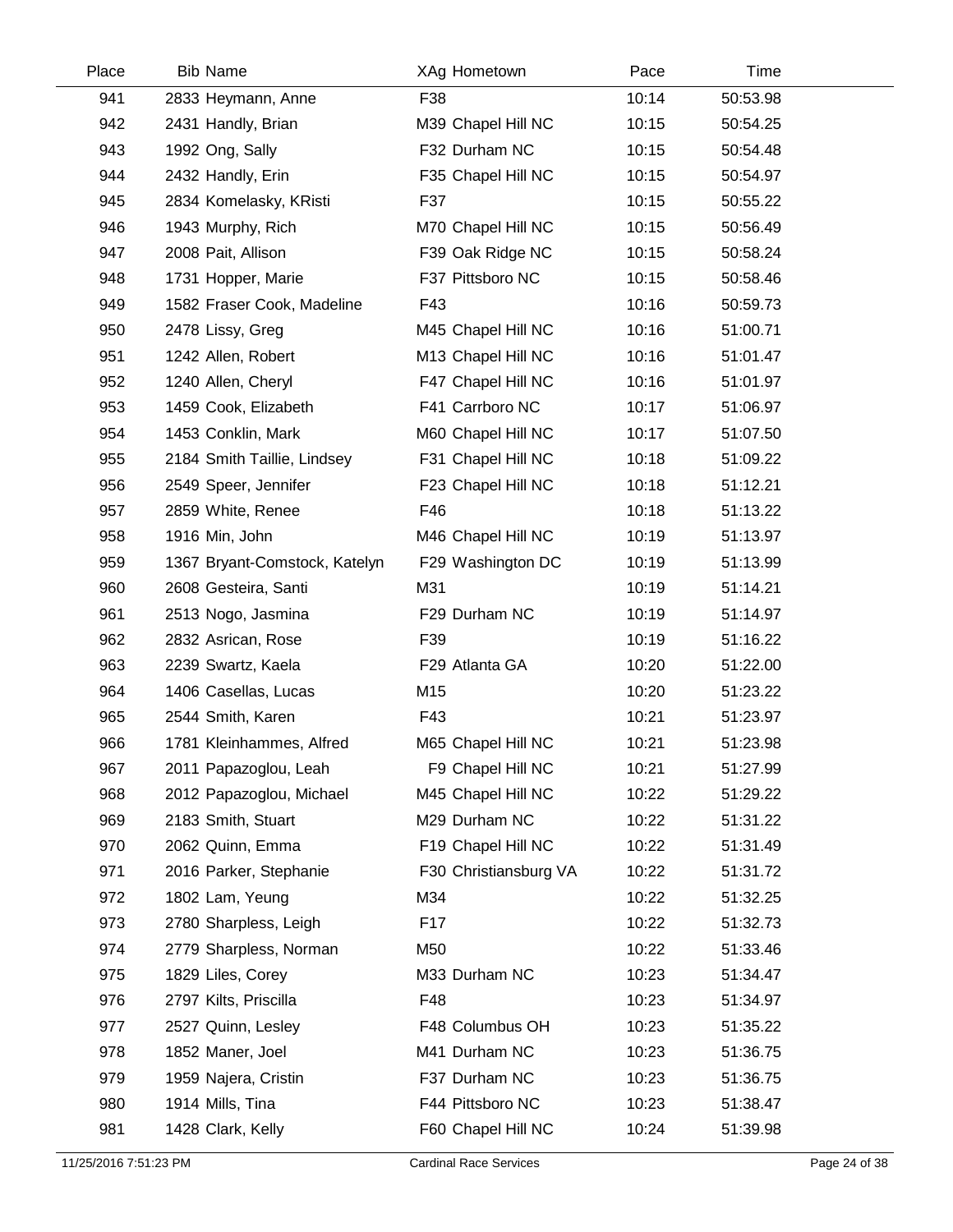| Place | <b>Bib Name</b>            | XAg Hometown          | Pace  | Time     |  |
|-------|----------------------------|-----------------------|-------|----------|--|
| 982   | 2659 Wiggins, Jennifer     | F42 Chapel Hill NC    | 10:24 | 51:40.21 |  |
| 983   | 1885 McHenry, Troy         | M37 Durham NC         | 10:24 | 51:40.49 |  |
| 984   | 2263 Tosetto, Valeria      | F36 Durham NC         | 10:24 | 51:40.49 |  |
| 985   | 2632 Lutz, Michael         | M56 DURHAM NC         | 10:24 | 51:41.47 |  |
| 986   | 1819 Leganza, Alicia       | F30 Durham NC         | 10:24 | 51:41.73 |  |
| 987   | 1489 Dais, Jaslin          | F28 Chapel Hill NC    | 10:24 | 51:42.00 |  |
| 988   | 2396 Carpenter, C Denise   | F49 Chapel Hill NC    | 10:24 | 51:42.48 |  |
| 989   | 2034 Piontak, Rachel       | F29 Raleigh NC        | 10:24 | 51:43.47 |  |
| 990   | 2646 Piontak, Gary         | M64 Pittsboro NC      | 10:25 | 51:45.98 |  |
| 991   | 1259 Arnel, Tom            | M53 Carrboro NC       | 10:25 | 51:46.21 |  |
| 992   | 2628 Kim, Patricia         | F20 Carrboro NC       | 10:25 | 51:46.22 |  |
| 993   | 1941 Munday, Amy           | F40 Chapel Hill NC    | 10:25 | 51:46.46 |  |
| 994   | 1837 Loughrey, Reed        | F40 Chapel Hill NC    | 10:25 | 51:46.46 |  |
| 995   | 1269 Bach, Alanna          | F45 Chapel Hill NC    | 10:25 | 51:46.48 |  |
| 996   | 1427 Clark, Emily          | F34 Chapel Hill NC    | 10:25 | 51:47.49 |  |
| 997   | 1359 Broome, Lisa          | F35 Chapel Hill NC    | 10:25 | 51:47.97 |  |
| 998   | 2456 Jordan, Nanci         | F44 Chapel Hill NC    | 10:25 | 51:48.23 |  |
| 999   | 2346 Wintringham, Jennifer | F23 Chapel Hill NC    | 10:26 | 51:48.97 |  |
| 1000  | 2028 Perry, Susan          | F53 Chapel Hill NC    | 10:26 | 51:49.46 |  |
| 1001  | 2345 Wintringham, David    | M53 BURLINGTON NC     | 10:26 | 51:49.98 |  |
| 1002  | 1483 Cunningham, Jon       | M30                   | 10:26 | 51:50.24 |  |
| 1003  | 2244 Tallon, Joanna        | F37 Chapel Hill NC    | 10:26 | 51:53.49 |  |
| 1004  | 2521 Piet, Alexis          | F37 Virginia Beach VA | 10:27 | 51:54.47 |  |
| 1005  | 2243 Tallon, David         | M39 Chapel Hill NC    | 10:27 | 51:54.71 |  |
| 1006  | 1689 Heffron, Rebecca      | F25 Columbia MO       | 10:27 | 51:54.73 |  |
| 1007  | 1626 green, david          | m34 Chapel Hill NC    | 10:27 | 51:57.22 |  |
| 1008  | 2164 Simmons, Chris        | M46 Chapel Hill NC    | 10:28 | 51:58.74 |  |
| 1009  | 2213 Stewart, Sarah        | F31 Seattle WA        | 10:28 | 51:59.72 |  |
| 1010  | 2901 Robinette, Bradley    | M12                   | 10:28 | 52:01.23 |  |
| 1011  | 1514 Divaris, Kimon        | M35 Chapel Hill NC    | 10:28 | 52:02.72 |  |
| 1012  | 2289 Villa-Torres, Laura   | F35 Chapel Hill NC    | 10:28 | 52:02.76 |  |
| 1013  | 1570 Folda, Lisa           | F43 Baltimore MD      | 10:28 | 52:02.98 |  |
| 1014  | 2085 Ressler, Kevin        | M46 Chapel Hill NC    | 10:29 | 52:04.22 |  |
| 1015  | 2033 Piontak, Corrie       | F40 Chapel Hill NC    | 10:29 | 52:04.97 |  |
| 1016  | 1678 Haskins, Teri         | F55 Chapel Hill NC    | 10:29 | 52:05.96 |  |
| 1017  | 2638 Nicholson, Meredith   | F43 Hillsborough NC   | 10:29 | 52:07.96 |  |
| 1018  | 1966 Nesbitt, AnnieLloyd   | F33 Raleigh NC        | 10:29 | 52:08.48 |  |
| 1019  | 2181 Smith, Laurie         | F59 Chapel Hill NC    | 10:30 | 52:11.24 |  |
| 1020  | 1698 Hensel, Erin          | F36 Durham NC         | 10:30 | 52:12.21 |  |
| 1021  | 1909 Millar, Jamey         | M48 Chapel Hill NC    | 10:31 | 52:14.97 |  |
| 1022  | 1627 Green, Jennifer       | F37 Chapel Hill NC    | 10:31 | 52:17.71 |  |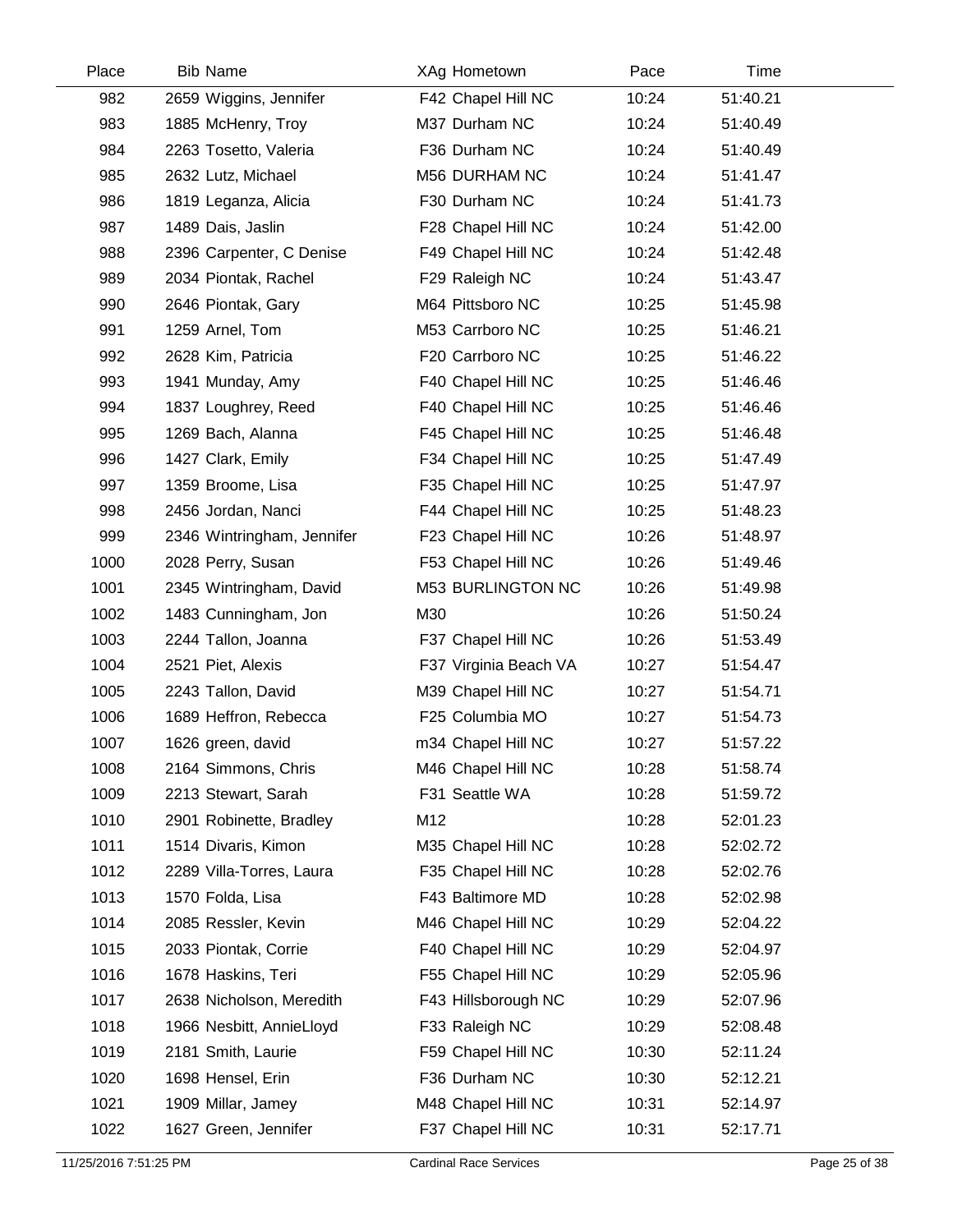| Place | <b>Bib Name</b>         | XAg Hometown         | Pace  | Time     |  |
|-------|-------------------------|----------------------|-------|----------|--|
| 1023  | 2554 Street, Leslie     | F34 Durham NC        | 10:31 | 52:18.49 |  |
| 1024  | 2868 Bass, Jessica      | F30                  | 10:32 | 52:19.96 |  |
| 1025  | 2294 Wahl, Lucy         | F34                  | 10:32 | 52:20.72 |  |
| 1026  | 2627 Kim, Michelle      | F24 Carrboro NC      | 10:32 | 52:23.23 |  |
| 1027  | 1528 Duronio, Sue       | f51 Chapel Hill NC   | 10:32 | 52:23.49 |  |
| 1028  | 1667 Harris, Jerry      | M76 DURHAM NC        | 10:33 | 52:24.23 |  |
| 1029  | 2487 Macleod, Kirstin   | f20 Chapel Hill NC   | 10:33 | 52:25.47 |  |
| 1030  | 1926 Montgomery, Ranee  | F45 Chapel Hill NC   | 10:33 | 52:26.97 |  |
| 1031  | 1598 Gauger, Sarah      | F40 Durham NC        | 10:34 | 52:30.97 |  |
| 1032  | 1868 McCandless, Amos   | M24 Durham NC        | 10:34 | 52:32.99 |  |
| 1033  | 1385 Caldwell, Rick     | M33 Atlanta GA       | 10:35 | 52:34.49 |  |
| 1034  | 1441 Cole, Billl        | M60 Timberlake NC    | 10:35 | 52:37.22 |  |
| 1035  | 2577 Yazejian, Noreen   | F50 Chapel Hill NC   | 10:36 | 52:38.49 |  |
| 1036  | 2335 Willette, Carla    | F41                  | 10:36 | 52:40.97 |  |
| 1037  | 2418 Franke, Karen      | F62 Chapel Hill NC   | 10:36 | 52:40.98 |  |
| 1038  | 2372 Alexander, Tabtiha | F51 Chapel Hill NC   | 10:36 | 52:42.22 |  |
| 1039  | 2657 watters, jacques   | m49 Chapel Hill NC   | 10:37 | 52:44.47 |  |
| 1040  | 2599 Dirito, Rachel     | F36 Chapel Hill NC   | 10:37 | 52:45.75 |  |
| 1041  | 1399 Carter, Renee      | F32 Hillsborough NC  | 10:37 | 52:46.00 |  |
| 1042  | 2598 Dirito, David      | M36 Chapel Hill NC   | 10:37 | 52:48.25 |  |
| 1043  | 2677 Hall, Allison      | F11                  | 10:38 | 52:48.46 |  |
| 1044  | 2426 Gilbert, Eva       | F10 Chapel Hill NC   | 10:38 | 52:48.98 |  |
| 1045  | 2499 McKenzie, Justin   | M30                  | 10:38 | 52:50.24 |  |
| 1046  | 1607 Ghio, Caroline     | F18 Chapel Hill NC   | 10:38 | 52:53.22 |  |
| 1047  | 2245 Tauchen, Christine | F29 Richmond VA      | 10:38 | 52:53.23 |  |
| 1048  | 1647 Hackney, Loretta   | F47 Chapel Hill NC   | 10:39 | 52:56.23 |  |
| 1049  | 1963 Nerkar, Aadit      | M15 Chapel Hill NC   | 10:39 | 52:58.24 |  |
| 1050  | 2385 Caley, Emma        | F15 Chapel Hill NC   | 10:40 | 52:58.99 |  |
| 1051  | 2185 Snader, Anna       | F12 Nashville TN     | 10:40 | 53:00.47 |  |
| 1052  | 1311 Berreth, Meg       | F46 Carrboro NC      | 10:40 | 53:01.50 |  |
| 1053  | 2285 Vavra, Sara        | F52 Charlotte NC     | 10:41 | 53:04.99 |  |
| 1054  | 1335 Boccieri, Liliana  | F8 Chapel Hill NC    | 10:41 | 53:05.47 |  |
| 1055  | 2398 Carter, JJ         | M42 San Francisco CA | 10:41 | 53:06.48 |  |
| 1056  | 2187 Snader, Melinda    | F45 Nashville TN     | 10:41 | 53:08.24 |  |
| 1057  | 1539 Einaudi, Peter     | M46 Chapel Hill NC   | 10:42 | 53:08.46 |  |
| 1058  | 2207 Steffens, Tyson    | M43 DURHAM NC        | 10:42 | 53:09.97 |  |
| 1059  | 1762 Karpinos, Ralph    | M66 Chapel Hill NC   | 10:42 | 53:10.22 |  |
| 1060  | 2586 Burrill, Emily     | F41 Carrboro NC      | 10:42 | 53:11.49 |  |
| 1061  | 1984 Oliver, Ted        | M64 Chapel Hill NC   | 10:42 | 53:11.72 |  |
| 1062  | 1723 Hoerger, Susan     | F56 Chapel Hill NC   | 10:42 | 53:12.99 |  |
| 1063  | 1345 Boone, Joan        | F64 Efland NC        | 10:43 | 53:14.74 |  |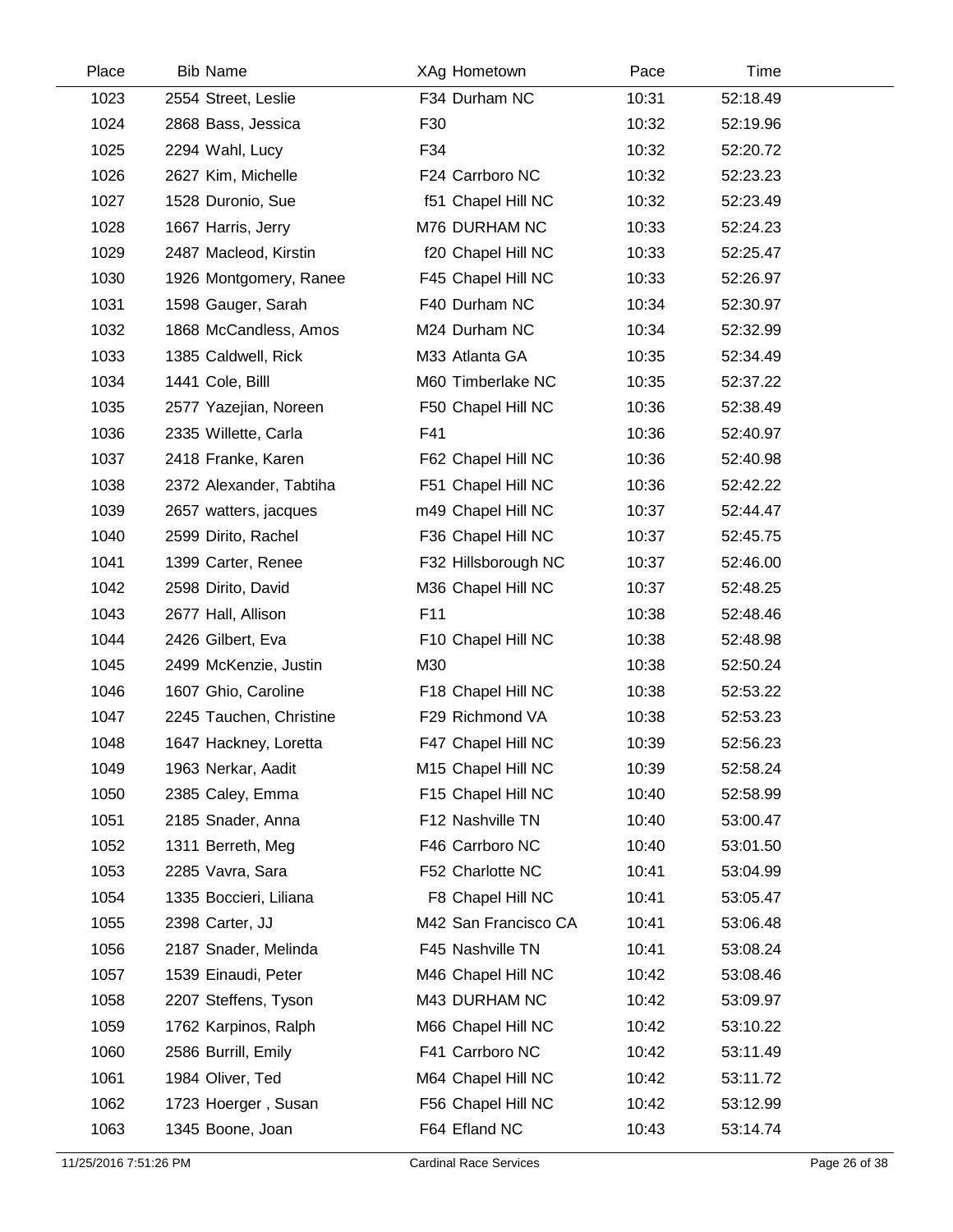| Place | <b>Bib Name</b>           | XAg Hometown        | Pace  | Time     |  |
|-------|---------------------------|---------------------|-------|----------|--|
| 1064  | 1357 Brooks, James        | M53 Plainview NY    | 10:44 | 53:20.47 |  |
| 1065  | 2739 Moos, Katja          | F48                 | 10:44 | 53:20.48 |  |
| 1066  | 1730 Holloman, Keuren     | F28 Durham NC       | 10:44 | 53:20.97 |  |
| 1067  | 1468 CORKEN, JAMES        | M49 Hillsborough NC | 10:44 | 53:21.46 |  |
| 1068  | 1283 Bast, Emily          | F33 Charlotte NC    | 10:45 | 53:23.99 |  |
| 1069  | 1282 Bast, Derek          | M29 Charlotte NC    | 10:45 | 53:24.22 |  |
| 1070  | 2056 Prinzhorn, Ashley    | F21 Carrboro NC     | 10:45 | 53:24.24 |  |
| 1071  | 2057 Prinzhorn, Brad      | M48 Carrboro NC     | 10:45 | 53:24.48 |  |
| 1072  | 1260 Arnold, Jennifer     | F46 Chapel Hill NC  | 10:45 | 53:27.99 |  |
| 1073  | 2585 Brown, Christopher   | M38 Carrboro NC     | 10:46 | 53:28.72 |  |
| 1074  | 2661 Woolson, Sandra      | F41 Chapel Hill NC  | 10:46 | 53:29.72 |  |
| 1075  | 1925 Montgomery, Lori     | F39 Chapel Hill NC  | 10:46 | 53:30.73 |  |
| 1076  | 2594 Cummings, Aaron      | M11 Chapel Hill NC  | 10:46 | 53:30.97 |  |
| 1077  | 2794 Petrin, Kerri        | F36                 | 10:47 | 53:34.73 |  |
| 1078  | 2688 Thompson, Heather    | F37                 | 10:47 | 53:34.98 |  |
| 1079  | 1699 Hernandez, Jennifer  | F30 Durham NC       | 10:47 | 53:36.25 |  |
| 1080  | 2532 Randolph, Connor     | M21 Chapel Hill NC  | 10:47 | 53:36.96 |  |
| 1081  | 2531 randolph, charli     | F24 Chapel Hill NC  | 10:47 | 53:37.23 |  |
| 1082  | 1303 Belza, Kareen        | F39 Carrboro NC     | 10:48 | 53:38.97 |  |
| 1083  | 2528 Ragle, Brett         | M10 Chapel Hill NC  | 10:48 | 53:40.47 |  |
| 1084  | 1692 Helton, Margaret     | F56 Carrboro NC     | 10:48 | 53:40.73 |  |
| 1085  | 2664 Fernald, Anne        | F49                 | 10:48 | 53:41.24 |  |
| 1086  | 1729 Holloman, Edith      | F57 Chapel Hill NC  | 10:49 | 53:43.25 |  |
| 1087  | 2038 Pollock, Kelly       | F45 Chapel Hill NC  | 10:49 | 53:43.72 |  |
| 1088  | 2053 Pratson, Kody        | M27 Chapel Hill NC  | 10:49 | 53:45.24 |  |
| 1089  | 2766 Ray, Katie           | F <sub>28</sub>     | 10:49 | 53:46.24 |  |
| 1090  | 1442 Cole, Kelsey         | F19 Timberlake NC   | 10:50 | 53:48.98 |  |
| 1091  | 2165 Simmons, Isabel      | F15 Chapel Hill NC  | 10:50 | 53:50.22 |  |
| 1092  | 2302 Wall, Patrick        | M34 DURHAM NC       | 10:50 | 53:50.46 |  |
| 1093  | 2595 Cummings, Andrew     | M9 Chapel Hill NC   | 10:50 | 53:51.97 |  |
| 1094  | 2301 Wall, Lauren         | F30 DURHAM NC       | 10:50 | 53:52.24 |  |
| 1095  | 2328 WHALEN, CHARLES      | M59 Durham NC       | 10:50 | 53:52.71 |  |
| 1096  | 2300 Wall, Kevin          | M61 Southport NC    | 10:50 | 53:52.97 |  |
| 1097  | 2689 Bachenheimer, Rachel | F38                 | 10:51 | 53:55.47 |  |
| 1098  | 1883 McHenry, Misty       | F36                 | 10:52 | 54:02.71 |  |
| 1099  | 1882 McHenry, Laurel      | F <sub>26</sub>     | 10:53 | 54:03.23 |  |
| 1100  | 1426 Clark, Catherine     | F40 Mebane NC       | 10:53 | 54:07.47 |  |
| 1101  | 2821 Koelsch, Pete        | M61                 | 10:55 | 54:12.97 |  |
| 1102  | 2162 simmonds, junior     | M49 Durham NC       | 10:56 | 54:20.72 |  |
| 1103  | 1537 Einaudi, Eva         | F11 Chapel Hill NC  | 10:56 | 54:22.23 |  |
| 1104  | 2860 Fisher, Elizabeth    | F <sub>22</sub>     | 10:57 | 54:23.97 |  |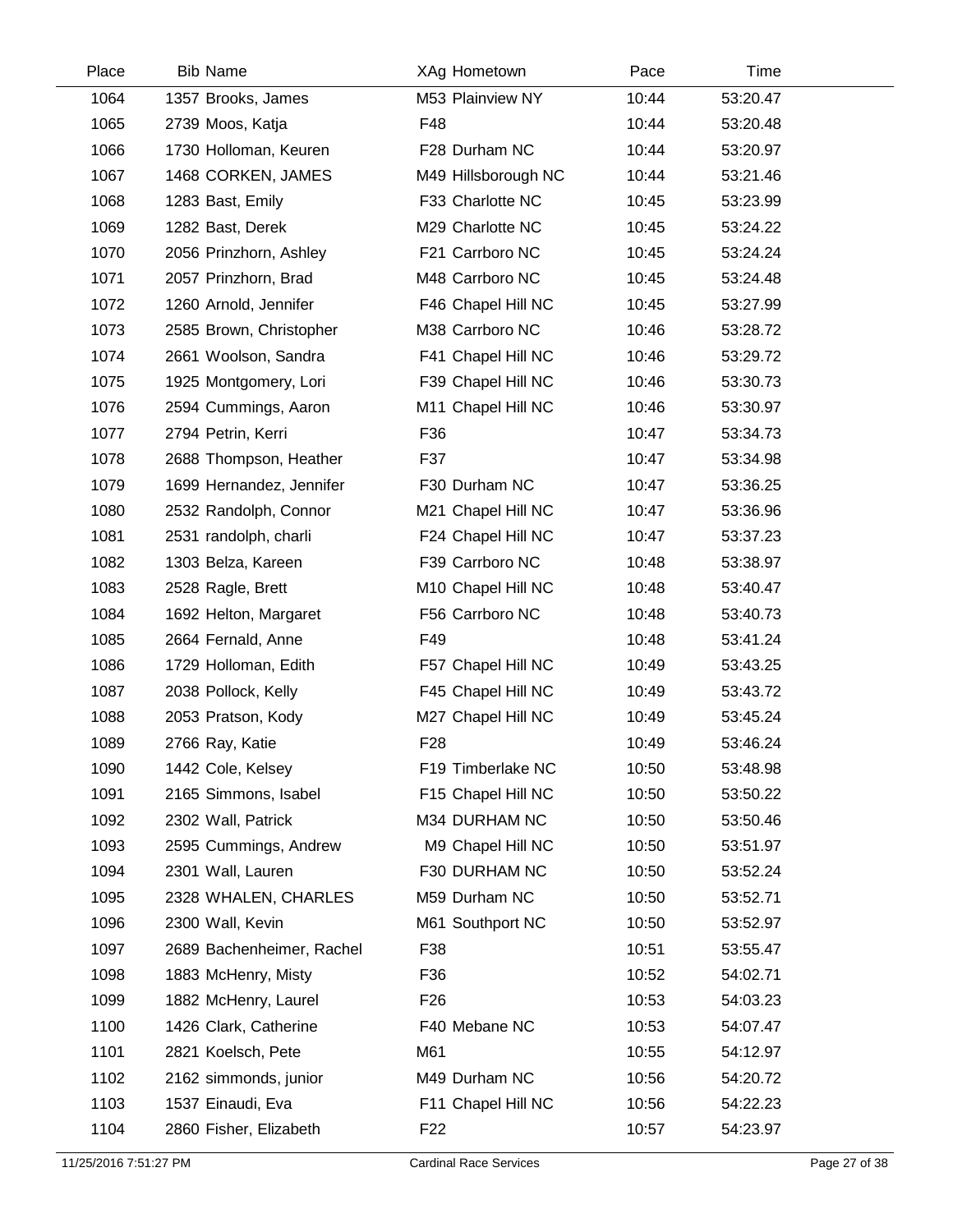| Place | <b>Bib Name</b>           | XAg Hometown        | Pace  | Time     |  |
|-------|---------------------------|---------------------|-------|----------|--|
| 1105  | 2576 Yazejian, Audrey     | F10 Chapel Hill NC  | 10:57 | 54:25.97 |  |
| 1106  | 2047 Powers, Bill         | m82 Chapel Hill NC  | 10:57 | 54:26.98 |  |
| 1107  | 1244 Alston, Kwame        | M23 Carrboro NC     | 10:58 | 54:29.49 |  |
| 1108  | 1497 DeAngelo, Katherine  | F24 Carrboro NC     | 10:58 | 54:30.24 |  |
| 1109  | 1759 Kahwati, Caroline    | F13 Chapel Hill NC  | 10:59 | 54:34.48 |  |
| 1110  | 1816 Lawrence, Susan      | F55 Chapel Hill NC  | 10:59 | 54:34.73 |  |
| 1111  | 1928 Morovati, Meredith   | F47 Carrboro NC     | 10:59 | 54:35.21 |  |
| 1112  | 2547 Smith, Olivia        | F11                 | 11:00 | 54:41.23 |  |
| 1113  | 1761 Kankelfritz, Tessa   | F53 Hillsborough NC | 11:00 | 54:42.24 |  |
| 1114  | 2059 Pullum, Amanda       | F33 DURHAM NC       | 11:00 | 54:42.47 |  |
| 1115  | 1358 Brooks, Laura        | F53 Chapel Hill NC  | 11:01 | 54:43.22 |  |
| 1116  | 2041 Pooley, Paul         | m61 Durham NC       | 11:01 | 54:43.48 |  |
| 1117  | 2326 Westrick, Aaron      | M40 Chapel Hill NC  | 11:01 | 54:43.98 |  |
| 1118  | 2261 Tilley, Erin         | F35 Chapel Hill NC  | 11:01 | 54:44.72 |  |
| 1119  | 1398 Carswell, Lori       | F53 Chapel Hill NC  | 11:01 | 54:46.72 |  |
| 1120  | 1405 Casellas, Laura      | F48                 | 11:02 | 54:48.21 |  |
| 1121  | 1951 Myers, Angela        | F40 Chapel Hill NC  | 11:02 | 54:48.22 |  |
| 1122  | 2373 Anderson, Kay        | F61 Carrboro NC     | 11:02 | 54:48.72 |  |
| 1123  | 2365 Younts, Chandler     | F18 Chapel Hill NC  | 11:02 | 54:49.23 |  |
| 1124  | 2619 Hayes, Meredith      | F27 Carrboro NC     | 11:02 | 54:50.73 |  |
| 1125  | 1680 Hawes, LaDeane       | F52 Chapel Hill NC  | 11:02 | 54:51.97 |  |
| 1126  | 2618 Hayes, Matt          | M27 Carrboro NC     | 11:02 | 54:52.22 |  |
| 1127  | 1628 Greene, Deb          | F59 Chapel Hill NC  | 11:03 | 54:54.23 |  |
| 1128  | 2479 Lissy, Karen         | F44 Chapel Hill NC  | 11:04 | 55:00.97 |  |
| 1129  | 1455 Conolly, Rory        | M68 Chapel Hill NC  | 11:05 | 55:04.97 |  |
| 1130  | 1870 McCollough, Karen    | F48 Carrboro NC     | 11:06 | 55:07.73 |  |
| 1131  | 1840 Ludlow, John         | M64 Chapel Hill NC  | 11:06 | 55:09.99 |  |
| 1132  | 1863 Matos, Michael       | M38 Chapel Hill NC  | 11:06 | 55:10.52 |  |
| 1133  | 2246 tawil, laura         | f34 Chapel Hill NC  | 11:06 | 55:10.72 |  |
| 1134  | 2650 Scholl, Lawrence     | M44 Decatur GA      | 11:06 | 55:12.22 |  |
| 1135  | 2828 Laatz, Mike          | M48                 | 11:07 | 55:14.47 |  |
| 1136  | 1310 Bergman, Patrick     | M31                 | 11:07 | 55:15.52 |  |
| 1137  | 1347 Bourne, Linda        | F53 Carrboro NC     | 11:07 | 55:15.74 |  |
| 1138  | 1309 Bergman, Katie       | F31                 | 11:07 | 55:15.76 |  |
| 1139  | 2154 Sheedy, Mary         | F34 Chapel Hill NC  | 11:07 | 55:16.24 |  |
| 1140  | 2155 Sheedy, Niall        | M35 Chapel Hill NC  | 11:07 | 55:16.25 |  |
| 1141  | 2412 Fama, Kimberly       | F45 Chapel Hill NC  | 11:08 | 55:18.73 |  |
| 1142  | 2841 Zielazinski, Joey    | M40                 | 11:08 | 55:21.99 |  |
| 1143  | 2199 Sparrow, Madeleine   | F11 Chapel Hill NC  | 11:09 | 55:22.48 |  |
| 1144  | 1555 fetters, tamara      | F52 Carrboro NC     | 11:09 | 55:22.96 |  |
| 1145  | 1728 Hollingsworth, David | M55 Herndon VA      | 11:09 | 55:23.99 |  |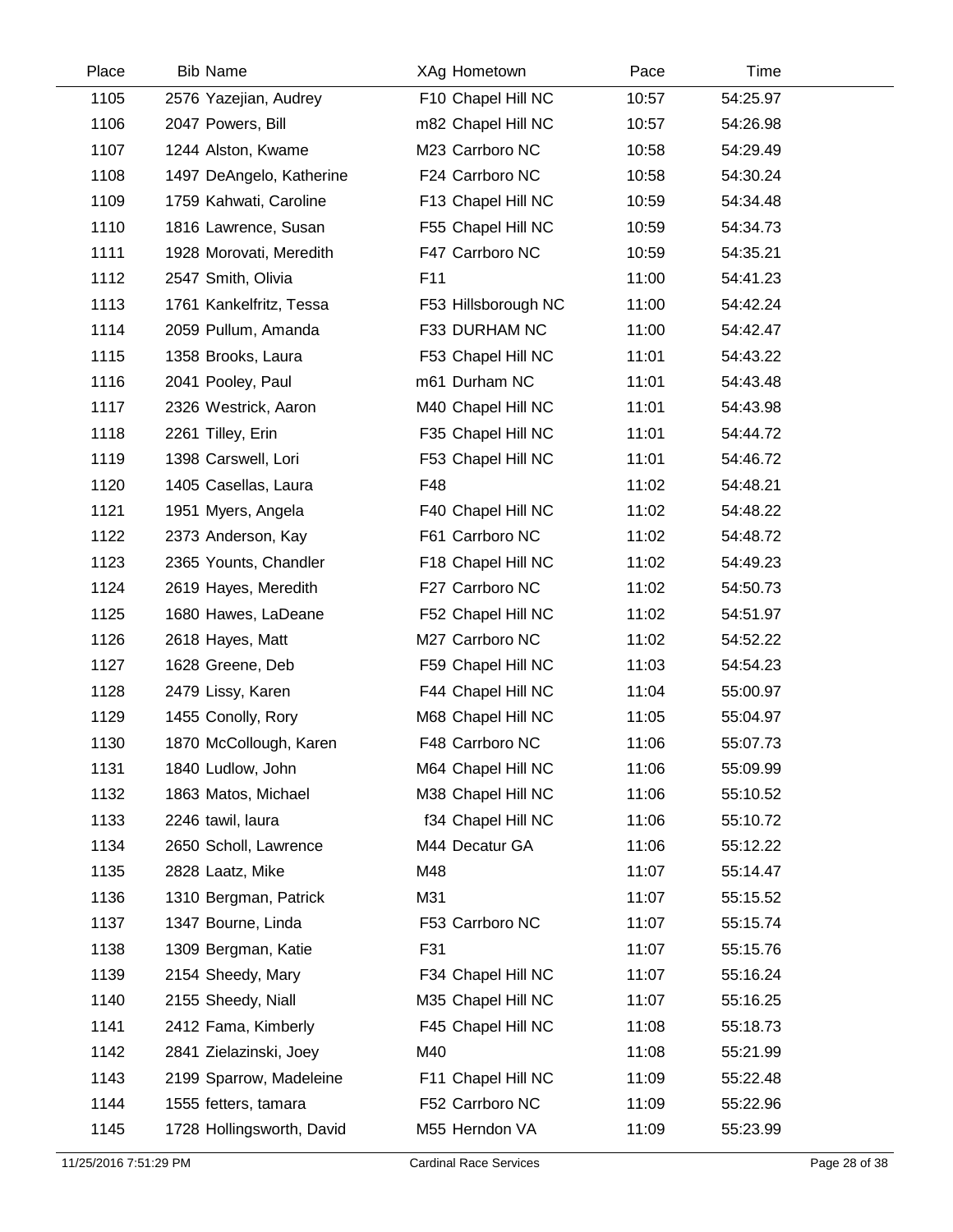| Place | <b>Bib Name</b>         | XAg Hometown          | Pace  | Time     |  |
|-------|-------------------------|-----------------------|-------|----------|--|
| 1146  | 2508 Murray, Allison    | F28 Durham NC         | 11:09 | 55:24.25 |  |
| 1147  | 2500 McKenzie, Michaela | F <sub>29</sub>       | 11:09 | 55:26.45 |  |
| 1148  | 2663 Wansley, Brant     | M70                   | 11:10 | 55:29.72 |  |
| 1149  | 2218 Stouder, April     | F40 Chapel Hill NC    | 11:10 | 55:30.98 |  |
| 1150  | 1273 Bagatell, Nancy    | F56 Chapel Hill NC    | 11:10 | 55:31.23 |  |
| 1151  | 2227 Strick, Rebecca    | F38 Chapel Hill NC    | 11:11 | 55:32.72 |  |
| 1152  | 2517 o'connor, heather  | f44 Carrboro NC       | 11:11 | 55:33.21 |  |
| 1153  | 2851 Williams, Ashley   | F34                   | 11:11 | 55:33.47 |  |
| 1154  | 2040 Pontious, Emily    | F34 Hillsborough NC   | 11:11 | 55:34.74 |  |
| 1155  | 1318 Bissmeyer, Hannah  | F33 Durham NC         | 11:11 | 55:35.62 |  |
| 1156  | 1510 Dickinson, Theresa | F33 Durham NC         | 11:11 | 55:35.72 |  |
| 1157  | 1270 Bach, Larry        | M48 Chapel Hill NC    | 11:12 | 55:37.48 |  |
| 1158  | 2806 Leach, John Eric   | M46                   | 11:12 | 55:41.22 |  |
| 1159  | 2805 Sullivan, Kate     | F39                   | 11:12 | 55:41.50 |  |
| 1160  | 2007 Paisner, Susan     | F66 Silver Spring MD  | 11:12 | 55:41.72 |  |
| 1161  | 2229 Strobel, Jennifer  | F42 Durham NC         | 11:12 | 55:41.96 |  |
| 1162  | 2786 Van Ark, Gwen      | F <sub>52</sub>       | 11:13 | 55:44.48 |  |
| 1163  | 1429 Clark, Stacey      | F40 Chapel Hill NC    | 11:13 | 55:44.71 |  |
| 1164  | 2175 Slebos, Kelley     | F39 Chapel Hill NC    | 11:13 | 55:44.73 |  |
| 1165  | 2890 Subernan, Sophie   | F30                   | 11:13 | 55:45.72 |  |
| 1166  | 2579 Yu-Su, Sherryl     | F39 Chapel Hill NC    | 11:14 | 55:47.72 |  |
| 1167  | 2567 westdorp, ethan    | M22 Carrboro NC       | 11:14 | 55:47.98 |  |
| 1168  | 2853 Cui, Julie         | F <sub>23</sub>       | 11:14 | 55:51.25 |  |
| 1169  | 2574 Wilson, Bryan      | M30 DURHAM NC         | 11:14 | 55:51.47 |  |
| 1170  | 1737 Huston, Sara       | F49 Topsham ME        | 11:14 | 55:51.98 |  |
| 1171  | 2464 Kuhn, Wendy        | F52 Chapel Hill NC    | 11:15 | 55:55.73 |  |
| 1172  | 1748 Jewitt, Caitlin    | F32 Christiansburg VA | 11:16 | 55:58.97 |  |
| 1173  | 1507 Dicker, Glenn      | M51 Chapel Hill NC    | 11:16 | 55:58.97 |  |
| 1174  | 1506 Dicker, Elizabeth  | F51 Chapel Hill NC    | 11:16 | 55:59.72 |  |
| 1175  | 1860 Massey, Emily      | F42 Durham NC         | 11:16 | 55:59.73 |  |
| 1176  | 1439 Cole, Angela       | F51 Timberlake NC     | 11:16 | 55:59.97 |  |
| 1177  | 1749 Jewitt, James      | M32 Christiansburg VA | 11:16 | 56:00.75 |  |
| 1178  | 2377 Blackwell, Susan   | <b>f56 DURHAM NC</b>  | 11:16 | 56:01.48 |  |
| 1179  | 2404 Crawford, Jeff     | M68 DURHAM NC         | 11:16 | 56:01.97 |  |
| 1180  | 1249 Anderson, Sheelagh | F69 Carrboro NC       | 11:17 | 56:04.97 |  |
| 1181  | 1977 Norwood, Assa      | F29 Chapel Hill NC    | 11:17 | 56:05.23 |  |
| 1182  | 1789 Kolk, Caroline     | F18 Chapel Hill NC    | 11:18 | 56:09.48 |  |
| 1183  | 1790 Kolk, Christine    | F20 Chapel Hill NC    | 11:18 | 56:09.74 |  |
| 1184  | 1861 massey, marianne   | F43 Chapel Hill NC    | 11:18 | 56:10.22 |  |
| 1185  | 1557 Fields, Maddie     | F20 Chapel Hill NC    | 11:18 | 56:10.24 |  |
| 1186  | 1559 Fields, Scott      | M51 Chapel Hill NC    | 11:18 | 56:10.49 |  |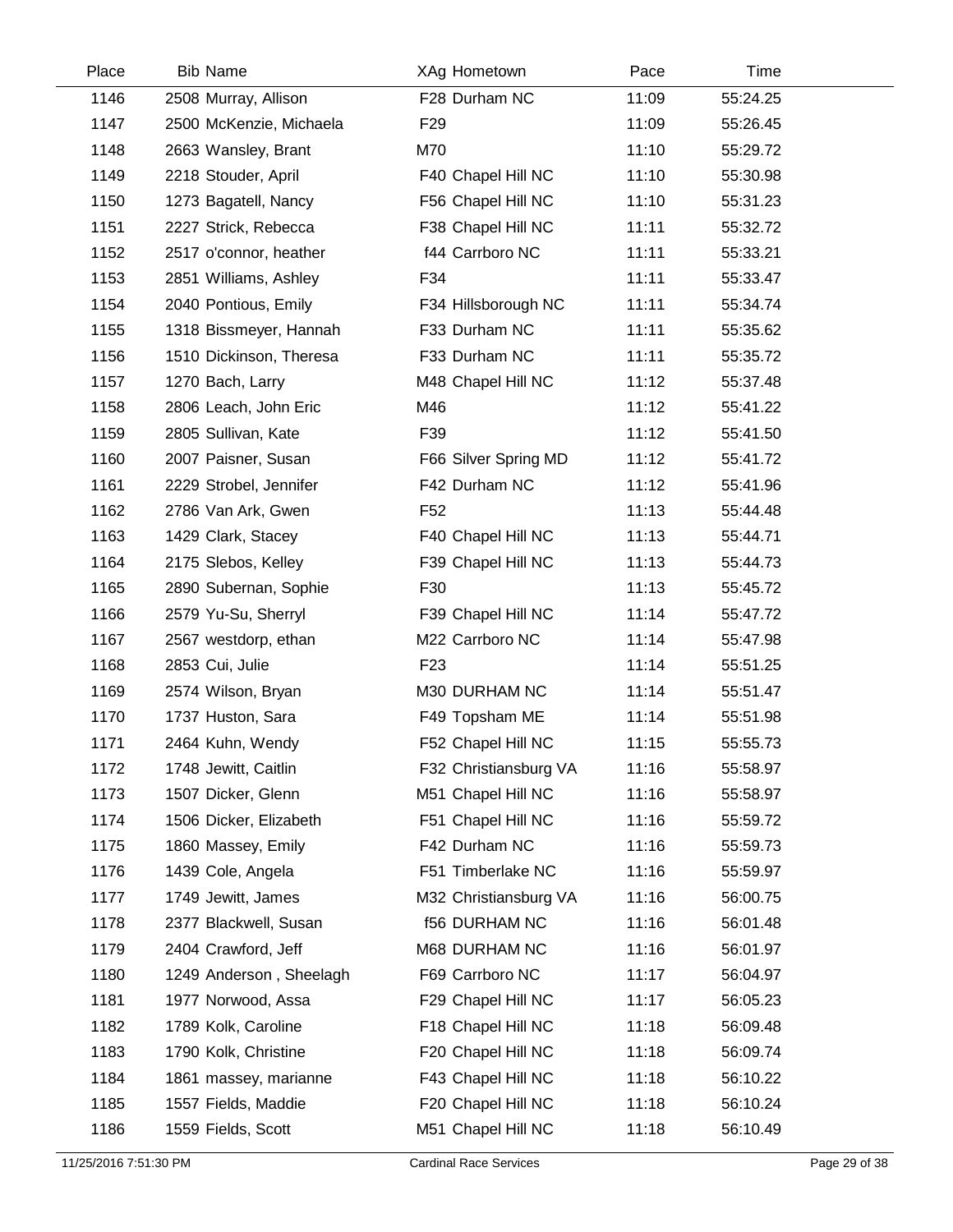| Place | <b>Bib Name</b>          | XAg Hometown         | Pace  | Time     |  |
|-------|--------------------------|----------------------|-------|----------|--|
| 1187  | 1760 Kahwati, Erin       | F46 Groton MA        | 11:20 | 56:21.96 |  |
| 1188  | 2696 Mendlovitz, Ella    | F <sub>8</sub>       | 11:21 | 56:25.48 |  |
| 1189  | 1340 Boggess, Kim        | F51 Chapel Hill NC   | 11:21 | 56:25.50 |  |
| 1190  | 2135 Schubert, Nancy     | F54 Chapel Hill NC   | 11:21 | 56:26.24 |  |
| 1191  | 1878 McDonald, Jean      | F55 Chapel Hill NC   | 11:21 | 56:26.73 |  |
| 1192  | 1768 Kayye, Gary         | M51 Chapel Hill NC   | 11:22 | 56:27.22 |  |
| 1193  | 1767 kayye, annabelle    | f21 Chapel Hill NC   | 11:22 | 56:27.48 |  |
| 1194  | 2559 Sun, Jenny          | F24 Chapel Hill NC   | 11:22 | 56:30.46 |  |
| 1195  | 2560 Sun, Meghan         | F14 Chapel Hill NC   | 11:22 | 56:30.98 |  |
| 1196  | 1348 Brecher, Juliana    | F25 Chapel Hill NC   | 11:23 | 56:32.99 |  |
| 1197  | 1349 Brecher, Mark       | M60 Chapel Hill NC   | 11:23 | 56:33.23 |  |
| 1198  | 2419 Freeman, Ada        | F55 Seven Springs NC | 11:23 | 56:33.24 |  |
| 1199  | 2518 Outlaw, Ben         | M56 Seven Springs NC | 11:23 | 56:33.25 |  |
| 1200  | 2200 Sparrow, William    | M36 Chapel Hill NC   | 11:24 | 56:38.98 |  |
| 1201  | 1305 Bennett, Lisa       | F38 Carrboro NC      | 11:24 | 56:40.97 |  |
| 1202  | 2831 Hilger, Jenn        | F39                  | 11:25 | 56:44.74 |  |
| 1203  | 1364 Bruce, Katherine    | F37 Durham NC        | 11:27 | 56:52.46 |  |
| 1204  | 2171 Skrzynia, Cecile    | F69 Chapel Hill NC   | 11:27 | 56:53.47 |  |
| 1205  | 2340 Williams, Leslie    | F46 Chapel Hill NC   | 11:27 | 56:54.47 |  |
| 1206  | 1987 Ollila, Mary        | F51 Chapel Hill NC   | 11:27 | 56:56.31 |  |
| 1207  | 2116 Salvo-Lewis, Carla  | F28 Chapel Hill NC   | 11:28 | 56:57.71 |  |
| 1208  | 1927 Morgan, Kevin       | M73 Carrboro NC      | 11:29 | 57:03.48 |  |
| 1209  | 2308 Walton, Sydney      | F24 DURHAM NC        | 11:29 | 57:06.49 |  |
| 1210  | 2306 Walton, Robert      | M25 DURHAM NC        | 11:29 | 57:06.73 |  |
| 1211  | 2304 Walton, Carol       | F64 DURHAM NC        | 11:30 | 57:06.97 |  |
| 1212  | 2694 Walsh Reddy, Sheila | F36                  | 11:30 | 57:08.23 |  |
| 1213  | 2792 Walsh, Rhonda       | F38                  | 11:30 | 57:08.71 |  |
| 1214  | 2793 Walsh, Thomas       | M39                  | 11:30 | 57:08.98 |  |
| 1215  | 1950 Musso, Melanie      | F24 Chapel Hill NC   | 11:30 | 57:09.72 |  |
| 1216  | 1948 Musso, Jennifer     | F23 Chapel Hill NC   | 11:30 | 57:09.99 |  |
| 1217  | 1947 Musso, Belinda      | F49 Chapel Hill NC   | 11:31 | 57:13.23 |  |
| 1218  | 2620 Hegle, Jennifer     | F44 Decatur GA       | 11:31 | 57:14.25 |  |
| 1219  | 1967 Neufeld, Charlie    | F24 Chapel Hill NC   | 11:33 | 57:25.76 |  |
| 1220  | 1521 Dougherty, Tiffany  | F26 Durham NC        | 11:34 | 57:29.76 |  |
| 1221  | 2568 westdorp, joy       | F49 Carrboro NC      | 11:34 | 57:31.26 |  |
| 1222  | 1384 Caldwell, Julia     | F32 Atlanta GA       | 11:34 | 57:31.51 |  |
| 1223  | 1328 Bloom, Rachael      | F29 Chapel Hill NC   | 11:35 | 57:31.76 |  |
| 1224  | 2892 Benton, Marla       | F49                  | 11:35 | 57:36.03 |  |
| 1225  | 2558 Sullivan, Erin      | F46 Chapel Hill NC   | 11:36 | 57:37.27 |  |
| 1226  | 2731 Jones, Elijah       | M14                  | 11:36 | 57:37.76 |  |
| 1227  | 1995 Overman, Jerry      | M50 Washington DC    | 11:36 | 57:38.51 |  |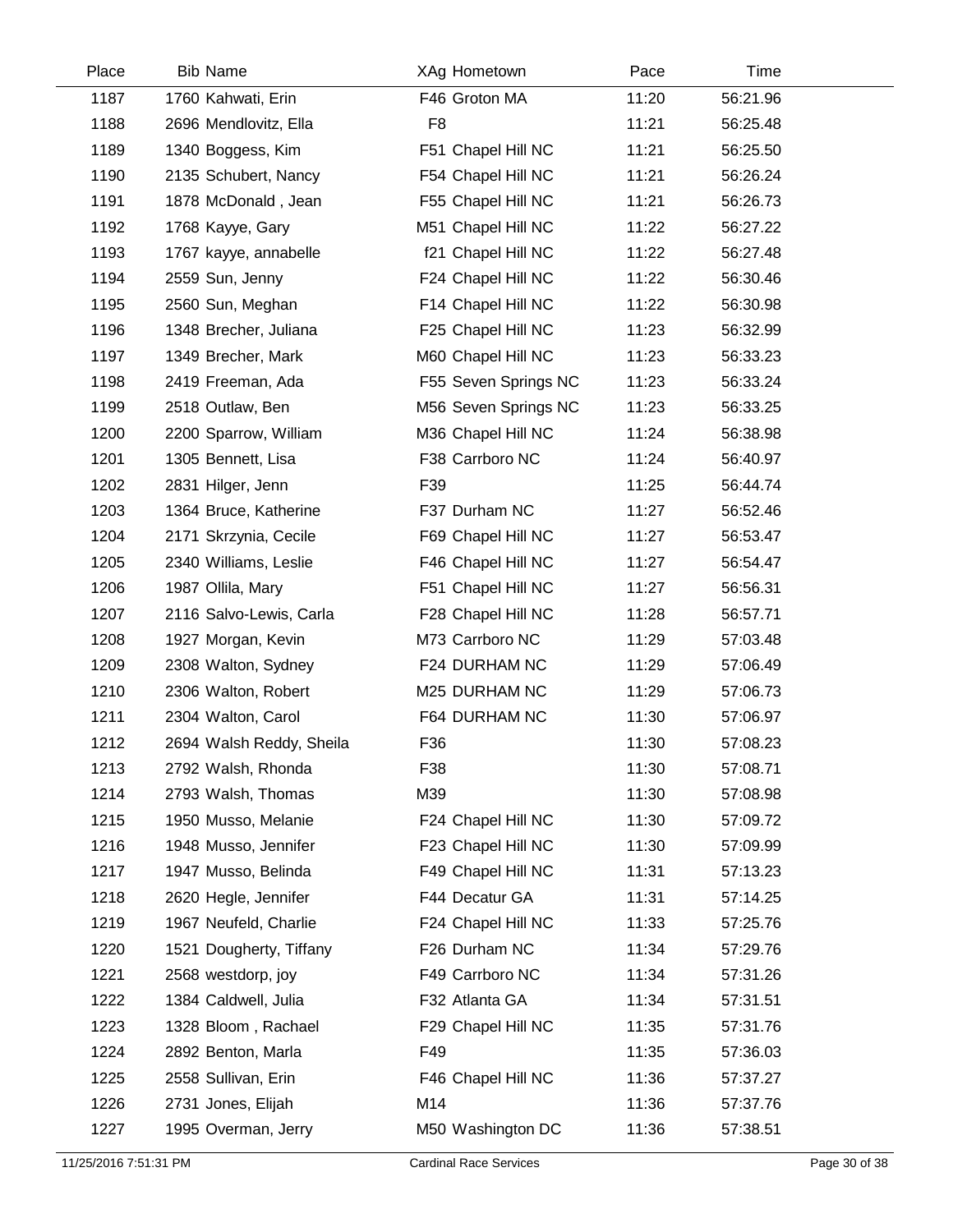| Place | <b>Bib Name</b>           | XAg Hometown           | Pace  | Time     |  |
|-------|---------------------------|------------------------|-------|----------|--|
| 1228  | 1621 Gotthardt, Jane      | F54 Raleigh NC         | 11:36 | 57:39.04 |  |
| 1229  | 2637 Mizelle, Madeleine   | F17 Chapel Hill NC     | 11:36 | 57:39.27 |  |
| 1230  | 1808 Lapham, Brian        | M44 Hillsborough NC    | 11:36 | 57:40.27 |  |
| 1231  | 2636 Mizelle, Cecelia     | F19 Chapel Hill NC     | 11:37 | 57:45.76 |  |
| 1232  | 1394 Carson, Claire       | F24 DURHAM NC          | 11:39 | 57:53.54 |  |
| 1233  | 1395 Carson, Lewis        | M64 DURHAM NC          | 11:39 | 57:53.76 |  |
| 1234  | 1396 carson, virginia     | f66 Chapel Hill NC     | 11:39 | 57:54.01 |  |
| 1235  | 2325 West, Walter         | M69 Carrboro NC        | 11:40 | 57:59.52 |  |
| 1236  | 1435 Cloud, Amy           | F38                    | 11:42 | 58:11.01 |  |
| 1237  | 2496 McElhinny, Catherine | F30 Signal Mountain TN | 11:43 | 58:13.02 |  |
| 1238  | 1831 Litchfield, Brian    | M40 Carrboro NC        | 11:43 | 58:15.77 |  |
| 1239  | 2742 Jewitt, Scott        | M36                    | 11:44 | 58:17.04 |  |
| 1240  | 2707 Stone, Kate          | F39                    | 11:44 | 58:20.27 |  |
| 1241  | 1265 Ayers, Taylor        | F21 Durham NC          | 11:46 | 58:28.52 |  |
| 1242  | 1251 Anscher, Matthew     | M33 Chapel Hill NC     | 11:46 | 58:30.01 |  |
| 1243  | 2276 Vail, Jack           | M11 Chapel Hill NC     | 11:47 | 58:31.51 |  |
| 1244  | 2728 Adams, Ned           | M43                    | 11:47 | 58:31.52 |  |
| 1245  | 2879 Archer, Jack         | M10                    | 11:47 | 58:31.77 |  |
| 1246  | 1849 Malikowski, Marie    | F55 Chapel Hill NC     | 11:47 | 58:32.77 |  |
| 1247  | 2877 Archer, Will         | M <sub>8</sub>         | 11:47 | 58:35.76 |  |
| 1248  | 2726 Adams, Avery         | F <sub>9</sub>         | 11:48 | 58:37.51 |  |
| 1249  | 1412 Chaffin, Jeanne      | F <sub>54</sub>        | 11:48 | 58:38.04 |  |
| 1250  | 2498 Mckenna, Tanis       | F28 Chapel Hill NC     | 11:49 | 58:42.79 |  |
| 1251  | 1887 Mckenna, Mark        | M58 Chapel Hill NC     | 11:49 | 58:44.01 |  |
| 1252  | 1666 Harris, Filamina     | F31 Pittsboro NC       | 11:50 | 58:46.52 |  |
| 1253  | 2733 Rigby, Georgia       | F11                    | 11:50 | 58:50.28 |  |
| 1254  | 2573 Willcox, Bill        | M59 Chapel Hill NC     | 11:51 | 58:51.46 |  |
| 1255  | 1536 Ehlers, Thomas       | M13 ATHENS GA          | 11:51 | 58:51.78 |  |
| 1256  | 1962 Nelson, Sarah Beth   | F32 Chapel Hill NC     | 11:51 | 58:52.80 |  |
| 1257  | 2344 Willis, Tina         | F45 Chapel Hill NC     | 11:51 | 58:55.29 |  |
| 1258  | 2343 Willis, Monte        | M47 Chapel Hill NC     | 11:51 | 58:55.53 |  |
| 1259  | 2732 Dore, Florence       | F <sub>51</sub>        | 11:52 | 58:58.77 |  |
| 1260  | 1915 Milner, Victoria     | F47 Carrboro NC        | 11:53 | 59:04.19 |  |
| 1261  | 2852 Weintritt, Charles   | M58                    | 11:54 | 59:09.04 |  |
| 1262  | 2902 Robinette, Rob       | M48                    | 11:56 | 59:19.03 |  |
| 1263  | 1246 Amjad, Robert        | M34 Washington DC      | 11:57 | 59:24.28 |  |
| 1264  | 2262 Tom, Whittney        | F26 Washington DC      | 11:57 | 59:25.01 |  |
| 1265  | 1382 Cahill, Lorraine     | F47 Chapel Hill NC     | 11:57 | 59:25.53 |  |
| 1266  | 2467 Lake, James          | M49 Chapel Hill NC     | 11:58 | 59:27.52 |  |
| 1267  | 2891 Devito, Joey         | M23                    | 11:59 | 59:31.29 |  |
| 1268  | 1998 Pace, Sue            | F56 Chapel Hill NC     | 11:59 | 59:33.02 |  |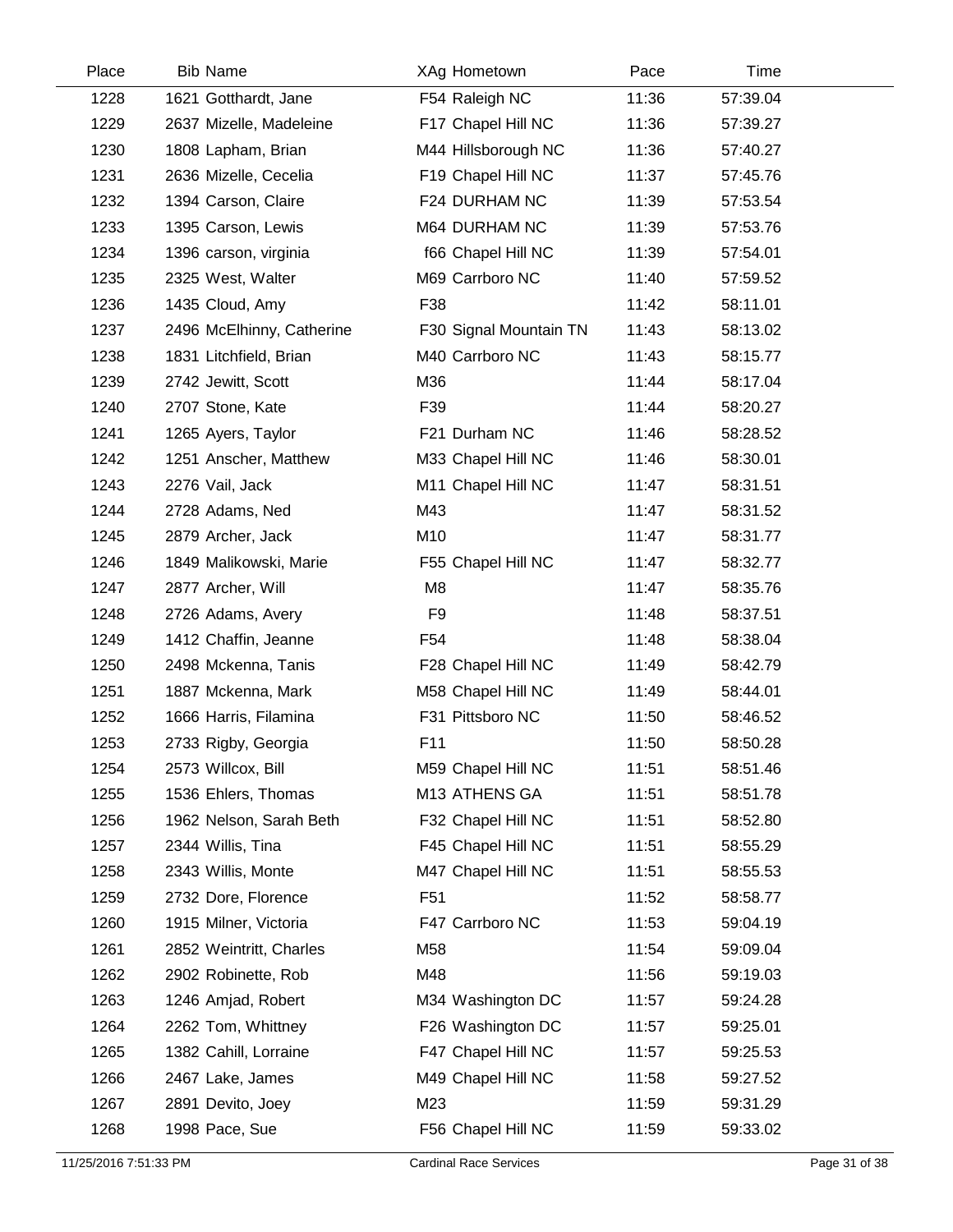| Place | <b>Bib Name</b>              | XAg Hometown       | Pace  | Time        |  |
|-------|------------------------------|--------------------|-------|-------------|--|
| 1269  | 1535 Ehlers, Sarah           | F46 ATHENS GA      | 12:00 | 59:36.51    |  |
| 1270  | 1534 Ehlers, Coles           | M16 ATHENS GA      | 12:00 | 59:38.27    |  |
| 1271  | 1471 Cotton, David           | M61 Durham NC      | 12:00 | 59:40.52    |  |
| 1272  | 2109 Rosen, Maureen          | F59 Chapel Hill NC | 12:01 | 59:45.28    |  |
| 1273  | 1893 mcnulty, james          | m36 Whitsett NC    | 12:02 | 59:46.51    |  |
| 1274  | 2394 Cardona, Danielle       | F45 Chapel Hill NC | 12:02 | 59:47.27    |  |
| 1275  | 1276 BAKER, LYNDA            | F65 Chapel Hill NC | 12:02 | 59:47.52    |  |
| 1276  | 1445 Collins, Ann            | F37 Carrboro NC    | 12:02 | 59:50.52    |  |
| 1277  | 2854 Scheible, Becky         | F <sub>22</sub>    | 12:03 | 59:51.76    |  |
| 1278  | 2427 Goldstein, Shari        | F55 Chapel Hill NC | 12:04 | 59:59.51    |  |
| 1279  | 1648 Hadler, Jessica         | F34 New York NY    | 12:04 | 59:59.51    |  |
| 1280  | 1351 Breeden, Kathryn        | F27 Morganton NC   | 12:05 | 01:00:02.52 |  |
| 1281  | 1352 Breeden, Kathy          | F53 Morganton NC   | 12:05 | 01:00:03.02 |  |
| 1282  | 1450 Congdon, Kelly          | F38 GRAHAM NC      | 12:06 | 01:00:09.26 |  |
| 1283  | 1593 Funk, Noela             | F49 GRAHAM NC      | 12:06 | 01:00:09.28 |  |
| 1284  | 2699 Fraser, Lula            | F11                | 12:09 | 01:00:22.04 |  |
| 1285  | 2193 Sordean-Mintzer, Andrea | F62 Chapel Hill NC | 12:09 | 01:00:25.51 |  |
| 1286  | 1663 Hanson-Baldauf, Dana    | F47 Chapel Hill NC | 12:10 | 01:00:27.02 |  |
| 1287  | 1580 Fraser, Phoebe          | F8 Chapel Hill NC  | 12:10 | 01:00:27.27 |  |
| 1288  | 1581 Fraser, Stephen         | M46 Chapel Hill NC | 12:10 | 01:00:28.02 |  |
| 1289  | 1333 Board, John             | M56 DURHAM NC      | 12:10 | 01:00:29.51 |  |
| 1290  | 2872 Patrick, Eileen         | F42 Apex NC        | 12:12 | 01:00:37.51 |  |
| 1291  | 1815 Lawrence, Rachel        | F34 Pittsboro NC   | 12:13 | 01:00:41.27 |  |
| 1292  | 1496 Davis, Sonia            | F50 Chapel Hill NC | 12:13 | 01:00:44.52 |  |
| 1293  | 2540 Schwartz, Michelle      | F41                | 12:13 | 01:00:44.77 |  |
| 1294  | 2275 Vail, Anne              | F44 Chapel Hill NC | 12:17 | 01:01:00.76 |  |
| 1295  | 1346 Bosselman, Deanna       | F49                | 12:17 | 01:01:02.78 |  |
| 1296  | 2785 Ruff, Evelyn            | F <sub>20</sub>    | 12:17 | 01:01:05.28 |  |
| 1297  | 1554 Ferrell, Heather        | F41 CARY NC        | 12:18 | 01:01:07.26 |  |
| 1298  | 1910 Millar, Will            | M11 Chapel Hill NC | 12:19 | 01:01:11.52 |  |
| 1299  | 1906 Millar, Anna            | F47 Chapel Hill NC | 12:19 | 01:01:11.76 |  |
| 1300  | 2009 Pan, William            | M44 Chapel Hill NC | 12:19 | 01:01:13.01 |  |
| 1301  | 2010 Pan, Zoe                | F10 Chapel Hill NC | 12:19 | 01:01:14.26 |  |
| 1302  | 2614 Hart, Robert            | M62 Chapel Hill NC | 12:22 | 01:01:26.28 |  |
| 1303  | 1540 Eischen, Francesca      | F54 Chapel Hill NC | 12:22 | 01:01:29.54 |  |
| 1304  | 1541 Eischen, Jeff           | M60 Chapel Hill NC | 12:23 | 01:01:30.53 |  |
| 1305  | 1538 Einaudi, Lena           | F14 Chapel Hill NC | 12:23 | 01:01:31.79 |  |
| 1306  | 2814 Hunter, Brian           | M37                | 12:23 | 01:01:34.02 |  |
| 1307  | 2674 Frantz, Janese          | F <sub>56</sub>    | 12:24 | 01:01:37.03 |  |
| 1308  | 2327 WHALEN, carolyn         | F23 Durham NC      | 12:24 | 01:01:40.03 |  |
| 1309  | 2198 Spang, Barb             | F68 Chapel Hill NC | 12:26 | 01:01:47.54 |  |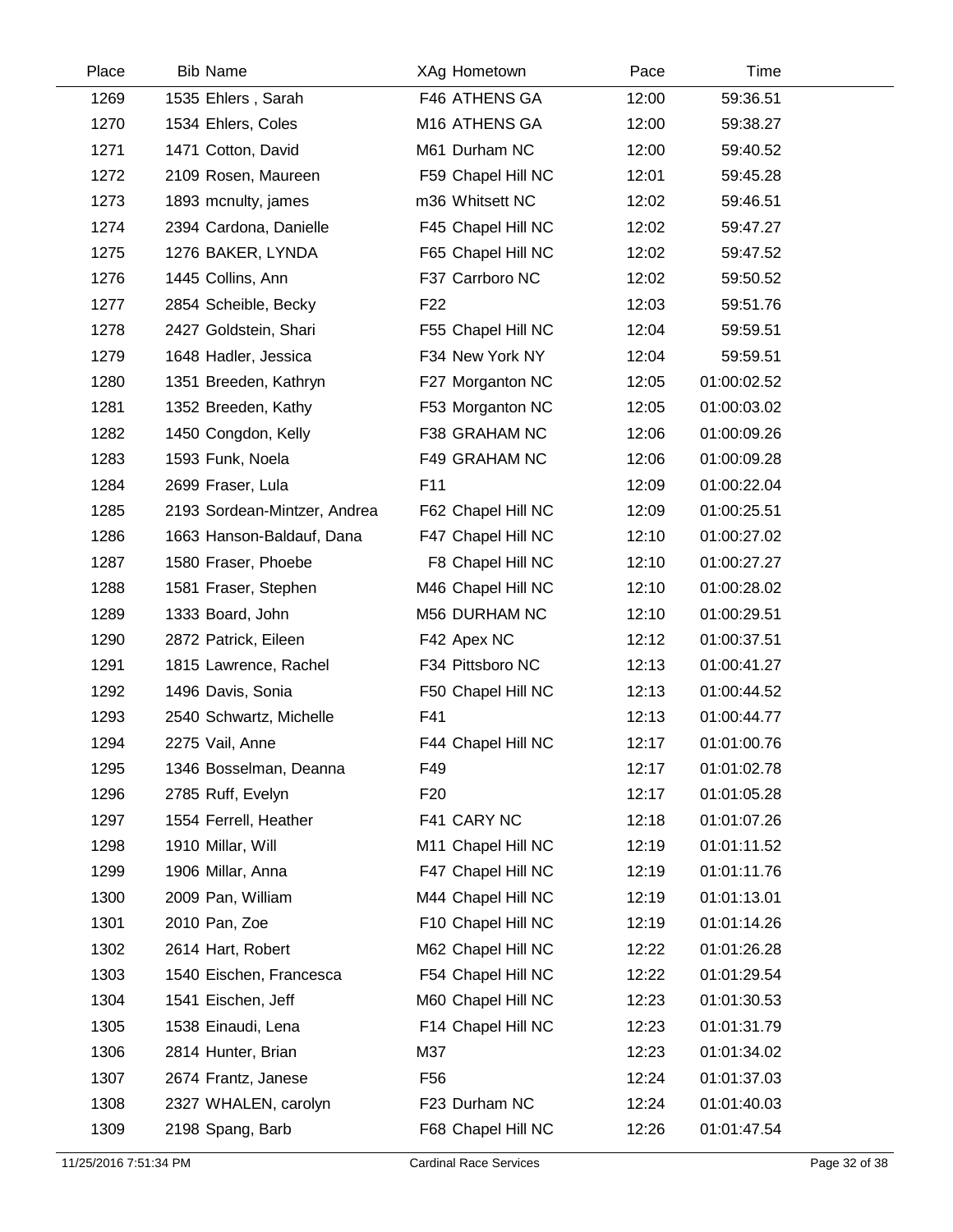| Place | <b>Bib Name</b>          | XAg Hometown        | Pace  | Time        |  |
|-------|--------------------------|---------------------|-------|-------------|--|
| 1310  | 1619 Gosselin, Tracy     | F45 Carrboro NC     | 12:27 | 01:01:51.04 |  |
| 1311  | 2036 Plambeck, Mary Ann  | F50 Hillsborough NC | 12:27 | 01:01:52.26 |  |
| 1312  | 1650 Hagan, Robert       | M40 Chapel Hill NC  | 12:27 | 01:01:52.65 |  |
| 1313  | 2067 Ram, Ranjani        | F58 Chapel Hill NC  | 12:27 | 01:01:52.77 |  |
| 1314  | 1964 Nerkar, Sanji       | F48 Chapel Hill NC  | 12:27 | 01:01:54.01 |  |
| 1315  | 2043 Porter, Tina        | F42 DURHAM NC       | 12:28 | 01:01:57.76 |  |
| 1316  | 2029 Petruney, Jennie    | F40 Hillsborough NC | 12:28 | 01:01:58.27 |  |
| 1317  | 1414 Chaffin, Luke       | M58                 | 12:28 | 01:01:58.78 |  |
| 1318  | 1413 Chaffin, Les        | M52 Chapel Hill NC  | 12:28 | 01:01:59.26 |  |
| 1319  | 1499 Deinert, Nicole     | F33 Durham NC       | 12:29 | 01:02:02.27 |  |
| 1320  | 1354 Bresler, Lynne      | F58 Chapel Hill NC  | 12:29 | 01:02:04.02 |  |
| 1321  | 1895 Meredith, Marne     | F47 Chapel Hill NC  | 12:31 | 01:02:12.04 |  |
| 1322  | 1463 Cook, Michael       | M74 Falls Church VA | 12:32 | 01:02:15.76 |  |
| 1323  | 2349 Womack, Jessica     | F31 Durham NC       | 12:32 | 01:02:16.76 |  |
| 1324  | 1853 Marcus, Cheryl      | F62 DURHAM NC       | 12:32 | 01:02:16.79 |  |
| 1325  | 2039 Pomerantz, Meg      | F53 Durham NC       | 12:32 | 01:02:17.04 |  |
| 1326  | 1368 Buck, Charlotte     | F17 Chapel Hill NC  | 12:34 | 01:02:29.52 |  |
| 1327  | 1369 Buck, Emory         | F23 Chapel Hill NC  | 12:34 | 01:02:29.55 |  |
| 1328  | 2825 Vila, Jean          | M22                 | 12:38 | 01:02:48.53 |  |
| 1329  | 2416 Flory, Caroline     | F32 Apex NC         | 12:39 | 01:02:49.77 |  |
| 1330  | 2441 Hinson, Josh        | M44 Chapel Hill NC  | 12:39 | 01:02:50.01 |  |
| 1331  | 1684 Haywood, Marion     | F69 Chapel Hill NC  | 12:41 | 01:03:00.77 |  |
| 1332  | 2613 hart, jessica       | f30 Chapel Hill NC  | 12:42 | 01:03:08.51 |  |
| 1333  | 2658 west, tracey        | F63 Chapel Hill NC  | 12:42 | 01:03:08.78 |  |
| 1334  | 2497 Mckenna, Megan      | F24 Chapel Hill NC  | 12:43 | 01:03:09.76 |  |
| 1335  | 2775 Chowdhurry, Anya    | F33                 | 12:43 | 01:03:12.53 |  |
| 1336  | 2791 Young, Anne         | F52                 | 12:45 | 01:03:23.53 |  |
| 1337  | 2437 hayden, james       | M45 Chapel Hill NC  | 12:46 | 01:03:28.51 |  |
| 1338  | 2436 Hayden, Elizabeth   | F38 Chapel Hill NC  | 12:46 | 01:03:28.76 |  |
| 1339  | 2481 Livermore, Jeff     | M48 Chapel Hill NC  | 12:49 | 01:03:42.27 |  |
| 1340  | 1827 Lieberum, Randolph  | M63 Pittsboro NC    | 12:49 | 01:03:43.54 |  |
| 1341  | 1828 Lieberum, Susan     | F62 Pittsboro NC    | 12:49 | 01:03:43.78 |  |
| 1342  | 1315 Binkowski, Philip   | M43 Garner NC       | 12:50 | 01:03:46.77 |  |
| 1343  | 2359 Wright, Lydia       | F26 Chapel Hill NC  | 12:51 | 01:03:50.02 |  |
| 1344  | 2777 Henningsen, Carrie  | F <sub>53</sub>     | 12:51 | 01:03:51.53 |  |
| 1345  | 2778 Hoffman, Lesa Marie | F41                 | 12:51 | 01:03:52.01 |  |
| 1346  | 2286 Verne, Jannice      | F41 Raleigh NC      | 12:57 | 01:04:20.79 |  |
| 1347  | 2351 Wood, Karen         | F53 Chapel Hill NC  | 12:58 | 01:04:28.78 |  |
| 1348  | 1393 Carrier, Sarah      | f59 Chapel Hill NC  | 12:58 | 01:04:29.03 |  |
| 1349  | 1661 Hammel, Kacey       | F38 Carrboro NC     | 12:59 | 01:04:31.04 |  |
| 1350  | 1652 Hageman, Pam        | F56                 | 12:59 | 01:04:32.03 |  |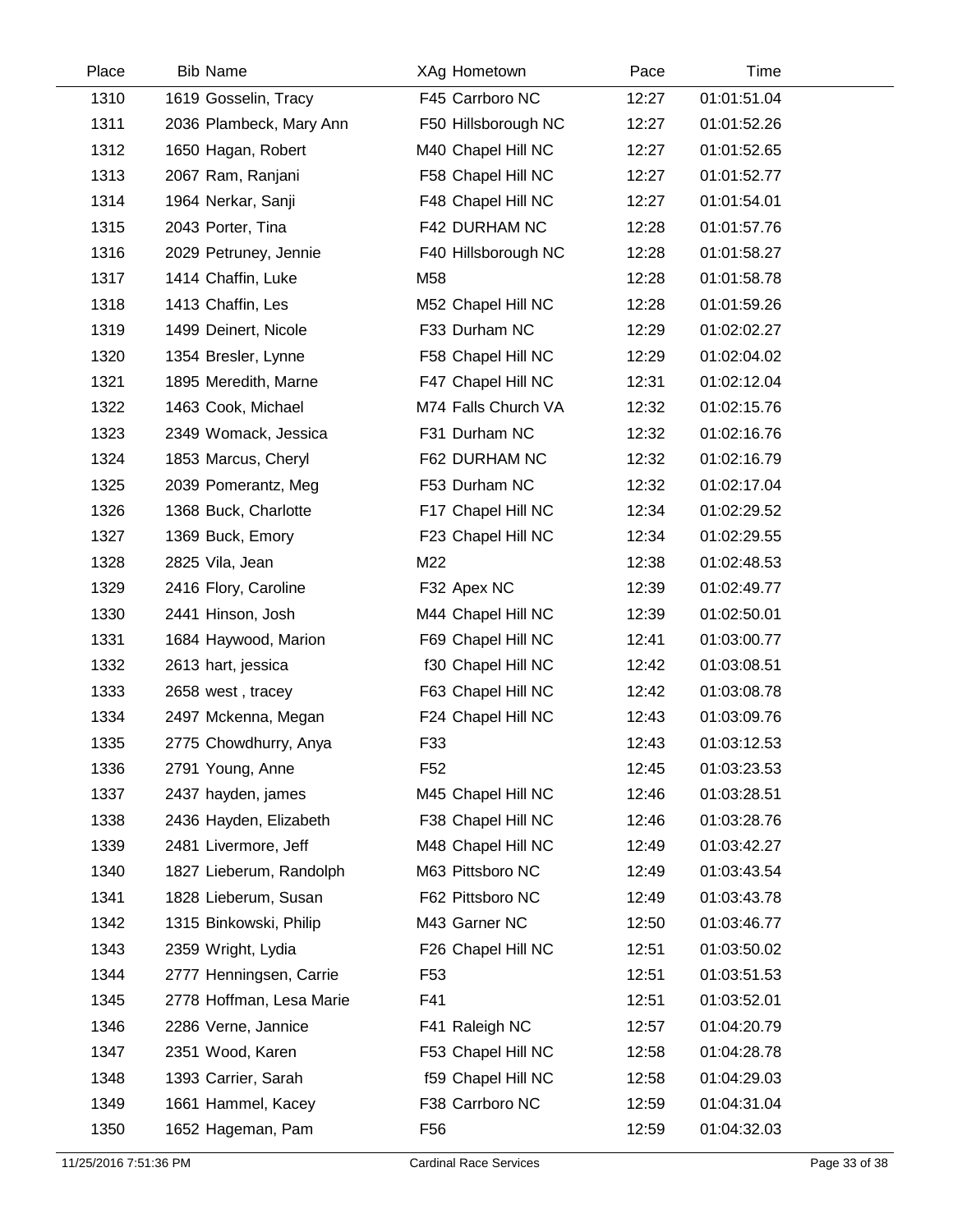| Place | <b>Bib Name</b>           | XAg Hometown         | Pace  | Time        |  |
|-------|---------------------------|----------------------|-------|-------------|--|
| 1351  | 2045 Pottenger, Tatum     | F24 Durham NC        | 13:00 | 01:04:37.67 |  |
| 1352  | 1919 Mintzer, Nathan      | M30 Chapel Hill NC   | 13:02 | 01:04:44.54 |  |
| 1353  | 1894 Mendlovitz, Harry    | M10 Chapel Hill NC   | 13:05 | 01:04:59.28 |  |
| 1354  | 2004 paisner, james       | M68 Carrboro NC      | 13:05 | 01:05:01.04 |  |
| 1355  | 2272 Tully, Emily         | F23 Chapel Hill NC   | 13:05 | 01:05:01.53 |  |
| 1356  | 2837 Schmid, Elizabeth    | F33                  | 13:07 | 01:05:09.02 |  |
| 1357  | 1637 Grondin, Martha      | F34 newport news VA  | 13:07 | 01:05:13.52 |  |
| 1358  | 1443 Coleman, Anna        | F20 Chapel Hill NC   | 13:09 | 01:05:19.01 |  |
| 1359  | 1444 Coleman, Sharla      | F53 Chapel Hill NC   | 13:09 | 01:05:19.26 |  |
| 1360  | 1676 Harvath, Lindsay     | F33 Chapel Hill NC   | 13:09 | 01:05:20.76 |  |
| 1361  | 2291 Voeller, Megan       | F37 Chapel Hill NC   | 13:09 | 01:05:21.29 |  |
| 1362  | 2830 Haney, Rich          | M63                  | 13:09 | 01:05:22.31 |  |
| 1363  | 1720 hodges, lynell       | f45 Durham NC        | 13:13 | 01:05:42.52 |  |
| 1364  | 1961 Nelson, John         | M36 Chapel Hill NC   | 13:16 | 01:05:55.26 |  |
| 1365  | 1494 Daugherty, Cynthia   | F42 Raleigh NC       | 13:16 | 01:05:57.51 |  |
| 1366  | 1795 Kulkarni, Tanuj      | M50 Chapel Hill NC   | 13:16 | 01:05:57.53 |  |
| 1367  | 2818 Linnander, Erika     | F37                  | 13:21 | 01:06:19.78 |  |
| 1368  | 2817 Susswein, Lisa       | F42                  | 13:21 | 01:06:20.03 |  |
| 1369  | 2782 Martin, David        | M76                  | 13:26 | 01:06:45.51 |  |
| 1370  | 2257 Thorn, Michael       | M61 Chapel Hill NC   | 13:26 | 01:06:46.78 |  |
| 1371  | 2271 Tsin, Judith         | F56 Chapel Hill NC   | 13:26 | 01:06:47.02 |  |
| 1372  | 2685 Althouse, Linda      | F <sub>50</sub>      | 13:27 | 01:06:52.26 |  |
| 1373  | 2869 Von Hoene, Nicholas  | M39                  | 13:31 | 01:07:10.76 |  |
| 1374  | 2870 Von Hoene, Rebecca   | F42                  | 13:31 | 01:07:11.02 |  |
| 1375  | 2366 Younts, Henley       | F15 Chapel Hill NC   | 13:35 | 01:07:28.52 |  |
| 1376  | 1952 Myers, Avery         | F14 Chapel Hill NC   | 13:35 | 01:07:29.76 |  |
| 1377  | 2881 Vail, Nellie         | F34                  | 13:38 | 01:07:45.76 |  |
| 1378  | 2886 Kim, Megan           | F <sub>29</sub>      | 13:39 | 01:07:49.51 |  |
| 1379  | 2102 Roggenbuck, Sharon   | F78 Hillsborough NC  | 13:39 | 01:07:51.51 |  |
| 1380  | 2713 Fussman, Calvin      | M60                  | 13:40 | 01:07:55.52 |  |
| 1381  | 1458 Cook, Camden         | F49 Carrboro NC      | 13:40 | 01:07:57.29 |  |
| 1382  | 1465 cook, stephen        | m76 Toronto TN       | 13:40 | 01:07:57.51 |  |
| 1383  | 2138 Scott, Dava          | F52 Holly Springs NC | 13:40 | 01:07:57.52 |  |
| 1384  | 2141 SCOTT, SARA          | F26 Chapel Hill NC   | 13:40 | 01:07:57.79 |  |
| 1385  | 2880 Vail, Terah          | F31                  | 13:41 | 01:08:01.77 |  |
| 1386  | 1571 Forbis, Dick         | M71 Carrboro NC      | 13:41 | 01:08:02.54 |  |
| 1387  | 2885 Vail, Dustin         | M32                  | 13:42 | 01:08:03.29 |  |
| 1388  | 1314 Binkowski, Christian | M41 greensboro NC    | 13:42 | 01:08:05.78 |  |
| 1389  | 2331 Wice, Kelly          | F26 Carrboro NC      | 13:45 | 01:08:21.54 |  |
| 1390  | 1822 Lehnert, Bri         | F27 Chapel Hill NC   | 13:48 | 01:08:35.52 |  |
| 1391  | 1721 Hoerger, Eric        | M26 Chapel Hill NC   | 13:48 | 01:08:36.52 |  |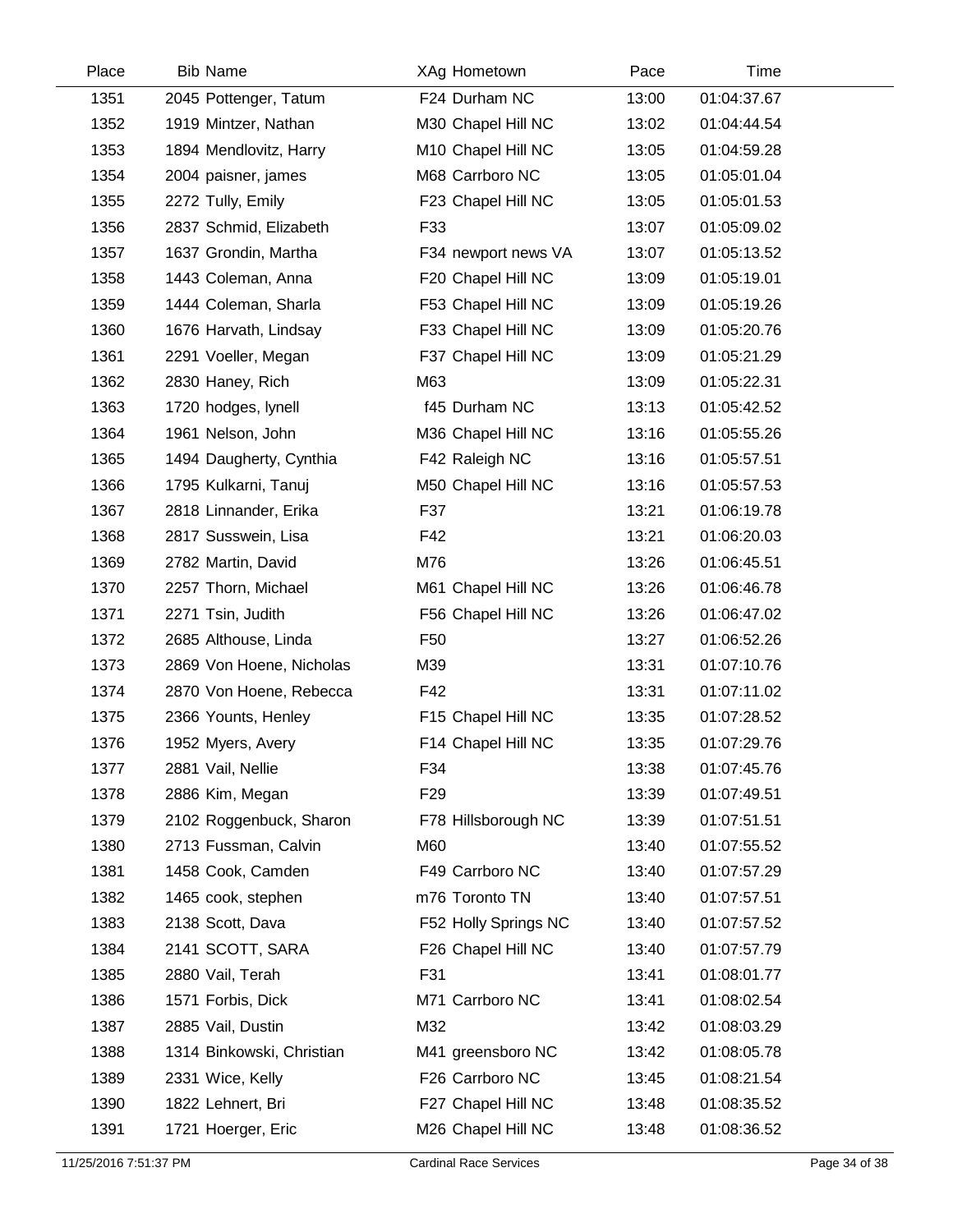| Place | <b>Bib Name</b>          | XAg Hometown           | Pace  | Time        |  |
|-------|--------------------------|------------------------|-------|-------------|--|
| 1392  | 2504 Moavenzadeh, Leyla  | F25 Chapel Hill NC     | 14:00 | 01:09:35.02 |  |
| 1393  | 2380 Boehm, Jacob        | M27 Chapel Hill NC     | 14:00 | 01:09:35.52 |  |
| 1394  | 1630 Greiner, Kristin    | F34 Pittsboro NC       | 14:00 | 01:09:35.77 |  |
| 1395  | 1464 Cook, Philip        | M70 Chapel Hill NC     | 14:01 | 01:09:39.28 |  |
| 1396  | 1460 Cook, Gordon        | M37 Toronto TN         | 14:01 | 01:09:40.16 |  |
| 1397  | 1501 Delaney, Mary       | F68 Annandale VA       | 14:03 | 01:09:48.52 |  |
| 1398  | 2816 Ruedig, Nellie      | F <sub>27</sub>        | 14:10 | 01:10:25.27 |  |
| 1399  | 1776 Kiley, Annie        | F28 DURHAM NC          | 14:10 | 01:10:25.76 |  |
| 1400  | 2815 Hunter, Catherine   | F37                    | 14:10 | 01:10:25.76 |  |
| 1401  | 2230 Sturgeon, Mary      | F54 Carrboro NC        | 14:11 | 01:10:29.51 |  |
| 1402  | 2516 O'Brien, Timothy    | M45 Chapel Hill NC     | 14:12 | 01:10:36.03 |  |
| 1403  | 1462 Cook, Judith        | F69 Chapel Hill NC     | 14:15 | 01:10:49.03 |  |
| 1404  | 2629 kohout, Melissa     | F51 Carrboro NC        | 14:15 | 01:10:51.26 |  |
| 1405  | 1327 Bloom, Lena         | F8 Chapel Hill NC      | 14:17 | 01:10:57.51 |  |
| 1406  | 1326 Bloom, Kerry        | M62 Chapel Hill NC     | 14:17 | 01:10:58.52 |  |
| 1407  | 2475 Lee, Sophia         | F13 Chapel Hill NC     | 14:17 | 01:11:00.03 |  |
| 1408  | 1255 Anthony, Denise     | F63 Carrboro NC        | 14:17 | 01:11:00.52 |  |
| 1409  | 2376 Bergmueller, Jen    | F34 Charlotte NC 28209 | 14:20 | 01:11:14.01 |  |
| 1410  | 2493 Marron, Alanna      | F24 DURHAM NC          | 14:20 | 01:11:16.52 |  |
| 1411  | 2495 Marron, Janet       | F53 DURHAM NC          | 14:21 | 01:11:17.03 |  |
| 1412  | 2139 Scott, Hillary      | F27 New York NY        | 14:27 | 01:11:51.02 |  |
| 1413  | 2682 Apperson, Karen     | F52                    | 14:28 | 01:11:52.01 |  |
| 1414  | 1603 Gerace, Cheryl      | F35 Apex NC            | 14:32 | 01:12:15.03 |  |
| 1415  | 1956 Mylod, Mackenzie    | F24 Cary NC            | 14:32 | 01:12:15.03 |  |
| 1416  | 2643 Pearson, Amy        | F37 Chapel Hill NC     | 14:33 | 01:12:18.77 |  |
| 1417  | 1488 Czubay, Luke        | M33 Durham NC          | 14:33 | 01:12:20.29 |  |
| 1418  | 1487 Czubay, Jane        | F69 Durham NC          | 14:33 | 01:12:20.53 |  |
| 1419  | 1451 Conger, Susan       | F49 Chapel Hill NC     | 14:34 | 01:12:22.27 |  |
| 1420  | 2553 Strawther, Alice    | F44 Chapel Hill NC     | 14:34 | 01:12:22.52 |  |
| 1421  | 2220 Strassel, Mary      | F40 Chapel Hill NC     | 14:38 | 01:12:42.28 |  |
| 1422  | 2219 Strassel, Keith     | M43 Chapel Hill NC     | 14:38 | 01:12:42.51 |  |
| 1423  | 2894 Allen, Jennifer     | F <sub>53</sub>        | 14:38 | 01:12:46.03 |  |
| 1424  | 1523 Drake, Susan        | F63 Chapel Hill NC     | 14:39 | 01:12:51.03 |  |
| 1425  | 1375 Burrowes, Jennie    | F29 Hickory NC         | 14:40 | 01:12:52.28 |  |
| 1426  | 1436 Cockerell, Randy    | M29 Hickory NC         | 14:40 | 01:12:52.77 |  |
| 1427  | 1573 Foreman, Red        | M37 Chapel Hill NC     | 14:50 | 01:13:45.77 |  |
| 1428  | 2315 Webb, Kristi        | F60 Chapel Hill NC     | 14:56 | 01:14:12.77 |  |
| 1429  | 2444 Hodges, Bill        | M61 Raleigh NC         | 15:02 | 01:14:43.27 |  |
| 1430  | 2445 Hodges, Susan       | F61 Raleigh NC         | 15:02 | 01:14:43.52 |  |
| 1431  | 1763 Kaufmann, Joseph    | M29 ATHENS GA          | 15:03 | 01:14:49.52 |  |
| 1432  | 1705 Hetherington, Emily | F31 ATHENS GA          | 15:03 | 01:14:50.27 |  |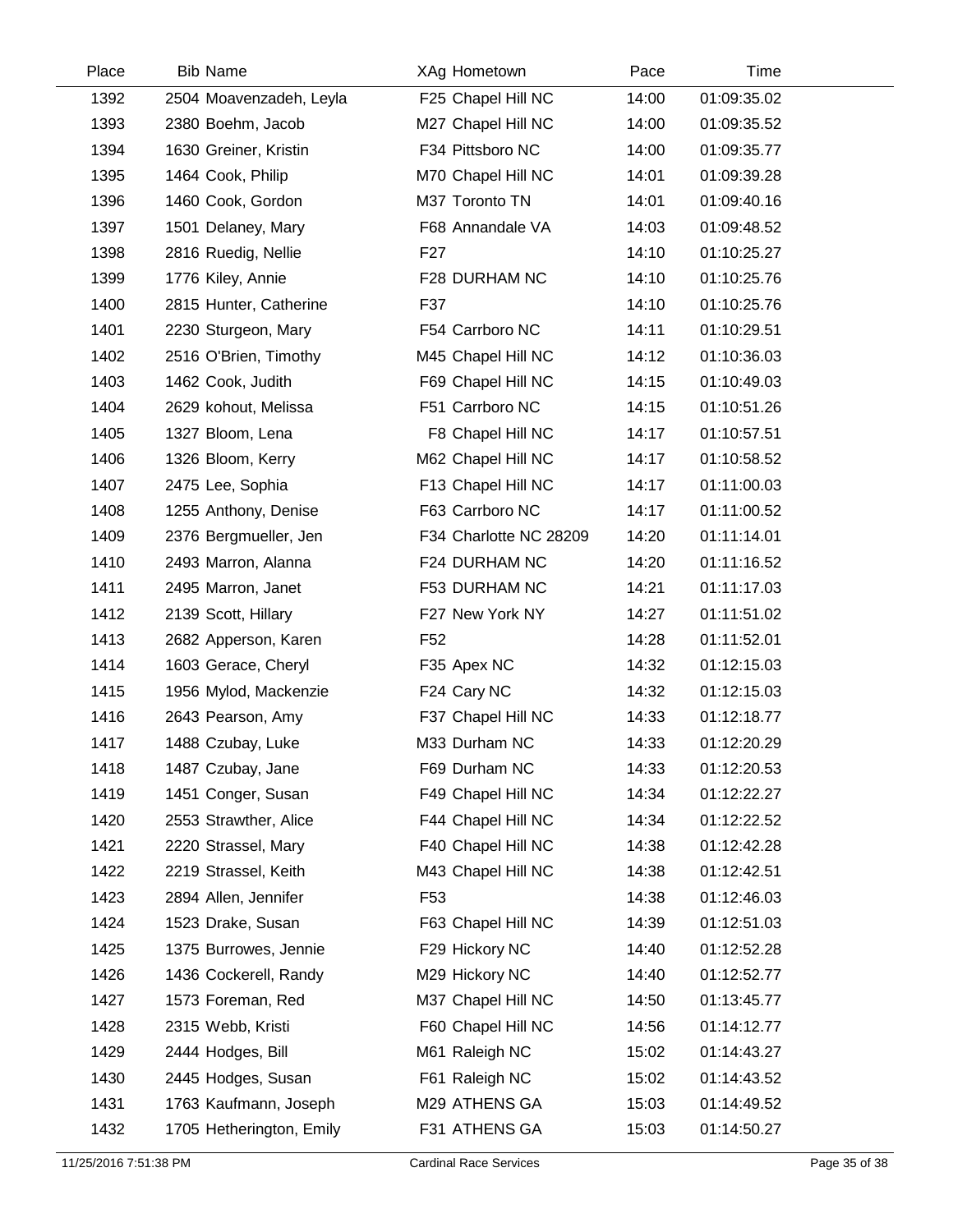| Place | <b>Bib Name</b>                | XAg Hometown       | Pace  | Time        |  |
|-------|--------------------------------|--------------------|-------|-------------|--|
| 1433  | 1344 Bono, Lisa                | F35 Chapel Hill NC | 15:11 | 01:15:25.53 |  |
| 1434  | 1991 Olsen, Sabrina            | F60 Durham NC      | 15:11 | 01:15:26.28 |  |
| 1435  | 2147 selinger, rachel          | F35 Chapel Hill NC | 15:12 | 01:15:30.77 |  |
| 1436  | 2060 Pynaker, Nicole           | F35 Chapel Hill NC | 15:12 | 01:15:31.01 |  |
| 1437  | 2826 Madayag, Aric             | M38                | 15:12 | 01:15:31.05 |  |
| 1438  | 1989 Olsen, Chantal            | F25 Carrboro NC    | 15:12 | 01:15:32.26 |  |
| 1439  | 1990 Olsen, Marie              | F26 Durham NC      | 15:12 | 01:15:32.27 |  |
| 1440  | 2812 Garey Sage, Kiki          | F <sub>26</sub>    | 15:12 | 01:15:32.53 |  |
| 1441  | 2648 Reissner, Kathryn         | F40 Carrboro NC    | 15:12 | 01:15:33.26 |  |
| 1442  | 1306 Bennison, Dana            | F39 Carrboro NC    | 15:17 | 01:15:56.26 |  |
| 1443  | 2556 Stroupe, Crystal          | F31 Durham NC      | 15:19 | 01:16:09.76 |  |
| 1444  | 2550 Stanford, Bobbie          | F60 Chapel Hill NC | 15:20 | 01:16:10.51 |  |
| 1445  | 2348 Witt, Kara                | F35 Carrboro NC    | 15:28 | 01:16:51.26 |  |
| 1446  | 1529 Dwiggins, Ken             | M60 Carrboro NC    | 15:28 | 01:16:52.01 |  |
| 1447  | 2702 McCord, John              | M65                | 15:28 | 01:16:53.26 |  |
| 1448  | 1841 Lueck, Cade               | M26 Chapel Hill NC | 15:45 | 01:18:15.26 |  |
| 1449  | 2108 Rose, Cindy               | F65 Chapel Hill NC | 15:53 | 01:18:54.27 |  |
| 1450  | 2871 Hartsfield, Ty'           | F <sub>19</sub>    | 15:54 | 01:19:03.44 |  |
| 1451  | 1508 Dicker, Luke              | M18 Chapel Hill NC | 15:56 | 01:19:13.76 |  |
| 1452  | 1509 Dicker, Nora              | F19 Chapel Hill NC | 15:57 | 01:19:15.26 |  |
| 1453  | 1595 Gallagher, Grace          | F27 Chapel Hill NC | 16:03 | 01:19:44.73 |  |
| 1454  | 2188 Solum, Amelia             | F13 Chapel Hill NC | 16:03 | 01:19:46.26 |  |
| 1455  | 1596 Gallagher, Lauren         | F27 Chapel Hill NC | 16:03 | 01:19:46.29 |  |
| 1456  | 1566 Fletcher, Barbara         | F61 Durham NC      | 16:09 | 01:20:16.52 |  |
| 1457  | 2232 Sullivan, Christine       | F61 Durham NC      | 16:09 | 01:20:16.76 |  |
| 1458  | 2718 Krouse, Becca             | F <sub>29</sub>    | 16:14 | 01:20:41.78 |  |
| 1459  | 2719 Osborne, Lauren           | F33                | 16:14 | 01:20:42.01 |  |
| 1460  | 1271 Bacon, Isaac              | M24                | 16:15 | 01:20:46.26 |  |
| 1461  | 2228 Strickland, Jennifer      | F56 Carrboro NC    | 16:16 | 01:20:51.01 |  |
| 1462  | 2322 Wertley-Rotenberry, Julia | F45 Chapel Hill NC | 16:23 | 01:21:23.26 |  |
| 1463  | 2241 Swinney, Felicia          | F36 Chapel Hill NC | 16:24 | 01:21:29.01 |  |
| 1464  | 2092 Ricker, Julie             | F40 Pittsboro NC   | 16:24 | 01:21:29.51 |  |
| 1465  | 1888 McKown, Mary              | F75 Chapel Hill NC | 16:30 | 01:22:00.26 |  |
| 1466  | 2174 sleath, betsy             | f51 Chapel Hill NC | 16:32 | 01:22:12.26 |  |
| 1467  | 1769 Kelley, Amy Lynn          | F44 Chapel Hill NC | 16:34 | 01:22:20.51 |  |
| 1468  | 2457 Kelley, Anna Grace        | F19 Chapel Hill NC | 16:34 | 01:22:20.52 |  |
| 1469  | 1702 Hess, Michael             | M64 Chapel Hill NC | 16:43 | 01:23:03.02 |  |
| 1470  | 1932 Morrison, Susan           | F45 Durham NC      | 16:46 | 01:23:18.52 |  |
| 1471  | 2763 Ginnis, Jeannie           | F <sub>59</sub>    | 16:47 | 01:23:22.76 |  |
| 1472  | 2764 Ginnis, Max               | M20                | 16:47 | 01:23:23.26 |  |
| 1473  | 1307 Bennison, Leslie          | F72                | 16:48 | 01:23:29.26 |  |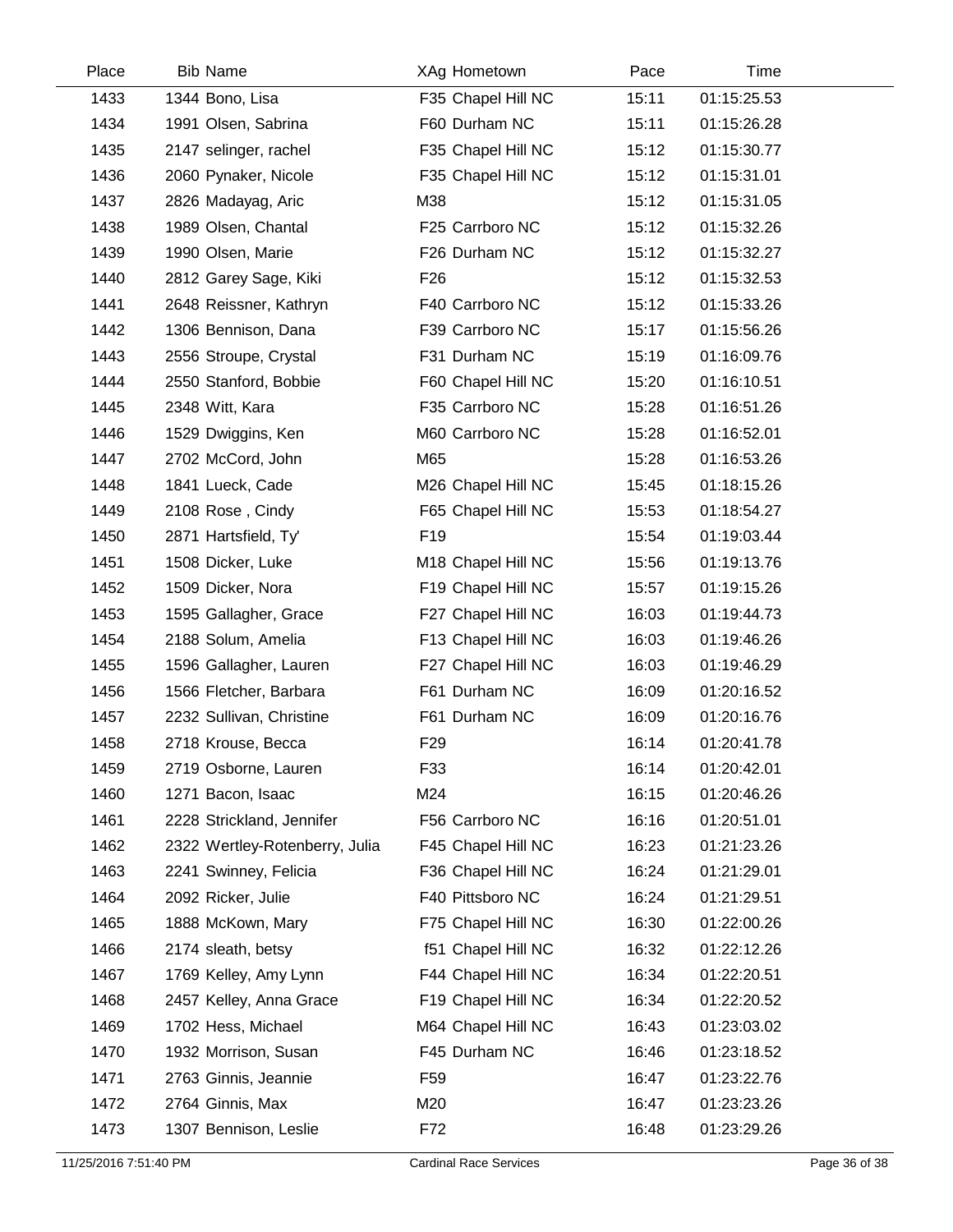| Place | <b>Bib Name</b>              | XAg Hometown        | Pace  | Time        |  |
|-------|------------------------------|---------------------|-------|-------------|--|
| 1474  | 1373 bunce, julie            | f52 Chapel Hill NC  | 16:49 | 01:23:33.77 |  |
| 1475  | 2600 Douglas, Mindy          | F47 Chapel Hill NC  | 16:49 | 01:23:35.51 |  |
| 1476  | 2515 OBrien, Lynne           | F65 Carrboro NC     | 16:49 | 01:23:36.53 |  |
| 1477  | 2076 Ramsey, Teresa          | F59 Durham NC       | 16:57 | 01:24:14.27 |  |
| 1478  | 2005 Paisner, Sara           | F43 Chapel Hill NC  | 16:58 | 01:24:19.76 |  |
| 1479  | 1719 Hiskey, Chuck           | M54 DURHAM NC       | 17:00 | 01:24:28.27 |  |
| 1480  | 1718 Hiskey, Arlee           | F22 DURHAM NC       | 17:00 | 01:24:28.52 |  |
| 1481  | 1568 Flynn, Tegan            | F24 Chapel Hill NC  | 17:06 | 01:24:57.01 |  |
| 1482  | 1243 Almond, Ben             | M27 Chapel Hill NC  | 17:06 | 01:24:58.01 |  |
| 1483  | 1389 Carey, Erin             | F35 Chapel Hill NC  | 17:08 | 01:25:09.02 |  |
| 1484  | 1516 Dooley, Sarah           | F30 Chapel Hill NC  | 17:08 | 01:25:10.01 |  |
| 1485  | 2361 Xu, Alice               | F24 Chapel Hill NC  | 17:16 | 01:25:50.51 |  |
| 1486  | 2369 Yu, Angela              | F24 Ithaca NY       | 17:16 | 01:25:50.52 |  |
| 1487  | 2384 Burnham, Kathleen       | F68                 | 17:17 | 01:25:54.26 |  |
| 1488  | 2473 Lee, Carol              | F74 Rochester MI    | 17:19 | 01:26:03.26 |  |
| 1489  | 2474 Lee, Jen                | F43 Chapel Hill NC  | 17:19 | 01:26:03.52 |  |
| 1490  | 1754 Jones, Sarah            | F38 Apex NC         | 17:21 | 01:26:14.77 |  |
| 1491  | 2623 Jones, Hank             | M58 Chapel Hill NC  | 17:21 | 01:26:15.27 |  |
| 1492  | 1560 Fields, Sharon          | F51 Chapel Hill NC  | 17:26 | 01:26:40.51 |  |
| 1493  | 1485 Cygan, Irene            | F65 Cary NC         | 17:29 | 01:26:52.01 |  |
| 1494  | 1484 Cygan, Chad             | M35 Cary NC         | 17:30 | 01:27:00.51 |  |
| 1495  | 1743 Jaromin, Christina      | F37 Durham NC       | 17:45 | 01:28:11.51 |  |
| 1496  | 1334 Boaz, Amber             | F40 Durham NC       | 17:45 | 01:28:11.76 |  |
| 1497  | 2460 Kirk, Klara             | F15 Durham NC       | 17:45 | 01:28:14.74 |  |
| 1498  | 2459 Kirk, Kari              | F36 Durham NC       | 17:46 | 01:28:16.72 |  |
| 1499  | 2461 Kirk, Klaudia           | F18 Durham NC       | 17:46 | 01:28:17.01 |  |
| 1500  | 1308 Berenson, Kate          | F71 Chapel Hill NC  | 17:47 | 01:28:23.02 |  |
| 1501  | 1300 Bell, Jerry             | M79 Chapel Hill NC  | 17:54 | 01:28:57.02 |  |
| 1502  | 1380 Cabrera, Rebeca         | F47 Durham NC       | 18:00 | 01:29:25.52 |  |
| 1503  | 2738 Ayers, Ricky            | M42                 | 18:00 | 01:29:25.79 |  |
| 1504  | 2622 Jones, Caroline         | F22 Chapel Hill NC  | 18:04 | 01:29:46.28 |  |
| 1505  | 2625 Jones, Kimberly         | F24 New York NY     | 18:04 | 01:29:46.53 |  |
| 1506  | 2031 Piet, David             | M71 Pittsboro NC    | 18:06 | 01:29:58.79 |  |
| 1507  | 1869 McClure, Frances        | F57 Chapel Hill NC  | 18:06 | 01:29:59.79 |  |
| 1508  | 2032 Piet-Pelon, Nancy       | F72 Pittsboro NC    | 18:06 | 01:29:59.79 |  |
| 1509  | 1732 House, Richard          | M70 Chapel Hill NC  | 18:07 | 01:30:00.60 |  |
| 1510  | 1935 Mouw, Ella              | F16 Chapel Hill NC  | 18:26 | 01:31:36.84 |  |
| 1511  | 1799 Lachiewicz, Mary Claire | F25 Chapel Hill NC  | 18:29 | 01:31:53.33 |  |
| 1512  | 1798 Lachiewicz, Ave         | F65 Chapel Hill NC  | 18:29 | 01:31:53.59 |  |
| 1513  | 1673 Hartley, Jenna          | F31 Hillsborough NC | 19:48 | 01:38:23.09 |  |
| 1514  | 1674 Hartley, Keith          | M34 Hillsborough NC | 19:51 | 01:38:37.59 |  |